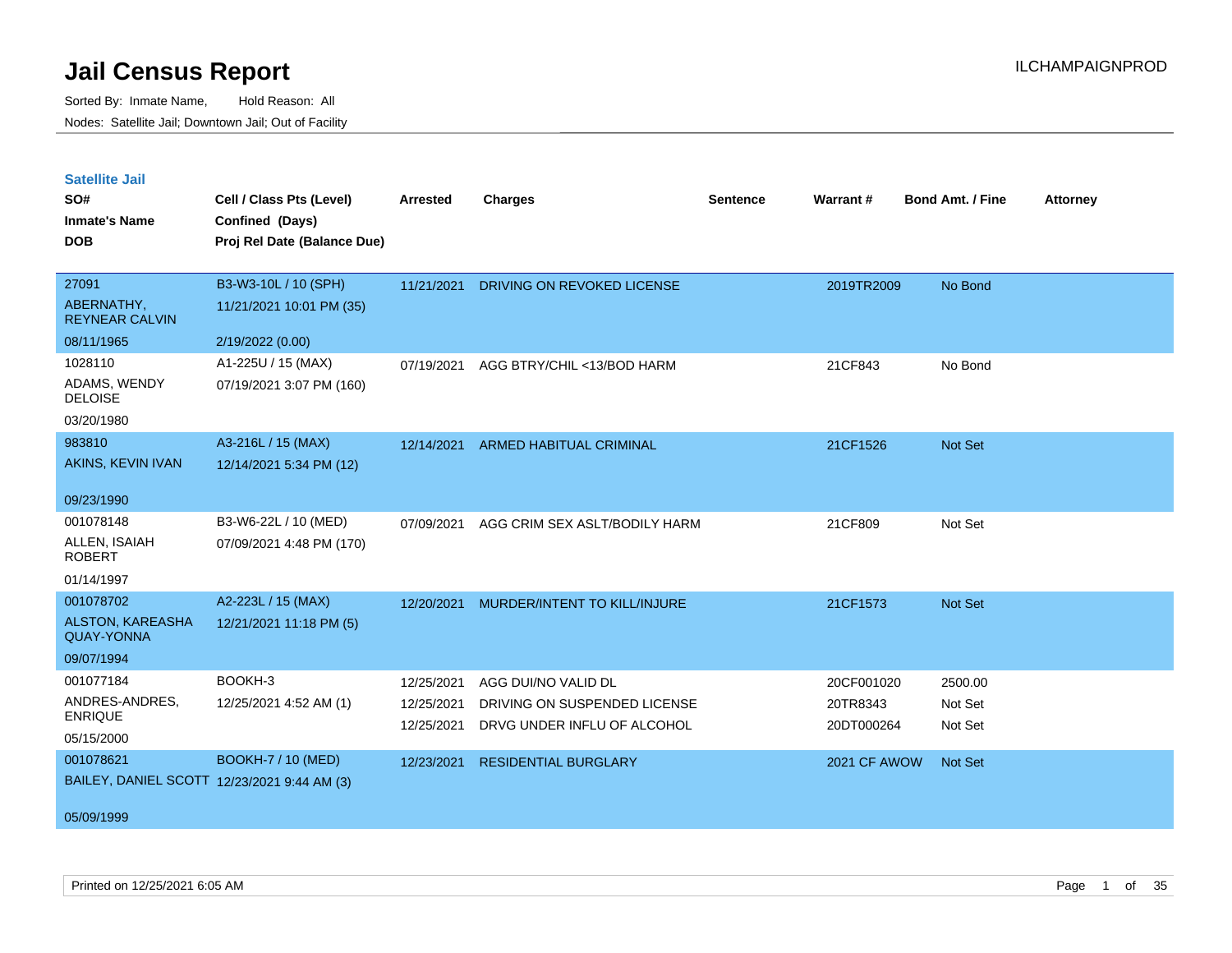| SO#<br><b>Inmate's Name</b><br><b>DOB</b>                  | Cell / Class Pts (Level)<br>Confined (Days)<br>Proj Rel Date (Balance Due) | <b>Arrested</b>                        | <b>Charges</b>                                                                  | <b>Sentence</b> | <b>Warrant#</b>                    | <b>Bond Amt. / Fine</b>        | <b>Attorney</b> |      |    |
|------------------------------------------------------------|----------------------------------------------------------------------------|----------------------------------------|---------------------------------------------------------------------------------|-----------------|------------------------------------|--------------------------------|-----------------|------|----|
| 001078565<br><b>BARBER, MARK</b><br><b>ANTHONY, Junior</b> | B1-106U / 15 (MAX)<br>11/05/2021 7:40 AM (51)                              | 11/05/2021<br>11/05/2021<br>11/05/2021 | POSSESSION OF STOLEN FIREARM<br>RECEIVE/POSS/SELL STOLEN VEH<br><b>BURGLARY</b> |                 | 21CF1366<br>2021CF1309<br>21CF1369 | Not Set<br>25000.00<br>Not Set |                 |      |    |
| 09/24/2003                                                 |                                                                            |                                        |                                                                                 |                 |                                    |                                |                 |      |    |
| 1073281<br><b>BASLER, MONET</b><br><b>MARISA</b>           | A2-221L / 5 (ADS)<br>11/15/2021 11:08 PM (41)                              | 11/15/2021                             | DOM BTRY/CONTACT/1-2 PRECONV                                                    |                 | 2021CF206                          | 5000.00                        |                 |      |    |
| 08/17/1994                                                 |                                                                            |                                        |                                                                                 |                 |                                    |                                |                 |      |    |
| 969121<br><b>BECKLEY, ANTHONY</b><br><b>PATRICK</b>        | <b>BOOKH-1 / 15 (MAX)</b><br>11/25/2021 7:16 PM (31)                       | 11/25/2021                             | <b>CRIM TRESPASS TO RESIDENCE</b>                                               |                 | 21CF1444                           | <b>Not Set</b>                 |                 |      |    |
| 06/30/1989                                                 |                                                                            |                                        |                                                                                 |                 |                                    |                                |                 |      |    |
| 001078535<br>BERRY, DAVID ISAAC                            | B2-T2-07U / 15 (SPH)<br>10/26/2021 10:52 AM (61)                           | 10/26/2021                             | CRIM SEX ASSAULT/FORCE                                                          |                 | 21CF1305                           | Not Set                        |                 |      |    |
| 09/23/2000                                                 |                                                                            |                                        |                                                                                 |                 |                                    |                                |                 |      |    |
| 1057334                                                    | B4-221U / 15 (MAX)                                                         | 10/27/2021                             | MURDER/INTENT TO KILL/INJURE                                                    |                 |                                    | No Bond                        |                 |      |    |
| <b>BEVERLY, DAVID</b><br><b>BENJAMIN</b>                   | 10/27/2021 1:42 PM (60)                                                    |                                        |                                                                                 |                 |                                    |                                |                 |      |    |
| 03/31/1987                                                 |                                                                            |                                        |                                                                                 |                 |                                    |                                |                 |      |    |
| 29626<br><b>BISHOP, DARRELL</b><br>EDWARD                  | B1-105U / 10 (MED)<br>11/09/2021 4:46 PM (47)                              | 11/09/2021                             | MFG/DEL 15<100 GR COCA/ANALOG                                                   |                 | 21CF1387                           | Not Set                        |                 |      |    |
| 07/18/1968                                                 |                                                                            |                                        |                                                                                 |                 |                                    |                                |                 |      |    |
| 963337<br><b>BONE, DALLAS</b><br>LOWELL                    | A3-116L / 10 (ADS)<br>12/14/2021 11:37 AM (12)                             | 12/14/2021                             | CRIMINAL DAMAGE <\$500/SCHOOL                                                   |                 | 21CF262                            | <b>Not Set</b>                 |                 |      |    |
| 06/12/1984                                                 |                                                                            |                                        |                                                                                 |                 |                                    |                                |                 |      |    |
| 1027929                                                    | A4-206L / 15 (MAX)                                                         | 12/18/2021                             | HOME INVASION/CAUSE INJURY                                                      |                 | 21CF1560                           | No Bond                        |                 |      |    |
| <b>BROUGHTON, MARK</b><br>ANTHONY, Junior                  | 12/18/2021 2:55 AM (8)                                                     |                                        |                                                                                 |                 |                                    |                                |                 |      |    |
| 02/15/1990                                                 |                                                                            |                                        |                                                                                 |                 |                                    |                                |                 |      |    |
| Printed on 12/25/2021 6:05 AM                              |                                                                            |                                        |                                                                                 |                 |                                    |                                | Page            | 2 of | 35 |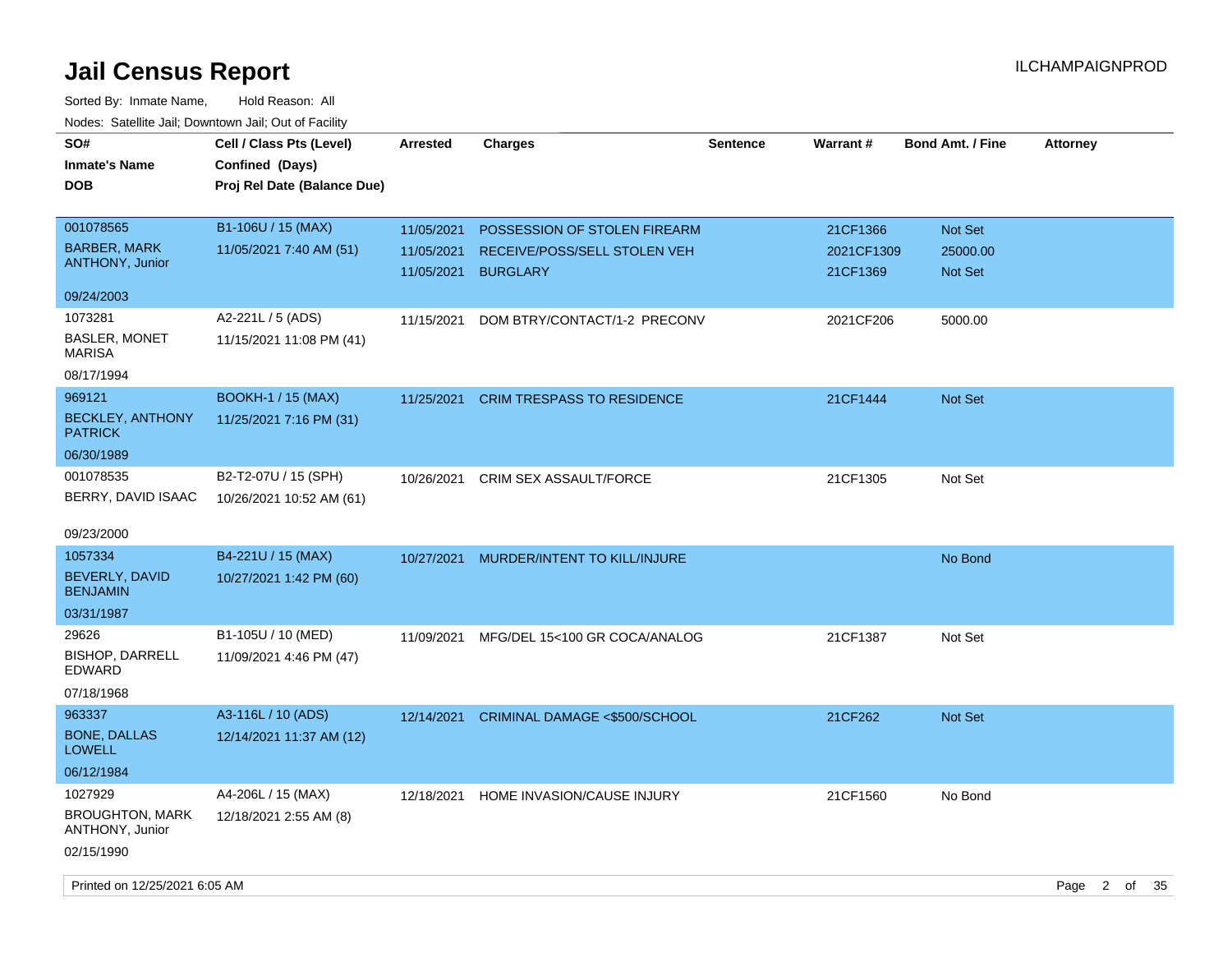| roaco. Calcinio dan, Downtown dan, Oal or Fability |                                             |            |                                           |                 |                 |                         |                 |
|----------------------------------------------------|---------------------------------------------|------------|-------------------------------------------|-----------------|-----------------|-------------------------|-----------------|
| SO#                                                | Cell / Class Pts (Level)                    | Arrested   | Charges                                   | <b>Sentence</b> | <b>Warrant#</b> | <b>Bond Amt. / Fine</b> | <b>Attorney</b> |
| Inmate's Name                                      | Confined (Days)                             |            |                                           |                 |                 |                         |                 |
| <b>DOB</b>                                         | Proj Rel Date (Balance Due)                 |            |                                           |                 |                 |                         |                 |
|                                                    |                                             |            |                                           |                 |                 |                         |                 |
| 51247                                              | B1-202U / 10 (MED)                          |            | 04/15/2021 FELON POSS/USE WEAPON/FIREARM  |                 | 21CF411         | <b>Not Set</b>          |                 |
| <b>BROWN, DANTE</b><br><b>MAURICE</b>              | 04/15/2021 6:24 PM (255)                    |            |                                           |                 |                 |                         |                 |
| 04/19/1979                                         |                                             |            |                                           |                 |                 |                         |                 |
| 995432                                             | A3-113L / 10 (MED)                          | 12/20/2021 | FAIL TO RPT WKLY/NO FIXED ADDR            |                 | 21CF1559        | Not Set                 |                 |
| BROWN, JAVON<br><b>SHANTEZ</b>                     | 12/20/2021 2:06 AM (6)                      |            |                                           |                 |                 |                         |                 |
| 10/14/1991                                         |                                             |            |                                           |                 |                 |                         |                 |
| 29957                                              | B4-222L / 15 (MAX)                          | 11/13/2021 | FELON POSS/USE WEAPON/FIREARM             |                 | 21CF1390        | <b>Not Set</b>          |                 |
| BROWN, RODNEY<br>LOUIS                             | 11/13/2021 8:57 PM (43)                     |            | 11/13/2021 AGG CRIM SX AB/>5 YR OLDER VIC |                 | 2019CF0718      | 250000.00               |                 |
| 01/07/1968                                         |                                             |            |                                           |                 |                 |                         |                 |
| 001077945                                          | A1-226L / 10 (MED)                          | 11/13/2021 | AGG ASLT PEACE OFF/FIRE/ER WRK            |                 | 2021CF637       | 1000.00                 |                 |
| <b>BROWN, SIDREA</b><br>RENEIA                     | 11/13/2021 10:49 AM (43)                    | 11/13/2021 | <b>BURGLARY</b>                           |                 | 2021CF543       | 50000.00                |                 |
| 07/23/1992                                         |                                             | 11/17/2021 | <b>BURGLARY</b>                           |                 | 21CF1264        | 1000.00                 |                 |
| 001077222                                          | BOOKH-3                                     | 12/24/2021 | <b>FUGITIVE FROM JUSTICE</b>              |                 | 2021CFAWOW      | <b>Not Set</b>          |                 |
| Third                                              | BRUCE, DAVID ERWIN, 12/24/2021 11:41 PM (2) |            |                                           |                 |                 |                         |                 |
| 05/21/1998                                         |                                             |            |                                           |                 |                 |                         |                 |
| 1068812                                            | A3-214L / 10 (ADS)                          | 12/21/2021 | AGG DISCHARGE FIREARM/OCC VEH             |                 | 21CF741         | Not Set                 |                 |
| BRYANT, DANNY<br>EUGENE                            | 12/21/2021 1:50 PM (5)                      | 12/21/2021 | FELON POSS/USE FIREARM PRIOR              |                 | 21CF1568        | Not Set                 |                 |
| 11/22/1989                                         |                                             |            |                                           |                 |                 |                         |                 |
| 988541                                             | B3-W5-20L / 5 (MIN)                         | 12/06/2021 | POSSESSING A CONTROLLED SUBSTAND          |                 | 2020CF1195      | No Bond                 |                 |
| <b>BURDETTE, SHANE</b><br><b>DILLON</b>            | 12/06/2021 2:57 PM (20)                     |            |                                           |                 |                 |                         |                 |
| 11/29/1991                                         | 1/3/2022 (0.00)                             |            |                                           |                 |                 |                         |                 |
| 56936                                              | B2-T1-01U / 15 (SPH)                        | 11/01/2021 | PUBLIC INDECENCY/EXPOSURE/3+              | 3y/0m/0d (DO    |                 | Not Set                 |                 |
| CALDWELL, STEVEN<br>ANDRE                          | 11/01/2021 1:09 PM (55)                     |            |                                           |                 |                 |                         |                 |
| 04/19/1982                                         |                                             |            |                                           |                 |                 |                         |                 |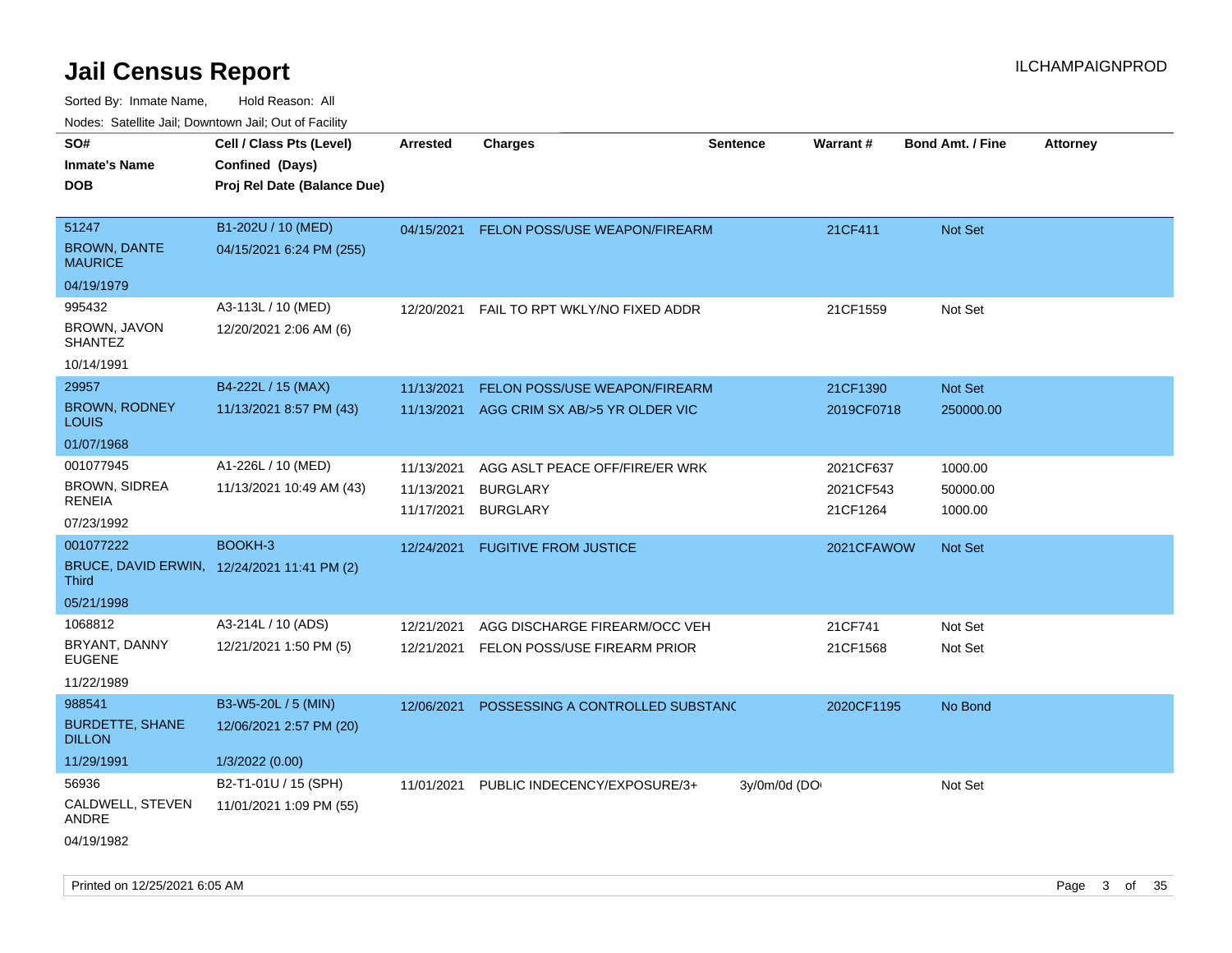Sorted By: Inmate Name, Hold Reason: All Nodes: Satellite Jail; Downtown Jail; Out of Facility

| Noues. Salenne Jan, Downlown Jan, Out or Facility |                             |                 |                                |                 |                 |                         |                 |
|---------------------------------------------------|-----------------------------|-----------------|--------------------------------|-----------------|-----------------|-------------------------|-----------------|
| SO#                                               | Cell / Class Pts (Level)    | <b>Arrested</b> | <b>Charges</b>                 | <b>Sentence</b> | <b>Warrant#</b> | <b>Bond Amt. / Fine</b> | <b>Attorney</b> |
| <b>Inmate's Name</b>                              | Confined (Days)             |                 |                                |                 |                 |                         |                 |
| <b>DOB</b>                                        | Proj Rel Date (Balance Due) |                 |                                |                 |                 |                         |                 |
|                                                   |                             |                 |                                |                 |                 |                         |                 |
| 001077954                                         | A3-214U / 10 (ADS)          | 12/21/2021      | <b>RESIDENTIAL BURGLARY</b>    |                 | 21CF1570        | Not Set                 |                 |
| CALKINS, STEVEN RAY 12/21/2021 6:35 AM (5)        |                             |                 |                                |                 |                 |                         |                 |
| 01/01/1992                                        |                             |                 |                                |                 |                 |                         |                 |
| 39474                                             | B1-101U / 10 (ADS)          | 07/06/2021      | MFG/DEL 15<100 GR HEROIN/ANLG  |                 | 21CF792         | Not Set                 |                 |
| CAMPBELL, AARON<br>JACOB                          | 07/06/2021 11:56 PM (173)   |                 |                                |                 |                 |                         |                 |
| 07/18/1974                                        |                             |                 |                                |                 |                 |                         |                 |
| 001078714                                         | BOOKH-6                     | 12/24/2021      | <b>DOMESTIC BATTERY</b>        |                 | 2021-CM-AWOW    | <b>Not Set</b>          |                 |
| <b>CASTON, PAUL</b><br><b>KENETH</b>              | 12/24/2021 6:05 PM (2)      | 12/24/2021      | CRIM DAMAGE TO PROPERTY <\$500 |                 | 2021-CM-115     | 1000.00                 |                 |
| 01/30/1964                                        |                             |                 |                                |                 |                 |                         |                 |
| 1029088                                           | A3-213U / 15 (ADS)          | 12/21/2021      | FELON POSS/USE FIREARM PRIOR   |                 | 21CF1338        | 250000.00               |                 |
| CHAPPLE, MALIK<br><b>BIANCO</b>                   | 12/22/2021 10:02 AM (4)     |                 |                                |                 |                 |                         |                 |
| 10/25/1994                                        |                             |                 |                                |                 |                 |                         |                 |
| 001077485                                         | A2-222L / 15 (MAX)          | 12/21/2021      | MURDER/INTENT TO KILL/INJURE   |                 | 2021CF1282      | 1000000.00              |                 |
| <b>COLBERT, ARIEANA</b><br><b>FELICIA</b>         | 12/21/2021 2:08 PM (5)      |                 |                                |                 |                 |                         |                 |
| 12/13/2000                                        |                             |                 |                                |                 |                 |                         |                 |
| 34805                                             | A4-103U / 15 (MAX)          | 10/01/2021      | DOMESTIC BATTERY               |                 | 21CF1183        | Not Set                 |                 |
| CONERLY, KIN JOSEPH 10/01/2021 1:53 AM (86)       |                             | 10/01/2021      | ARMED HABITUAL CRIMINAL        |                 | 21CF1184        | Not Set                 |                 |
|                                                   |                             | 10/06/2021      | POSS STOLEN VEHICLE > \$25,000 |                 | 19CF1786        | Not Set                 |                 |
| 11/16/1971                                        |                             |                 |                                |                 |                 |                         |                 |
| 1076276                                           | BOOKH-8 / 10 (ADS)          | 12/20/2021      | <b>BURGLARY</b>                |                 | 21CF1565        | <b>Not Set</b>          |                 |
| <b>COX, SEAN MICHAEL</b>                          | 12/20/2021 12:45 PM (6)     | 12/20/2021      | <b>WARRANT OUT OF COUNTY</b>   |                 | 21CM99          | 3000.00                 |                 |
| 02/06/1985                                        |                             |                 |                                |                 |                 |                         |                 |
| 1074319                                           | B2-T1-04L / 15 (SPH)        | 10/12/2021      | AGGRAVATED CRUELTY TO ANIMALS  |                 | 21CF1238        | Not Set                 |                 |
| CRAIG, DAVUCCI<br><b>DAVION</b>                   | 10/12/2021 11:36 AM (75)    | 10/14/2021      | <b>MURDER</b>                  |                 | 21CF1239        | Not Set                 |                 |

08/02/2001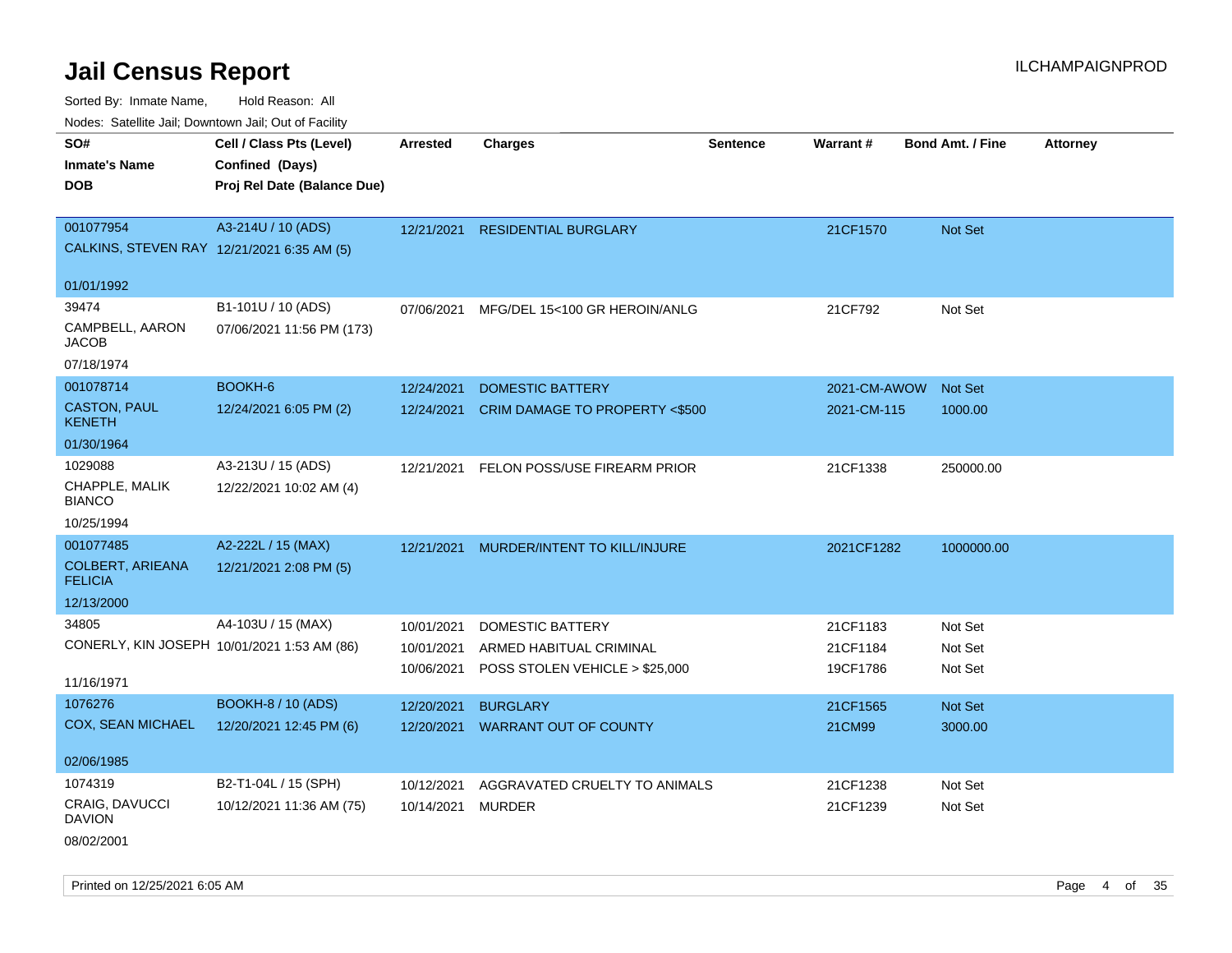Sorted By: Inmate Name, Hold Reason: All Nodes: Satellite Jail; Downtown Jail; Out of Facility

| Todos. Catolino can, Downtown can, Out of Fability |                             |            |                                         |                 |            |                         |                 |
|----------------------------------------------------|-----------------------------|------------|-----------------------------------------|-----------------|------------|-------------------------|-----------------|
| SO#                                                | Cell / Class Pts (Level)    | Arrested   | <b>Charges</b>                          | <b>Sentence</b> | Warrant#   | <b>Bond Amt. / Fine</b> | <b>Attorney</b> |
| <b>Inmate's Name</b>                               | Confined (Days)             |            |                                         |                 |            |                         |                 |
| <b>DOB</b>                                         | Proj Rel Date (Balance Due) |            |                                         |                 |            |                         |                 |
|                                                    |                             |            |                                         |                 |            |                         |                 |
| 001077549                                          | B2-T3-10L / 10 (SPH)        | 12/22/2020 | <b>PRED CRIM SEX ASLT/VICTIM &lt;13</b> |                 | 2020CF1469 | <b>Not Set</b>          |                 |
| CRISTOBAL-MATEO,<br><b>CRISTOBAL</b>               | 12/22/2020 1:17 PM (369)    |            |                                         |                 |            |                         |                 |
| 12/02/1988                                         |                             |            |                                         |                 |            |                         |                 |
| 988538                                             | A4-207L / 10 (MED)          | 12/21/2021 | AGGRAVATED DOMESTIC BATTERY             |                 | 21CF1564   | Not Set                 |                 |
| DAVIDSON, HARLEY<br><b>KYLE SCOTT</b>              | 12/21/2021 5:45 AM (5)      |            |                                         |                 |            |                         |                 |
| 08/05/1990                                         |                             |            |                                         |                 |            |                         |                 |
| 1023587                                            | B1-203U / 15 (MAX)          | 09/24/2021 | MFG/DEL CANNABIS/2.5-10 GRAMS           |                 | 21CF1155   | Not Set                 |                 |
| <b>DAVIS, MARTIN</b><br><b>DENNIS</b>              | 09/24/2021 9:38 PM (93)     | 09/24/2021 | ARMED HABITUAL CRIMINAL                 |                 | 2021-CF681 | 500000.00               |                 |
| 12/02/1994                                         |                             |            |                                         |                 |            |                         |                 |
| 001077214                                          | A3-212L / 15 (MAX)          | 12/20/2021 | <b>MURDER</b>                           |                 | 21CF1572   | Not Set                 |                 |
| DAVIS-MURDOCK,<br><b>ERION VASSHAD</b>             | 12/21/2021 10:13 AM (5)     | 12/22/2021 | PAROLE REVOCATION                       |                 | CH2107977  | Not Set                 |                 |
| 06/22/1998                                         |                             |            |                                         |                 |            |                         |                 |
| 001078538                                          | B1-205L / 10 (MED)          | 10/26/2021 | <b>CRIM SEX ASSAULT/FORCE</b>           |                 | 21CF1301   | <b>Not Set</b>          |                 |
| DAWKINS, LEN                                       | 10/26/2021 8:18 PM (61)     |            |                                         |                 |            |                         |                 |
| 03/23/1987                                         |                             |            |                                         |                 |            |                         |                 |
| 56972                                              | B3-W8-32L / 10 (MED)        | 08/30/2021 | POSS STOLEN VEHICLE > \$25,000          |                 | 21CF1044   | Not Set                 |                 |
| DAY, DANIEL JOSEPH                                 | 08/30/2021 3:07 PM (118)    | 09/04/2021 | <b>BURGLARY</b>                         |                 | 21CF1054   | Not Set                 |                 |
|                                                    |                             |            |                                         |                 |            |                         |                 |
| 10/16/1982                                         |                             |            |                                         |                 |            |                         |                 |
| 25659                                              | B4-125L / 15 (MAX)          | 06/15/2021 | <b>RESIDENTIAL BURGLARY</b>             |                 | 2020CF1218 | 50000.00                |                 |
| DORRIS, LORENZO                                    | 06/15/2021 6:17 AM (194)    | 06/15/2021 | <b>BURGLARY</b>                         |                 | 21CF689    | <b>Not Set</b>          |                 |
| 07/19/1966                                         |                             |            |                                         |                 |            |                         |                 |
| 1024895                                            | A4-106U / 10 (ADS)          | 12/15/2021 | MFG/DEL 100<400 GR COCA/ANLG            |                 | 21CF1535   | Not Set                 |                 |
| EDWARDS, GEORGE<br><b>CORTEZ</b>                   | 12/15/2021 12:26 PM (11)    | 12/15/2021 | <b>AGGRAVATED BATTERY</b>               |                 | 21CF1536   | Not Set                 |                 |

06/19/1994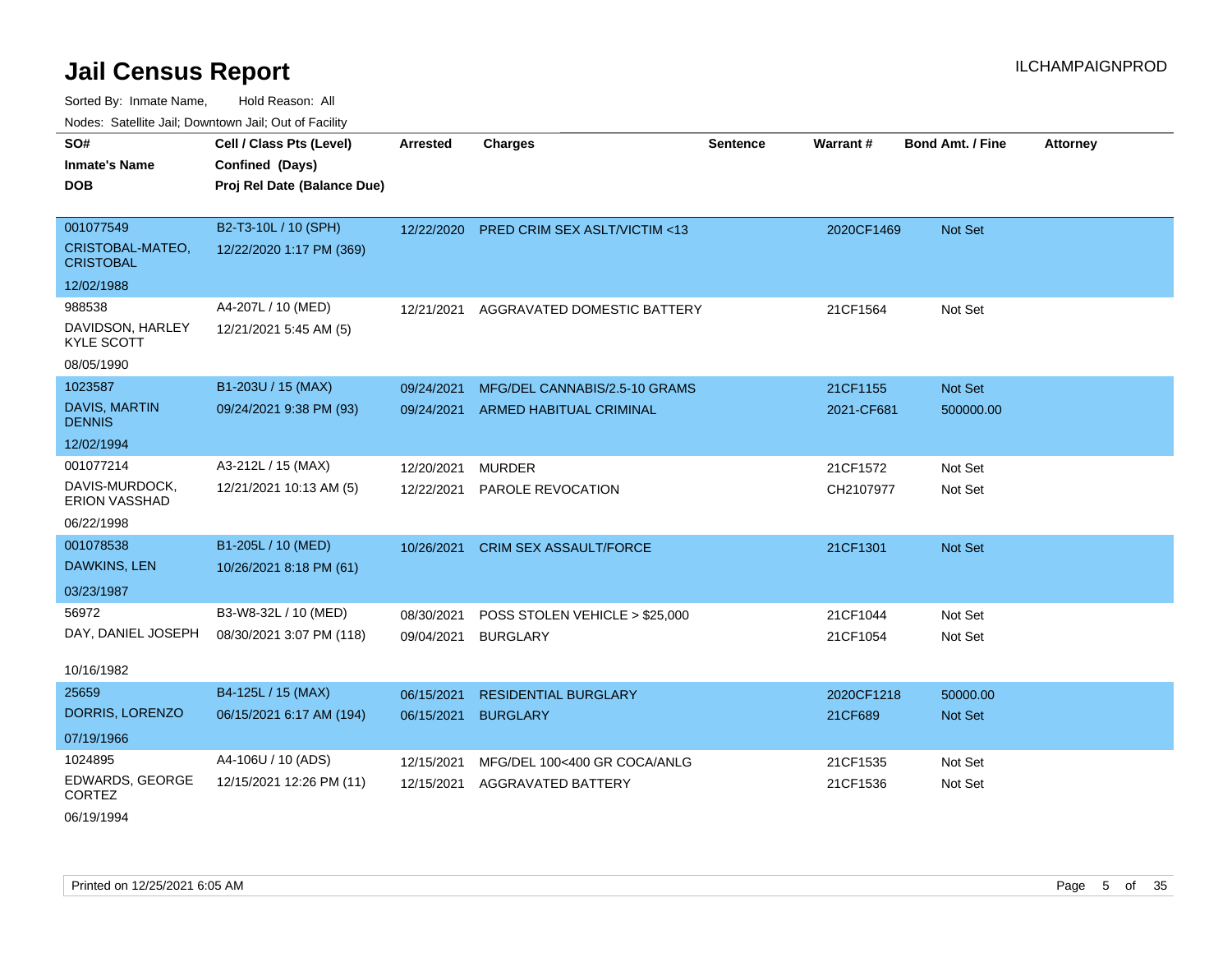| <b>Nouro:</b> Catoline Jan, Downtown Jan, Out of Fability |                                             |                 |                                |                 |             |                         |                 |
|-----------------------------------------------------------|---------------------------------------------|-----------------|--------------------------------|-----------------|-------------|-------------------------|-----------------|
| SO#                                                       | Cell / Class Pts (Level)                    | <b>Arrested</b> | <b>Charges</b>                 | <b>Sentence</b> | Warrant#    | <b>Bond Amt. / Fine</b> | <b>Attorney</b> |
| <b>Inmate's Name</b>                                      | Confined (Days)                             |                 |                                |                 |             |                         |                 |
| <b>DOB</b>                                                | Proj Rel Date (Balance Due)                 |                 |                                |                 |             |                         |                 |
|                                                           |                                             |                 |                                |                 |             |                         |                 |
| 43977                                                     | A3-117U / 5 (MIN)                           | 12/20/2021      | AGG FLEEING POLICE/21 MPH OVER |                 | 21CF1566    | <b>Not Set</b>          |                 |
| <b>EMKES, DOUGLAS</b><br><b>ALAN</b>                      | 12/20/2021 9:59 AM (6)                      | 12/20/2021      | PAROLE REVOCATION              |                 |             | No Bond                 |                 |
| 06/08/1959                                                |                                             |                 |                                |                 |             |                         |                 |
| 987328                                                    | A2-122L / 10 (MED)                          | 12/11/2021      | AGG ASLT PEACE OFF/FIRE/ER WRK |                 | 21CF1515    | Not Set                 |                 |
| ERVIN, DEIDRA ANN<br>RUTH                                 | 12/11/2021 8:48 PM (15)                     |                 |                                |                 |             |                         |                 |
| 04/15/1991                                                |                                             |                 |                                |                 |             |                         |                 |
| 45194                                                     | B3-W1-01U / 10 (MED)                        | 10/20/2021      | DOMESTIC BATTERY/OTHER PRIOR   |                 | 21CF1265    | <b>Not Set</b>          |                 |
| <b>FALLS, ANDREW</b>                                      | 10/20/2021 12:59 AM (67)                    |                 |                                |                 |             |                         |                 |
| 08/15/1976                                                |                                             |                 |                                |                 |             |                         |                 |
| 527081                                                    | B3-W6-24L / 10 (MED)                        | 09/06/2021      | ARSON/REAL/PERSONAL PROP>\$150 |                 | 2021 CF 797 | 25000.00                |                 |
| FERGUSON,<br><b>CHRISTOPHER</b>                           | 09/06/2021 1:18 PM (111)                    |                 |                                |                 |             |                         |                 |
| 12/21/1981                                                |                                             |                 |                                |                 |             |                         |                 |
| 1039744                                                   | B4-224U / 15 (MAX)                          | 12/06/2021      | <b>MURDER</b>                  |                 | 20CF959     | 1000000.00              |                 |
| <b>FONVILLE, TREVOY</b><br><b>JERMAINE</b>                | 12/06/2021 10:52 AM (20)                    |                 |                                |                 |             |                         |                 |
| 01/13/1996                                                |                                             |                 |                                |                 |             |                         |                 |
| 518395                                                    | B2-T3-12L / 15 (SPH)                        | 07/07/2020      | <b>CRIMINAL SEXUAL ASSAULT</b> |                 | 2020-CF735  | 250000.00               |                 |
|                                                           | FRANDLE, MARK RYAN 07/07/2020 3:42 PM (537) |                 |                                |                 |             |                         |                 |
|                                                           |                                             |                 |                                |                 |             |                         |                 |
| 09/10/1985                                                |                                             |                 |                                |                 |             |                         |                 |
| 001077934                                                 | A1-224L / 10 (MED)                          | 08/22/2021      | AGG DUI/ACCIDENT/DEATH         |                 | 21CF1024    | Not Set                 |                 |
| FREED, LOGAN<br><b>SUZANNE</b>                            | 08/22/2021 11:45 PM (126)                   | 08/22/2021      | <b>DOMESTIC BATTERY</b>        |                 | 21 CM 172   | 10000.00                |                 |
| 08/18/1996                                                |                                             |                 |                                |                 |             |                         |                 |
| 001078290                                                 | A1-125U / 10 (ADS)                          | 08/19/2021      | MACHINE GUN/AUTO WEAPON/VEH    |                 | 21CF1012    | Not Set                 |                 |
| FREEMAN, ANGEL<br><b>JANILA KAY</b>                       | 08/19/2021 1:26 AM (129)                    |                 |                                |                 |             |                         |                 |
| 12/25/1995                                                |                                             |                 |                                |                 |             |                         |                 |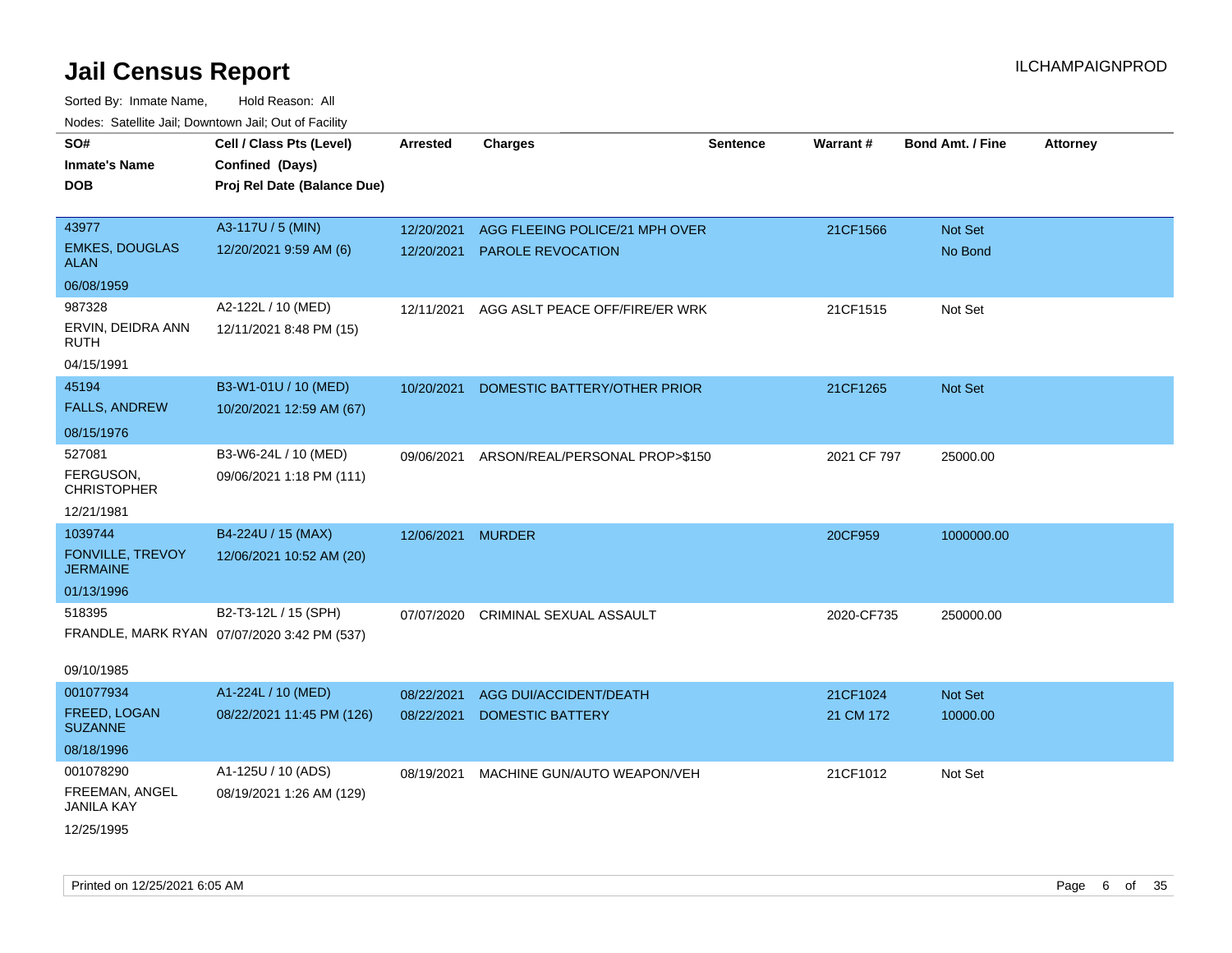| SO#<br><b>Inmate's Name</b><br><b>DOB</b> | Cell / Class Pts (Level)<br>Confined (Days)<br>Proj Rel Date (Balance Due) | <b>Arrested</b>          | Charges                                               | <b>Sentence</b> | <b>Warrant#</b>      | <b>Bond Amt. / Fine</b> | <b>Attorney</b> |  |
|-------------------------------------------|----------------------------------------------------------------------------|--------------------------|-------------------------------------------------------|-----------------|----------------------|-------------------------|-----------------|--|
| 1068518                                   | A4-106L / 5 (ADS)                                                          | 12/16/2021               | <b>BURGLARY</b>                                       |                 | 21CF54               | 10000.00                |                 |  |
| <b>FULFORD, WILLIE</b><br>Junior          | 12/15/2021 11:16 PM (11)                                                   | 12/16/2021<br>12/16/2021 | <b>BURGLARY</b><br><b>RESIST/OBSTRUCT WITH INJURY</b> |                 | 21CF416<br>21C370    | 10000.00<br>5000.00     |                 |  |
| 12/12/1963                                |                                                                            |                          |                                                       |                 |                      |                         |                 |  |
| 001078633                                 | B2-T4-13U / 15 (MAX)                                                       | 12/01/2021               | PRED CRIM SEX ASLT/VICTIM <13                         |                 | 21CF1416             | 250000.00               |                 |  |
| GONZALEZ-GUILLEN,<br>EDWARD               | 12/01/2021 12:08 PM (25)                                                   |                          |                                                       |                 |                      |                         |                 |  |
| 08/25/2002                                |                                                                            |                          |                                                       |                 |                      |                         |                 |  |
| 001078607                                 | B4-221L / 15 (MAX)                                                         | 11/22/2021               | FELON POSS/USE FIREARM/PAROLE                         |                 | 21CF1437             | Not Set                 |                 |  |
| <b>GRAY, WILLIAM</b><br>DA'VON            | 11/22/2021 2:57 PM (34)                                                    |                          | 11/22/2021 ATTEMPT (FIRST DEGREE MURDER)              |                 | 21CF1435             | Not Set                 |                 |  |
| 04/18/1984                                |                                                                            |                          |                                                       |                 |                      |                         |                 |  |
| 56342                                     | B1-104L / 10 (MED)                                                         | 10/21/2021               | THEFT CONTROL INTENT <\$500                           |                 | 17CF1451             | 10000.00                |                 |  |
| <b>GRIFFIN, NATHAN</b><br><b>EUGENE</b>   | 10/21/2021 4:20 PM (66)                                                    | 10/21/2021<br>10/21/2021 | DRIVING ON REVOKED LICENSE<br>ARMED HABITUAL CRIMINAL |                 | 20TR1979<br>21CF1279 | 3000.00<br>Not Set      |                 |  |
| 02/24/1969                                |                                                                            |                          |                                                       |                 |                      |                         |                 |  |
| 001078706                                 | BOOKF-2 / 10 (MED)                                                         | 12/21/2021               | AGG BATTERY/PEACE OFFICER                             |                 | 2021CFAWOW           | Not Set                 |                 |  |
| <b>HAMPTON, STAR</b><br><b>DORIS</b>      | 12/21/2021 6:04 PM (5)                                                     |                          |                                                       |                 |                      |                         |                 |  |
| 02/18/1992                                |                                                                            |                          |                                                       |                 |                      |                         |                 |  |
| 001078685                                 | <b>BOOKH-7 / 5 (MIN)</b>                                                   | 12/21/2021               | AID/ABET/POSS/SELL STOLEN VEH                         |                 | 2021CFAWOW           | Not Set                 |                 |  |
| HATHORN, MELVIN<br>NATHANIEL              | 12/21/2021 4:27 PM (5)                                                     |                          |                                                       |                 |                      |                         |                 |  |
| 02/27/1999                                |                                                                            |                          |                                                       |                 |                      |                         |                 |  |
| 001078705                                 | A3-211U / 5 (ADS)                                                          | 12/21/2021               | OBSTRUCT JUST/DESTROY EVIDENCE                        |                 | 2021CF1283           | 100000.00               |                 |  |
| <b>HAYES, QUINCY</b><br><b>AARON</b>      | 12/21/2021 2:31 PM (5)                                                     |                          |                                                       |                 |                      |                         |                 |  |
| 01/14/1994                                |                                                                            |                          |                                                       |                 |                      |                         |                 |  |
| 965829                                    | BOOKH-4 / 10 (ADS)                                                         | 09/09/2021               | HRSMT/NO CONVERSATION/KILL                            |                 | 2021CF1072           | 25000.00                |                 |  |
| HEINZ, ANDREW<br><b>MICHAEL</b>           | 09/09/2021 5:21 PM (108)                                                   | 09/13/2021               | PROBATION VIOLATION                                   |                 | 21CF7                | Not Set                 |                 |  |
| 07/01/1987                                |                                                                            |                          |                                                       |                 |                      |                         |                 |  |
| Printed on 12/25/2021 6:05 AM             |                                                                            |                          |                                                       |                 |                      |                         | Page 7 of 35    |  |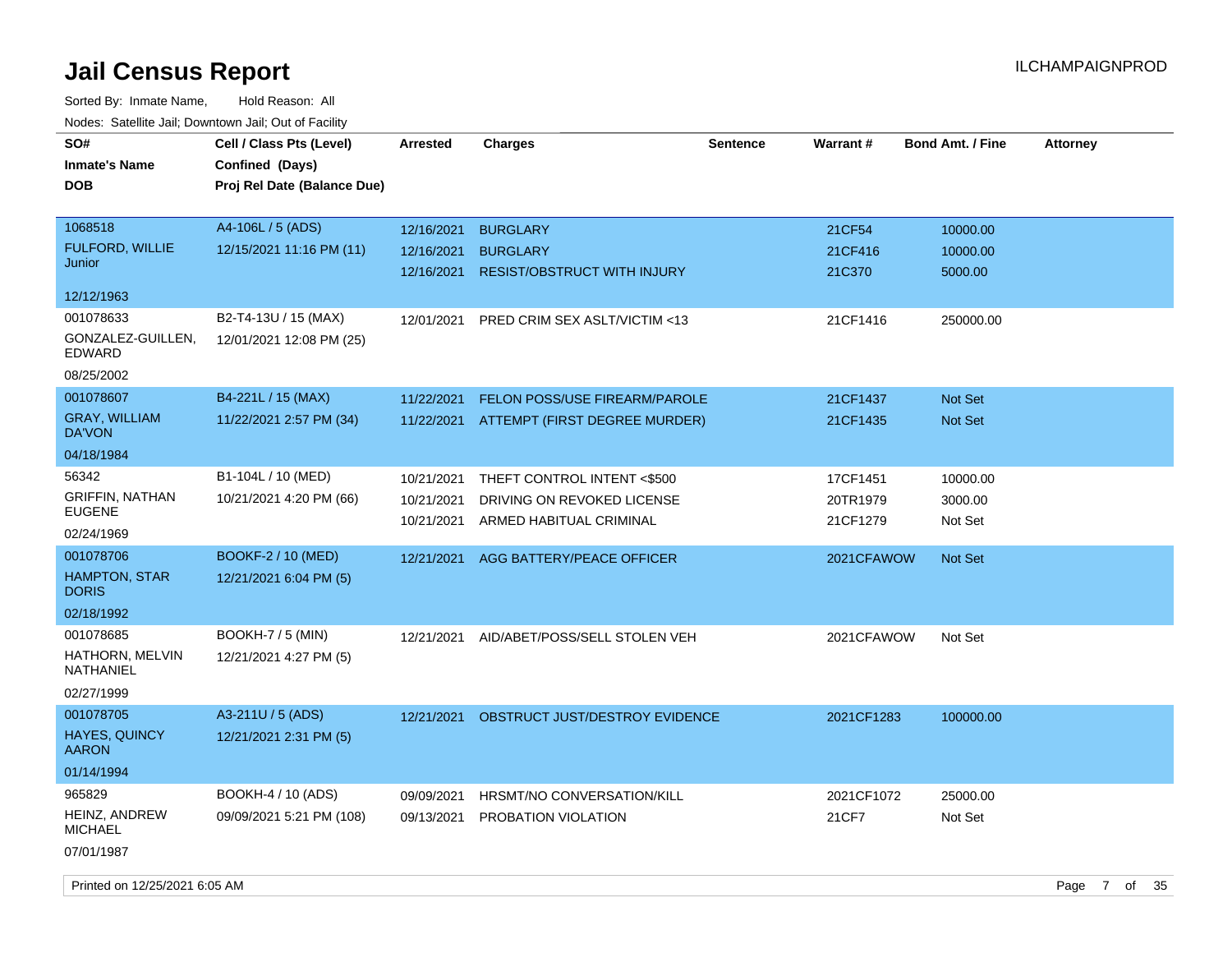| SO#<br><b>Inmate's Name</b><br><b>DOB</b>                         | Cell / Class Pts (Level)<br>Confined (Days)<br>Proj Rel Date (Balance Due) | <b>Arrested</b>                                                    | <b>Charges</b>                                                                                                                                  | <b>Sentence</b>       | Warrant#                                                 | <b>Bond Amt. / Fine</b>                             | <b>Attorney</b> |
|-------------------------------------------------------------------|----------------------------------------------------------------------------|--------------------------------------------------------------------|-------------------------------------------------------------------------------------------------------------------------------------------------|-----------------------|----------------------------------------------------------|-----------------------------------------------------|-----------------|
| 001078488<br>HERNANDEZ-LOPEZ,<br><b>ERNESTO</b><br>11/28/1975     | B2-T3-11U / 15 (SPH)<br>10/14/2021 3:15 PM (73)                            | 10/14/2021<br>10/14/2021                                           | <b>PRED CRIM SEX ASLT/VICTIM &lt;13</b><br><b>FUGITIVE FROM JUSTICE</b>                                                                         |                       | 21CF1232<br>21CF1246                                     | 500000.00<br>Not Set                                |                 |
| 975293<br>HILL, JACOB MILES<br>02/06/1988                         | B2-T4-14L / 10 (SPH)<br>07/21/2021 8:43 PM (158)                           | 07/21/2021<br>07/21/2021<br>07/25/2021<br>08/18/2021<br>09/09/2021 | VIO ORDER/PRIOR VIO OF ORDER<br><b>STALKING</b><br><b>PAROLE REVOCATION</b><br><b>HARASS WITNESS/FAMILY MBR/REP</b><br>AGG STALKING/BODILY HARM |                       | 21CF914<br>2021CF863<br>CH2104646<br>21CF992<br>21CF1073 | No Bond<br>Not Set<br>Not Set<br>Not Set<br>Not Set |                 |
| 48471<br><b>HILL, RAMESH</b><br><b>JERMAINE</b><br>12/11/1978     | B1-207L / 15 (MAX)<br>08/08/2021 4:45 AM (140)                             |                                                                    | 08/08/2021 AGG BATTERY/DISCHARGE FIREARM                                                                                                        |                       | 21CF946                                                  | Not Set                                             |                 |
| 972300<br>HOLT, MICHAEL<br><b>TERRELL</b><br>12/25/1989           | A3-211L / 10 (ADS)<br>12/22/2021 8:36 AM (4)                               | 12/22/2021<br>12/22/2021                                           | <b>RESIDENTIAL BURGLARY</b><br>AGG CRIM SEX ABUSE/VICTIM <9                                                                                     |                       | 18CF1691<br>19CF1277                                     | 25000.00<br>250000.00                               |                 |
| 1043704<br><b>HOUSTON, STEVEN</b><br><b>CORDELL</b><br>01/24/1989 | B4-223L / 15 (MAX)<br>07/13/2021 5:56 AM (166)                             | 07/13/2021                                                         | ARMED ROBBERY/ARMED W/FIREARM                                                                                                                   | 12y (DOC)             | 21CF815                                                  | <b>Not Set</b>                                      |                 |
| 999198<br>HOWARD, BRION LIN<br>06/10/1992                         | B4-226L / 15 (MAX)<br>11/30/2021 10:41 AM (26)                             | 11/30/2021                                                         | FELON POSS/USE FIREARM PRIOR                                                                                                                    |                       | 21CF1377                                                 | 500000.00                                           |                 |
| 1061996<br>HUBBARD, REBEKIAH<br><b>DIONA</b><br>04/08/1998        | A1-226U / 5 (MIN)<br>10/30/2021 1:37 PM (57)                               | 10/30/2021<br>10/30/2021<br>10/31/2021                             | DRVG UNDER INFLUENCE OF DRUG<br>RETAIL THEFT/DISP MERCH/<\$300<br>USE FORGED CR/DEBIT CARD/<\$300                                               | 180d (CJ)<br>2y (DOC) | 2018CF1302                                               | No Bond<br>20000.00<br>No Bond                      |                 |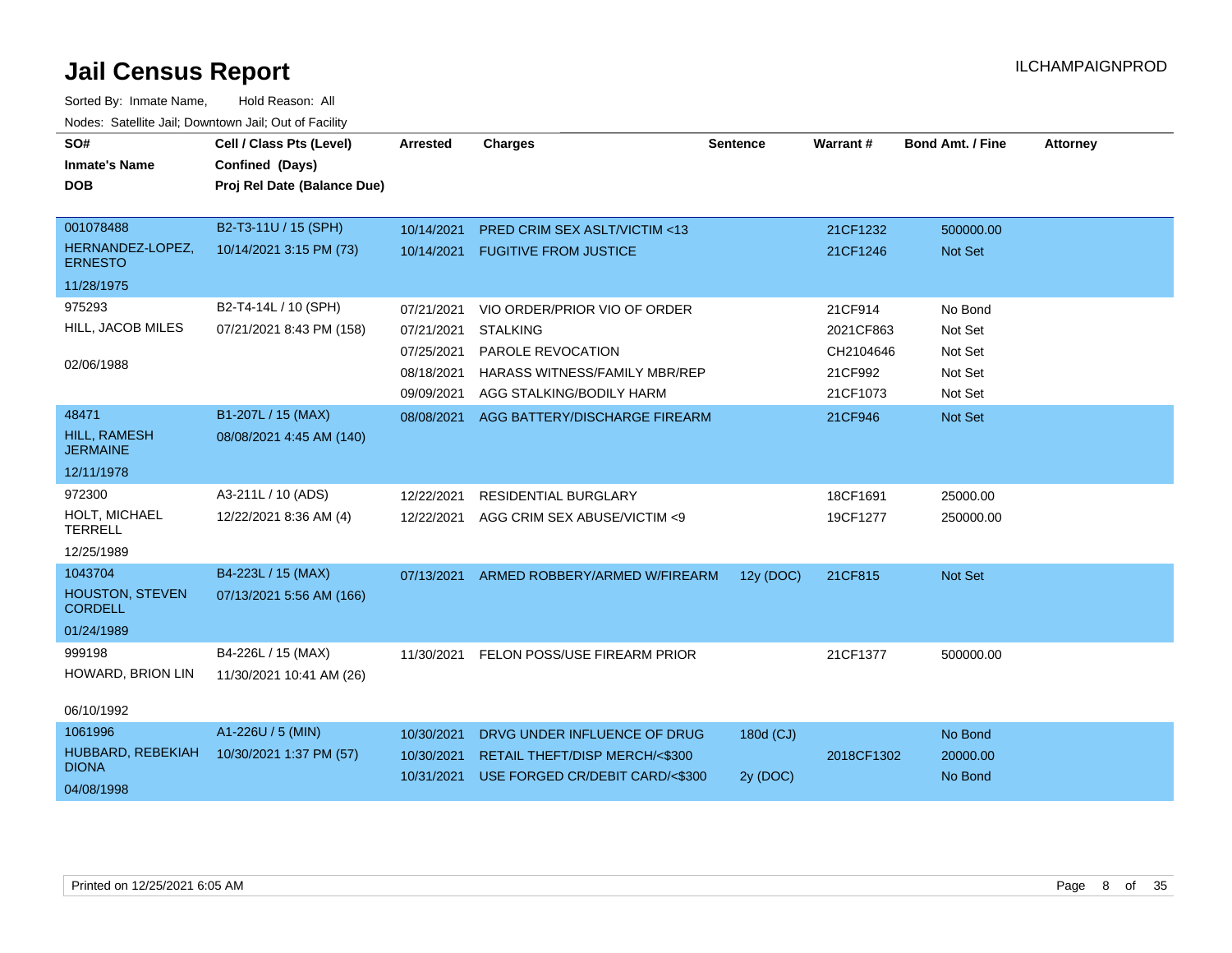| rougs. Calcinic Jan, Downtown Jan, Out of Facility |                                            |                 |                                           |                 |             |                         |                 |
|----------------------------------------------------|--------------------------------------------|-----------------|-------------------------------------------|-----------------|-------------|-------------------------|-----------------|
| SO#                                                | Cell / Class Pts (Level)                   | <b>Arrested</b> | <b>Charges</b>                            | <b>Sentence</b> | Warrant#    | <b>Bond Amt. / Fine</b> | <b>Attorney</b> |
| <b>Inmate's Name</b>                               | Confined (Days)                            |                 |                                           |                 |             |                         |                 |
| <b>DOB</b>                                         | Proj Rel Date (Balance Due)                |                 |                                           |                 |             |                         |                 |
|                                                    |                                            |                 |                                           |                 |             |                         |                 |
| 953555                                             | B4-122L / 15 (MAX)                         | 03/10/2021      | <b>CRIM TRESPASS TO RESIDENCE</b>         |                 | 21CF272     | Not Set                 |                 |
| HUNT, TAVARIS EARL                                 | 03/10/2021 4:58 AM (291)                   |                 | 04/14/2021 AGG FLEEING POLICE/21 MPH OVER | 3y (DOC)        | 2020CF94    | 10000.00                |                 |
|                                                    |                                            |                 |                                           |                 |             |                         |                 |
| 12/29/1987                                         |                                            |                 |                                           |                 |             |                         |                 |
| 001078639                                          | B1-206L / 10 (MED)                         | 12/02/2021      | <b>FUGITIVE FROM JUSTICE</b>              |                 | 21CF1465    | Not Set                 |                 |
| JACKSON, GREGORY<br>LYNN                           | 12/02/2021 3:43 AM (24)                    |                 |                                           |                 |             |                         |                 |
| 11/22/1994                                         |                                            |                 |                                           |                 |             |                         |                 |
| 38993                                              | B4-126L / 15 (MAX)                         |                 | 02/13/2021 ATTEMPT (FIRST DEGREE MURDER)  |                 | 21CF181     | Not Set                 |                 |
| JACKSON, LAMONT<br><b>JEREMIE</b>                  | 02/13/2021 7:45 AM (316)                   |                 |                                           |                 |             |                         |                 |
| 07/31/1973                                         |                                            |                 |                                           |                 |             |                         |                 |
| 001078689                                          | A3-112U / 15 (MAX)                         | 12/17/2021      | FIREARM/FOID INVALID/NOT ELIG             |                 | 21CF1551    | No Bond                 |                 |
| <b>JACKSON, PRENTISS</b><br>MANSION DEWAYNE        | 12/18/2021 12:39 AM (8)                    |                 |                                           |                 |             |                         |                 |
| 09/02/2003                                         |                                            |                 |                                           |                 |             |                         |                 |
| 001077487                                          | B3-W7-27U / 10 (MED)                       | 12/03/2020      | FELON POSS/USE WEAPON/FIREARM             |                 | 20CF1377    | <b>Not Set</b>          |                 |
| <b>JACKSON, TERRELL</b><br><b>DANDRE</b>           | 12/03/2020 10:18 AM (388)                  | 11/09/2021      | AGG DISCHARGE FIREARM/OCC VEH             |                 | 21CR0331401 | No Bond                 |                 |
| 08/11/1990                                         |                                            |                 |                                           |                 |             |                         |                 |
| 001077864                                          | B1-103L / 15 (MAX)                         | 04/18/2021      | FELON POSS/USE WEAPON/FIREARM             |                 | 21CF428     | Not Set                 |                 |
| D                                                  | JAMERSON, ANTHONY 04/18/2021 7:21 PM (252) |                 |                                           |                 |             |                         |                 |
| 01/26/1990                                         |                                            |                 |                                           |                 |             |                         |                 |
| 001078703                                          | A2-223U / 15 (MAX)                         | 12/20/2021      | MURDER/INTENT TO KILL/INJURE              |                 | 21CF1574    | <b>Not Set</b>          |                 |
| <b>JOHN, SHAMIQUH</b><br><b>THERESA</b>            | 12/22/2021 6:41 AM (4)                     |                 |                                           |                 |             |                         |                 |
| 04/03/1992                                         |                                            |                 |                                           |                 |             |                         |                 |
| 001077437                                          | B3-W4-16L / 10 (MED)                       | 08/23/2021      | DOM BTRY/CONTACT/1-2 PRECONV              |                 | 21CF1025    | Not Set                 |                 |
| JOHNSON, ANTONIO<br>LASHAUN                        | 08/23/2021 7:48 PM (125)                   |                 |                                           |                 |             |                         |                 |
| 01/06/1980                                         |                                            |                 |                                           |                 |             |                         |                 |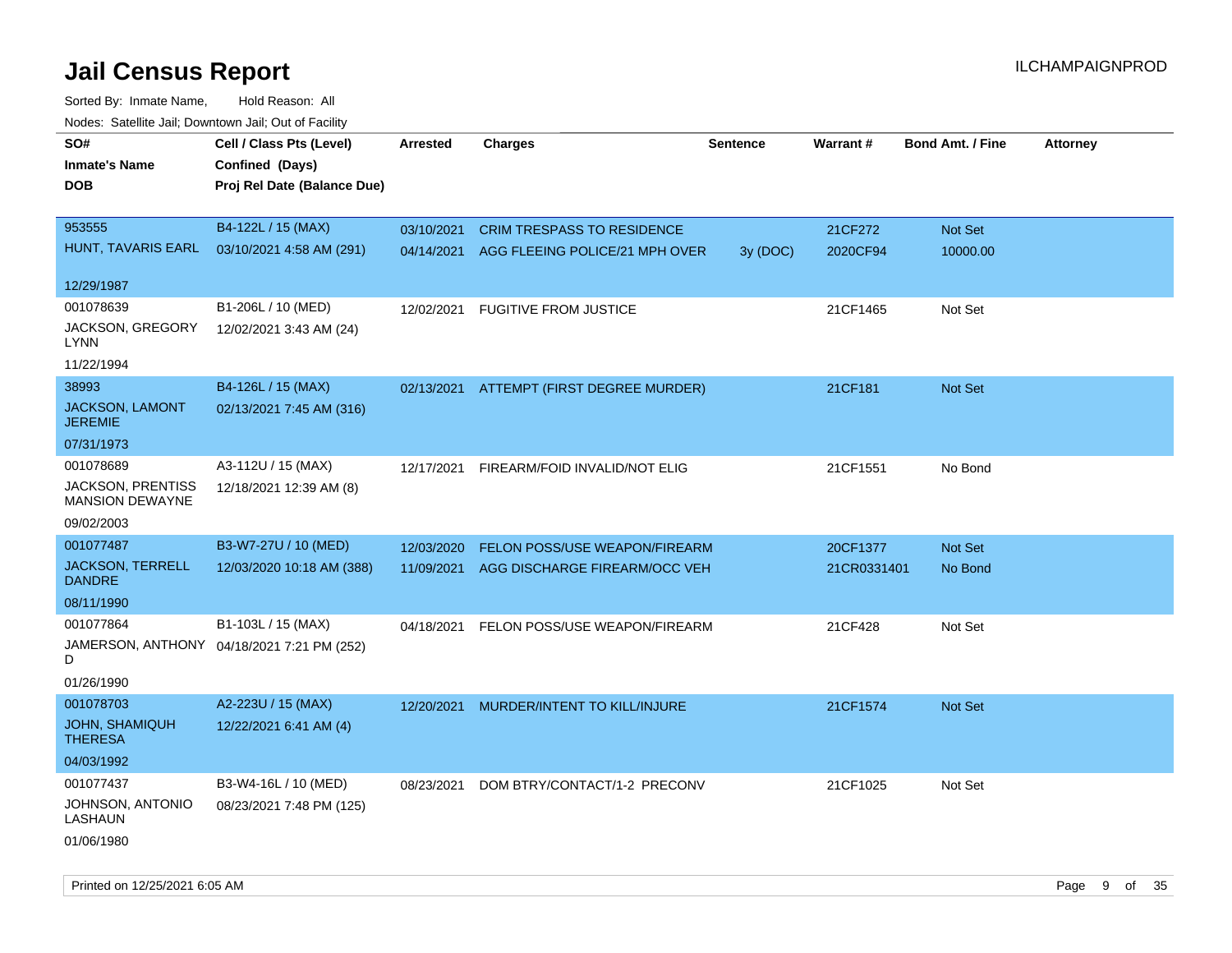Sorted By: Inmate Name, Hold Reason: All Nodes: Satellite Jail; Downtown Jail; Out of Facility

| SO#<br><b>Inmate's Name</b><br><b>DOB</b>                            | Cell / Class Pts (Level)<br>Confined (Days)<br>Proj Rel Date (Balance Due) | <b>Arrested</b>                        | <b>Charges</b>                                                             | <b>Sentence</b> | Warrant#                           | <b>Bond Amt. / Fine</b>        | <b>Attorney</b> |
|----------------------------------------------------------------------|----------------------------------------------------------------------------|----------------------------------------|----------------------------------------------------------------------------|-----------------|------------------------------------|--------------------------------|-----------------|
| 1071536<br>JOHNSON, ZACHERY<br><b>EDWARD</b>                         | B4-127L / 15 (MED)<br>06/17/2021 2:00 AM (192)                             |                                        | 06/17/2021 ATTEMPT (FIRST DEGREE MURDER)                                   |                 | 21CF702                            | <b>Not Set</b>                 |                 |
| 10/30/1987                                                           |                                                                            |                                        |                                                                            |                 |                                    |                                |                 |
| 1017120                                                              | B3-W1-03U / 5 (MIN)<br>JONES, JOSHUA LYNN 10/29/2021 3:15 AM (58)          | 10/29/2021                             | AGG ASLT/USE DDLY WEAPON                                                   |                 |                                    | No Bond                        |                 |
| 05/16/1993                                                           | 1/25/2022 (0.00)                                                           |                                        |                                                                            |                 |                                    |                                |                 |
| 001078645<br><b>JONES, KELVIN</b><br><b>KHYRIC</b>                   | B4-222U / 10 (MED)<br>12/02/2021 6:56 PM (24)                              | 12/02/2021<br>12/02/2021               | <b>ILLEG POSS AMMUNITION/FOID</b><br>AGG DISCHARGE FIREARM                 |                 | 2021CM000472<br>21CF1478           | 1000.00<br>No Bond             |                 |
| 02/27/2001                                                           |                                                                            |                                        |                                                                            |                 |                                    |                                |                 |
| 956822<br>JONES, MARIO<br>NATHANIEL<br>10/27/1987                    | B1-205U / 15 (MAX)<br>11/25/2021 10:37 AM (31)                             | 11/25/2021<br>11/25/2021<br>11/25/2021 | AGGRAVATED DOMESTIC BATTERY<br>PAROLE REVOCATION<br>UNLAWFUL RESTRAINT     |                 | 21CF1442<br>CH2106361<br>21CF1443  | Not Set<br>No Bond<br>Not Set  |                 |
| 1008468<br>JONES, MARTEZ<br><b>LAMONTE</b><br>06/22/1993             | B4-226U / 10 (MED)<br>12/01/2021 1:28 PM (25)                              | 12/01/2021<br>12/02/2021               | FELON POSS/USE WEAPON/FIREARM<br>PROBATION VIOLATION                       |                 | 21CF1472<br>20CF1151               | Not Set<br>Not Set             |                 |
| 506244<br>JOSLIN, JASON LEE<br>12/22/1985                            | B1-204L / 15 (MAX)<br>07/15/2021 4:38 AM (164)                             | 07/15/2021                             | ARMED ROBBERY/ARMED W/FIREARM                                              |                 | 2021CF791                          | 250000.00                      |                 |
| 66662<br>KINTNER, WESLEY J<br>04/15/1986                             | B1-102L / 10 (MED)<br>12/05/2021 1:57 PM (21)                              | 12/05/2021                             | POSS AMT CON SUB EXCEPT(A)/(D)                                             | 2y (DOC)        | 18CF597                            | 200000.00                      |                 |
| 001078693<br>LARGE, JOSHUA DALE 12/19/2021 4:54 AM (7)<br>10/27/1985 | A4-205U / 15 (MAX)                                                         | 12/19/2021<br>12/19/2021<br>12/19/2021 | <b>RETAIL THEFT</b><br>RECEIVE/POSS/SELL STOLEN VEH<br><b>RETAIL THEFT</b> |                 | 2021CF422<br>21CF1555<br>2021CM216 | 20000.00<br>Not Set<br>5000.00 |                 |

Printed on 12/25/2021 6:05 AM **Page 10** of 35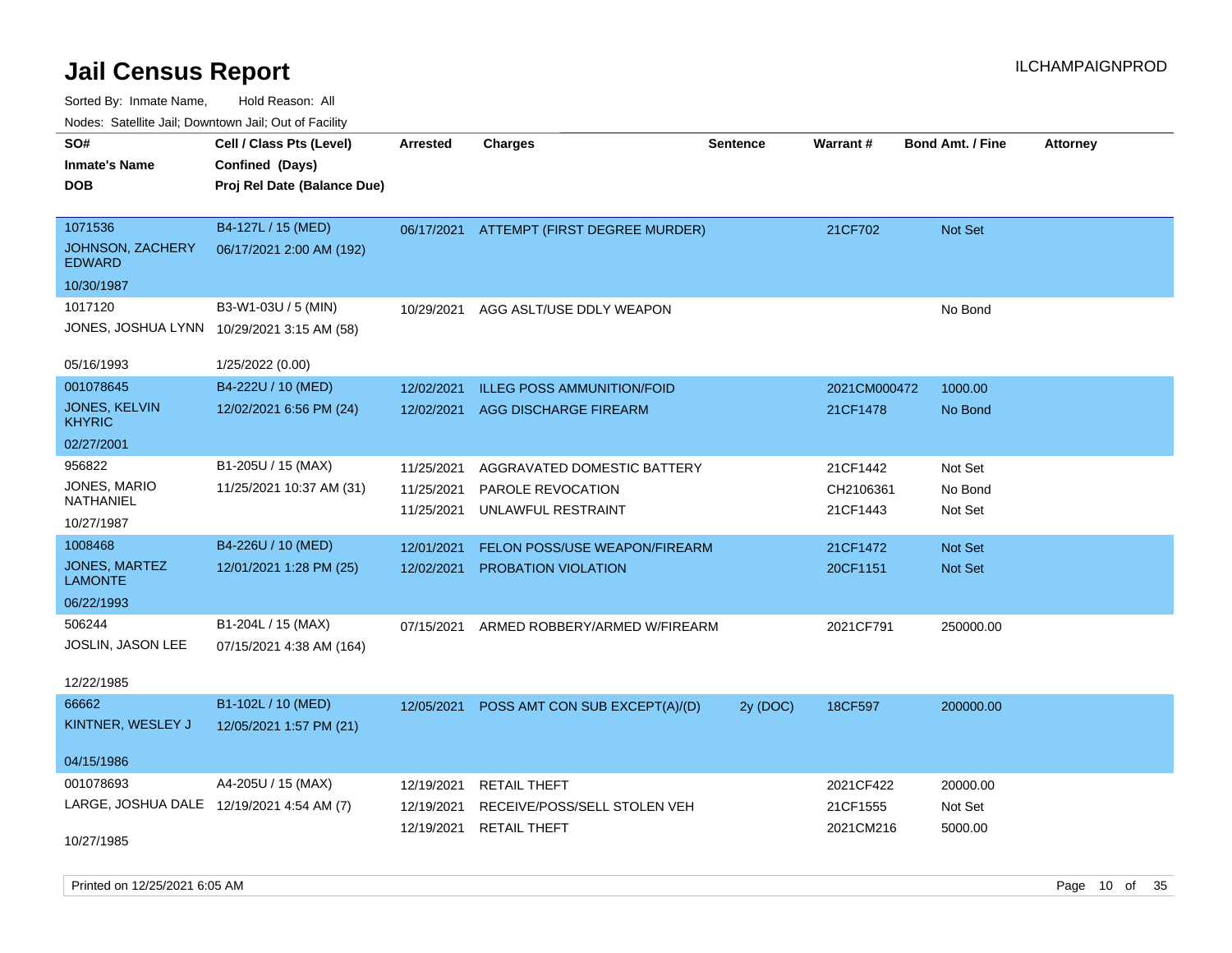| roaco. Odichile Jan, Downtown Jan, Out of Facility |                                              |                 |                                |                 |              |                         |                 |
|----------------------------------------------------|----------------------------------------------|-----------------|--------------------------------|-----------------|--------------|-------------------------|-----------------|
| SO#                                                | Cell / Class Pts (Level)                     | <b>Arrested</b> | <b>Charges</b>                 | <b>Sentence</b> | Warrant#     | <b>Bond Amt. / Fine</b> | <b>Attorney</b> |
| <b>Inmate's Name</b>                               | Confined (Days)                              |                 |                                |                 |              |                         |                 |
| <b>DOB</b>                                         | Proj Rel Date (Balance Due)                  |                 |                                |                 |              |                         |                 |
|                                                    |                                              |                 |                                |                 |              |                         |                 |
| 26787                                              | A4-205L / 10 (MED)                           | 12/18/2021      | <b>RESIDENTIAL BURGLARY</b>    |                 | 21CF1558     | Not Set                 |                 |
| LAURENT, JOHN<br><b>WAYNE</b>                      | 12/18/2021 9:30 PM (8)                       |                 |                                |                 |              |                         |                 |
| 02/01/1967                                         |                                              |                 |                                |                 |              |                         |                 |
| 1070011                                            | B4-124U / 15 (MAX)                           | 08/03/2021      | AGG DISCH FIREARM/1ST AID PERS |                 | 21CF929      | Not Set                 |                 |
| LAWS, WILLIAM<br>ZARAK, Third                      | 08/03/2021 3:53 PM (145)                     |                 |                                |                 |              |                         |                 |
| 07/06/1999                                         |                                              |                 |                                |                 |              |                         |                 |
| 548089                                             | B1-204U / 15 (MAX)                           | 12/04/2020      | METH DELIVERY/100<400 GRAMS    |                 | 20CF1481     | <b>Not Set</b>          |                 |
| LEWIS, LAWRENCE                                    | 12/04/2020 4:42 AM (387)                     | 12/04/2020      | AGG DOMESTIC BATTERY/STRANGLE  |                 | 18CF1507     | 10000.00                |                 |
| PAUL, Third                                        |                                              | 12/04/2020      | ATTEMPT (FIRST DEGREE MURDER)  |                 | 20CF1378     | <b>Not Set</b>          |                 |
| 02/08/1993                                         |                                              |                 |                                |                 |              |                         |                 |
| 001077524                                          | B2-T4-15U / 10 (SPH)                         | 12/14/2020      | AGG BATTERY/JUDGE/EMT          |                 | 2020-CF-1212 | 10000.00                |                 |
| LEWIS, TREVOR                                      | 12/14/2020 5:16 PM (377)                     | 12/14/2020      | <b>RESIDENTIAL ARSON</b>       |                 | 2020-CF-1388 | 150000.00               |                 |
| DANIEL                                             |                                              | 12/14/2020      | AGG BATTERY/PUBLIC PLACE       |                 | 2020-CF-1231 | 50000.00                |                 |
| 06/03/2002                                         |                                              | 12/14/2020      | AGG BATTERY/PEACE OFFICER      |                 | 2020-CF-1211 | 10000.00                |                 |
| 001077621                                          | B1-107L / 10 (MED)                           | 12/05/2021      | AGG ASLT PEACE OFF/FIRE/ER WRK |                 | 2021CF64     | 100000.00               |                 |
|                                                    | LINDSEY, DONALD RAY 12/05/2021 10:23 AM (21) |                 |                                |                 |              |                         |                 |
|                                                    |                                              |                 |                                |                 |              |                         |                 |
| 08/19/1996                                         |                                              |                 |                                |                 |              |                         |                 |
| 1065002                                            | B3-W4-13U / 10 (MED)                         | 11/16/2021      | DOMESTIC BTRY/CONTACT/VIO O/P  |                 | 2019CF001781 | 25000.00                |                 |
| LOVELESS, DUSTIN<br>DEE                            | 11/16/2021 11:41 AM (40)                     | 11/16/2021      | DOM BTRY/CONTACT/1-2 PRECONV   |                 | 2021CF000494 | 25000.00                |                 |
| 06/17/1982                                         |                                              |                 |                                |                 |              |                         |                 |
| 001077791                                          | <b>BOOKH-5</b>                               | 12/24/2021      | DOMESTIC BATTERY               |                 | 21CMAWOW     | <b>Not Set</b>          |                 |
| LUCAS, EVELYN                                      | 12/24/2021 7:53 PM (2)                       |                 |                                |                 |              |                         |                 |
| 09/28/1970                                         |                                              |                 |                                |                 |              |                         |                 |
| 1000869                                            | B1-106L / 15 (MAX)                           | 09/11/2021      | FELON POSS/USE WEAPON/FIREARM  |                 | 21CF1102     | Not Set                 |                 |
| MARTIN, MANNIX<br><b>TILMOND</b>                   | 09/12/2021 12:40 AM (105)                    |                 |                                |                 |              |                         |                 |
| 07/19/1991                                         |                                              |                 |                                |                 |              |                         |                 |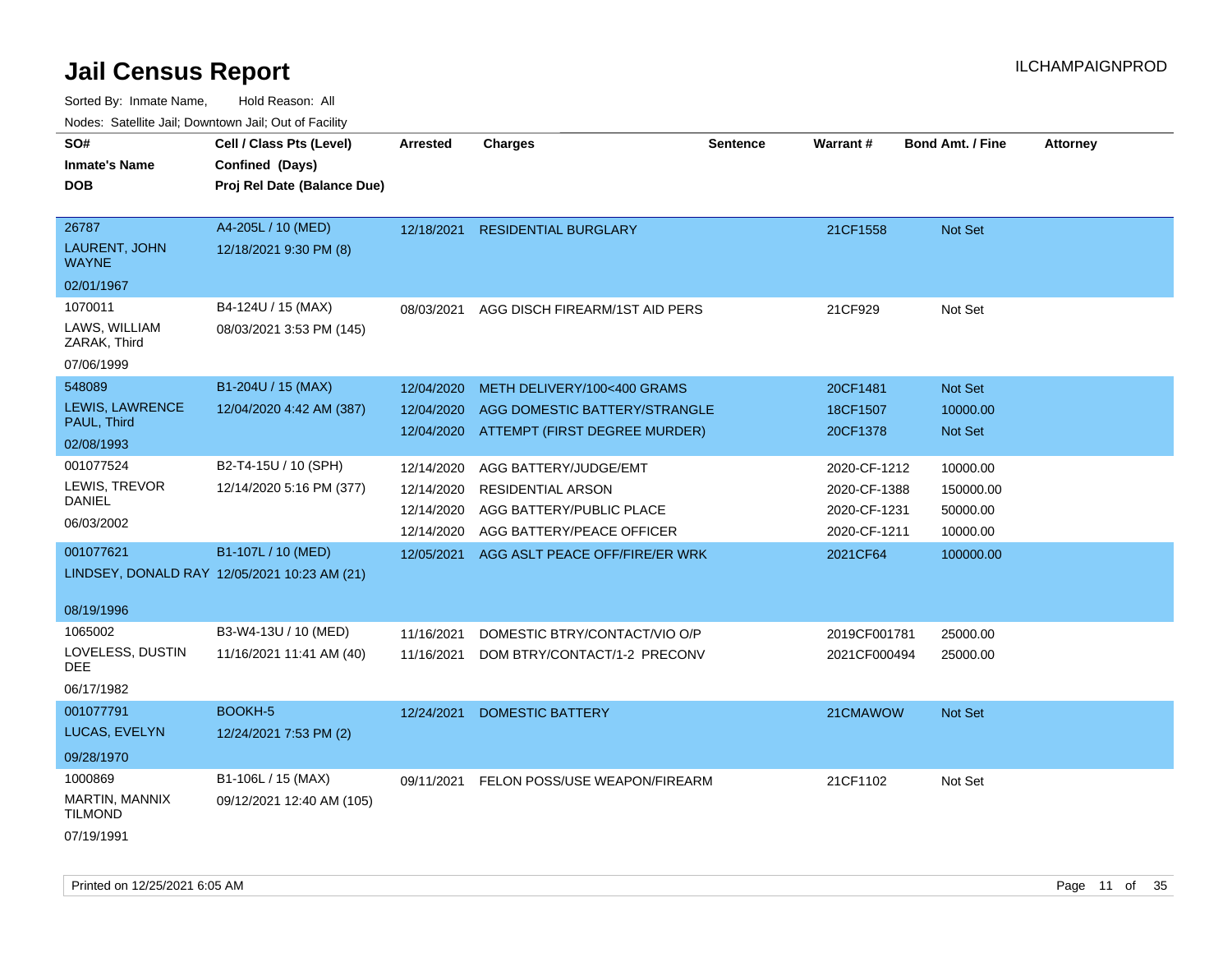| SO#                                         | Cell / Class Pts (Level)    | <b>Arrested</b> | <b>Charges</b>                 | <b>Sentence</b> | <b>Warrant#</b> | <b>Bond Amt. / Fine</b> | <b>Attorney</b> |
|---------------------------------------------|-----------------------------|-----------------|--------------------------------|-----------------|-----------------|-------------------------|-----------------|
| <b>Inmate's Name</b>                        | Confined (Days)             |                 |                                |                 |                 |                         |                 |
| <b>DOB</b>                                  | Proj Rel Date (Balance Due) |                 |                                |                 |                 |                         |                 |
|                                             |                             |                 |                                |                 |                 |                         |                 |
| 1063030                                     | A4-101L / 15 (MAX)          | 12/20/2021      | <b>MURDER</b>                  |                 | 21CF1571        | <b>Not Set</b>          |                 |
| MASON, RYAN ONEIAL 12/21/2021 9:30 AM (5)   |                             | 12/22/2021      | PAROLE REVOCATION              |                 | CH2107979       | Not Set                 |                 |
|                                             |                             |                 |                                |                 |                 |                         |                 |
| 02/22/1991                                  |                             |                 |                                |                 |                 |                         |                 |
| 48792                                       | B4-225U / 10 (MED)          | 11/19/2021      | AGG BATTERY/DISCHARGE FIREARM  |                 | 21CF1425        | Not Set                 |                 |
| MCCLAIN, HURCHEL<br><b>JOSEPH</b>           | 11/20/2021 4:11 AM (36)     |                 |                                |                 |                 |                         |                 |
| 05/01/1979                                  |                             |                 |                                |                 |                 |                         |                 |
| 001077938                                   | <b>BOOKH-2 / 15 (ADS)</b>   | 05/10/2021      | AGG KIDNAPING DISCH FIR/HARM   |                 | 21CF532         | <b>Not Set</b>          |                 |
| MCGAHA,                                     | 05/10/2021 7:02 PM (230)    | 05/11/2021      | <b>MURDER</b>                  |                 | 2021-CF-215     | No Bond                 |                 |
| <b>CHRISTOPHER D</b>                        |                             | 05/27/2021      | ESCAPE FROM DEPT OF CORRECTION |                 | 21CF600         | Not Set                 |                 |
| 07/27/1991                                  |                             |                 |                                |                 |                 |                         |                 |
| 1043071                                     | A2-220L / 10 (MED)          | 11/08/2021      | CRIM DMG/GOVT PROP/<\$500      |                 | 21CF1378        | Not Set                 |                 |
| MERRELL-<br>SUTHERLAND, ALICIA              | 11/08/2021 2:22 AM (48)     |                 |                                |                 |                 |                         |                 |
| 11/26/1972                                  |                             |                 |                                |                 |                 |                         |                 |
| 1026478                                     | <b>BOOKH-7 / 5 (MIN)</b>    | 12/24/2021      | <b>DOMESTIC BATTERY</b>        |                 | 21CMAWOW        | <b>Not Set</b>          |                 |
| MILLER, ANTHONY                             | 12/24/2021 1:11 AM (2)      | 12/24/2021      | <b>UNLAWFUL RESTRAINT</b>      |                 | 21CFAWOW        | Not Set                 |                 |
| 02/20/1994                                  |                             | 12/24/2021      | DRIVING ON REVOKED LICENSE     |                 | 20TR3647        | 10000.00                |                 |
| 41584                                       | B4-227U / 15 (MAX)          | 12/01/2021      | ARMED HABITUAL CRIMINAL        |                 | 21CF1467        | Not Set                 |                 |
| MILLER, JOSE LOVELL 12/02/2021 1:04 AM (24) |                             |                 |                                |                 |                 |                         |                 |
|                                             |                             |                 |                                |                 |                 |                         |                 |
| 10/07/1975                                  |                             |                 |                                |                 |                 |                         |                 |
| 001077902                                   | A2-123L / 5 (ADS)           | 11/23/2021      | BATTERY/CAUSE BODILY HARM      |                 | 21CM187         | Not Set                 |                 |
| MOFFETT, CAROLYN<br><b>REENE</b>            | 11/21/2021 10:31 AM (35)    |                 |                                |                 |                 |                         |                 |
| 10/23/1988                                  |                             |                 |                                |                 |                 |                         |                 |
| 001078712                                   | BOOKH-7 / 10 (MED)          | 12/23/2021      | AGG UNLAWFUL USE WEAPON/PERSON |                 | 2021CFAWOW      | Not Set                 |                 |
| MONTGOMERY,<br>RASHARD MYKI                 | 12/23/2021 4:27 PM (3)      | 12/23/2021      | AGG DISCH FIREARM/1ST AID PERS |                 | 2021CFAWOW      | Not Set                 |                 |
| 11/05/2001                                  |                             |                 |                                |                 |                 |                         |                 |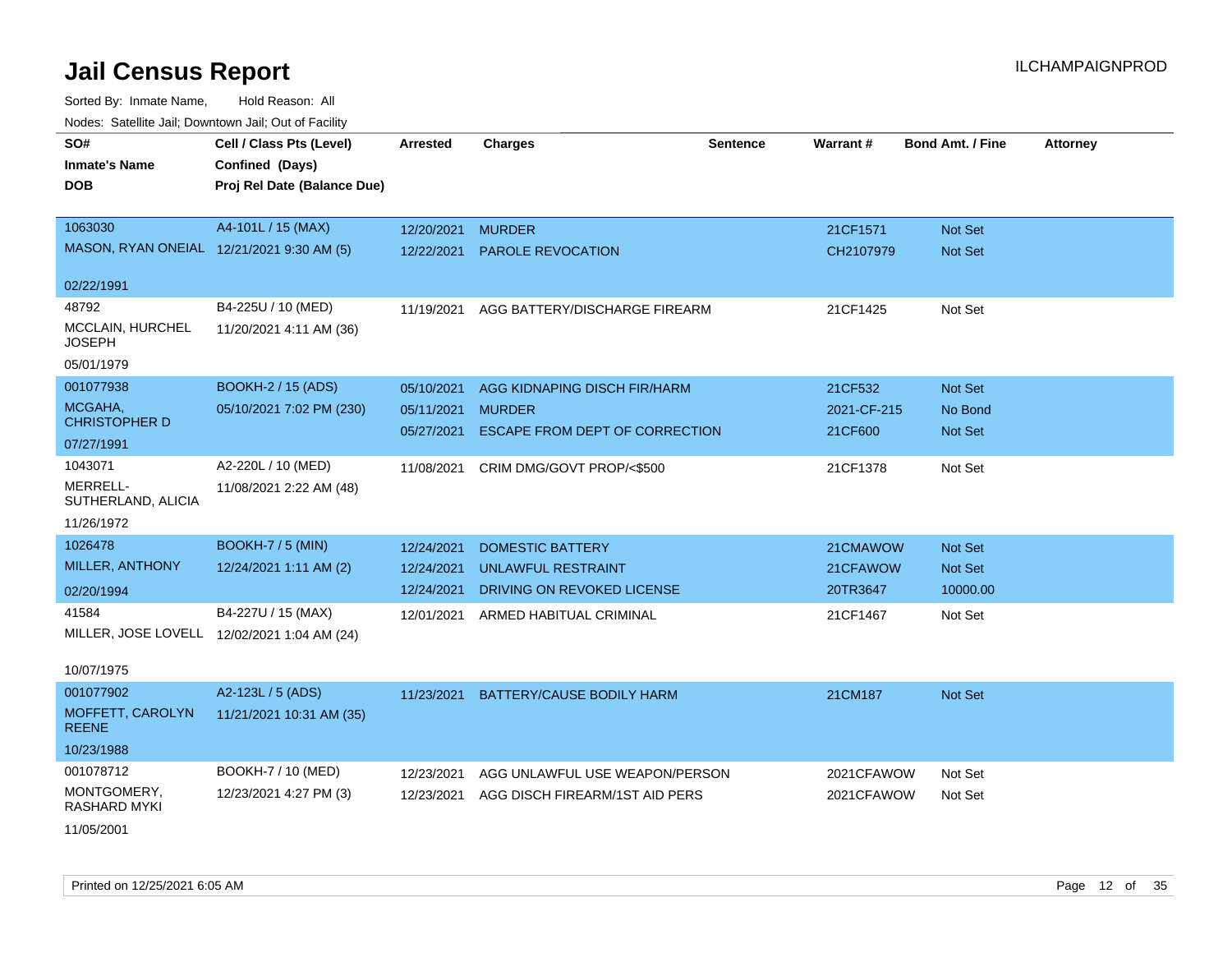Sorted By: Inmate Name, Hold Reason: All

Nodes: Satellite Jail; Downtown Jail; Out of Facility

| SO#<br><b>Inmate's Name</b><br><b>DOB</b>                               | Cell / Class Pts (Level)<br>Confined (Days)<br>Proj Rel Date (Balance Due) | <b>Arrested</b>                        | <b>Charges</b>                                                               | <b>Sentence</b> | <b>Warrant#</b>                  | <b>Bond Amt. / Fine</b>      | Attorney |
|-------------------------------------------------------------------------|----------------------------------------------------------------------------|----------------------------------------|------------------------------------------------------------------------------|-----------------|----------------------------------|------------------------------|----------|
| 39106<br>MOORE, ANDREW LEE, 10/12/2021 1:02 AM (75)<br>Junior           | B4-227L / 10 (MED)                                                         | 10/12/2021                             | DOMESTIC BATTERY/OTHER PRIOR                                                 |                 | 21CF1217                         | <b>Not Set</b>               |          |
| 04/12/1973<br>48033<br>MOORE.<br><b>CHRISTOPHER ALLEN</b><br>07/02/1976 | A4-102L / 5 (ADS)<br>12/04/2021 4:38 PM (22)                               | 12/04/2021                             | DOMESTIC BATTERY/OTHER PRIOR                                                 | 4y (DOC)        | 21CF1482                         | Not Set                      |          |
| 1076384<br>09/23/1995                                                   | A1-227L / 5 (MIN)<br>MURPHY, AZIA CIMONE 10/29/2021 12:49 AM (58)          | 10/28/2021                             | RETAIL THEFT/DISP MERCH/<\$300                                               |                 | 21CM149                          | 12500.00                     |          |
| 001078517<br>NELSON, RORY<br><b>DEMOND</b><br>08/14/1984                | B1-201L / 15 (MAX)<br>10/19/2021 3:55 AM (68)                              | 10/19/2021                             | ATTEMPT (FIRST DEGREE MURDER)                                                |                 | 21CF1267                         | Not Set                      |          |
| 1064664<br>NEVAREZ, OSCAR<br><b>DEWEY</b><br>09/26/1996                 | B3-W4-15U / 10 (MED)<br>12/01/2021 4:46 PM (25)<br>12/29/2021 (0.00)       | 12/01/2021                             | <b>DOMESTIC BATTERY</b>                                                      |                 | 20CF1443                         | No Bond                      |          |
| 1073913<br>OSBORNE, NICHOLE<br><b>MARIE</b><br>06/22/1979               | A2-120L / 5 (MIN)<br>12/16/2021 4:17 AM (10)                               | 12/16/2021<br>12/16/2021<br>12/16/2021 | RESIDENTIAL BURGLARY<br>CRIMINAL TRESPASS TO VEHICLES<br><b>RETAIL THEFT</b> |                 | 21CF1537<br>2021CM423<br>21CM522 | 100.00<br>1500.00<br>5000.00 |          |
| 1074169<br>PANZER, IAN RICHARD 12/21/2021 2:24 PM (5)<br>07/04/1988     | A4-207U / 10 (ADS)                                                         | 12/21/2021                             | AGGRAVATED DOMESTIC BATTERY                                                  |                 | 21CF1567                         | <b>Not Set</b>               |          |
| 1063325<br>PICKENS, JOSEPH<br>PARNELL<br>04/27/1978                     | B1-104U / 10 (MED)<br>12/09/2021 4:43 AM (17)                              | 12/09/2021                             | DOMESTIC BATTERY                                                             |                 | 21CF1502                         | Not Set                      |          |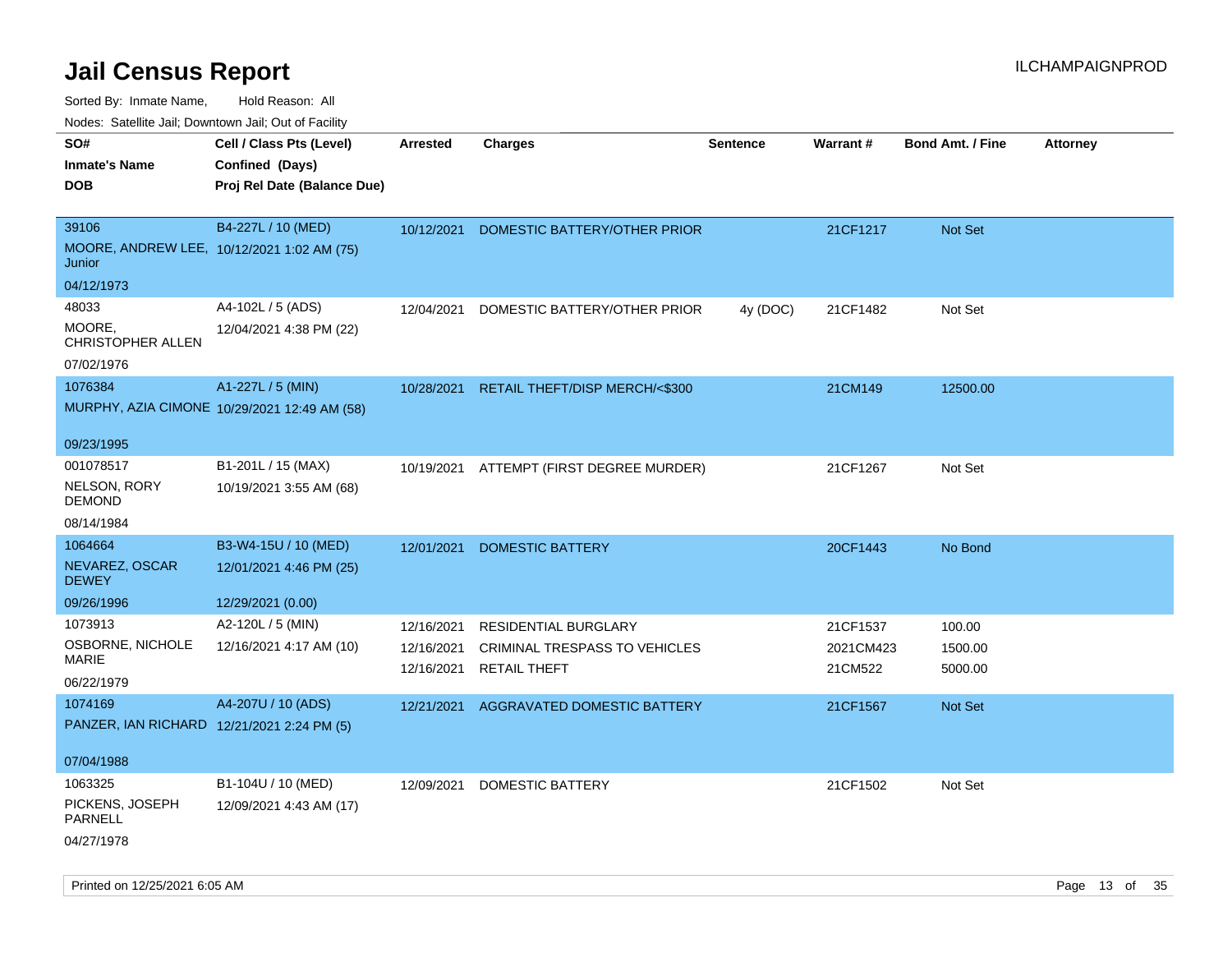Sorted By: Inmate Name, Hold Reason: All Nodes: Satellite Jail; Downtown Jail; Out of Facility

| SO#                                 | Cell / Class Pts (Level)    | <b>Arrested</b> | <b>Charges</b>                          | <b>Sentence</b> | Warrant#  | <b>Bond Amt. / Fine</b> | <b>Attorney</b> |
|-------------------------------------|-----------------------------|-----------------|-----------------------------------------|-----------------|-----------|-------------------------|-----------------|
| <b>Inmate's Name</b>                | Confined (Days)             |                 |                                         |                 |           |                         |                 |
| <b>DOB</b>                          | Proj Rel Date (Balance Due) |                 |                                         |                 |           |                         |                 |
|                                     |                             |                 |                                         |                 |           |                         |                 |
| 999352                              | B4-225L / 10 (MED)          | 09/09/2021      | <b>VIOLATE OP/OTHER PRIOR</b>           |                 | 21CF1092  | Not Set                 |                 |
| PIRLOT, JUSTIN LEE                  | 09/09/2021 11:28 AM (108)   | 10/23/2021      | FALSE REPORT OF OFFENSE                 |                 | 2019CF836 | 5000.00                 |                 |
| 11/08/1982                          |                             |                 |                                         |                 |           |                         |                 |
| 001078669                           | A4-105U / 10 (MED)          | 12/10/2021      | AGG DISCHARGE FIREARM/BLDG/SCH          |                 | 21CF1507  | Not Set                 |                 |
| RANGEL, ADRIAN                      | 12/10/2021 12:53 AM (16)    |                 |                                         |                 |           |                         |                 |
| 11/25/2000                          |                             |                 |                                         |                 |           |                         |                 |
| 1069524                             | B4-224L / 15 (MAX)          | 08/08/2021      | MFG/DEL CANNABIS/30-500 GRAMS           |                 | 21CF953   | Not Set                 |                 |
| RAY-DAVIS, KAMARI<br><b>DAYVON</b>  | 08/09/2021 2:44 AM (139)    |                 |                                         |                 |           |                         |                 |
| 03/30/2000                          |                             |                 |                                         |                 |           |                         |                 |
| 45473                               | B1-202L / 15 (MAX)          | 11/23/2021      | CHIL SEX OFFEN/RESIDE DAY CARE          |                 | 21CF1275  | 10000.00                |                 |
| REXROAD, CALVIN<br>ALLEN            | 11/23/2021 6:27 PM (33)     | 11/23/2021      | VIOLATE SEX OFFENDER REGIS              |                 | 21CF546   | 50000.00                |                 |
| 10/04/1970                          |                             |                 |                                         |                 |           |                         |                 |
| 979485                              | B2-T4-16L / 15 (ADS)        | 03/12/2021      | <b>PRED CRIM SEX ASLT/VICTIM &lt;13</b> |                 | 21CF282   | Not Set                 |                 |
| RODRIGUEZ, JOSHUA<br><b>ANTHONY</b> | 03/12/2021 1:57 PM (289)    |                 |                                         |                 |           |                         |                 |
| 04/06/1990                          |                             |                 |                                         |                 |           |                         |                 |
| 61330                               | B4-121L / 15 (MAX)          | 12/01/2021      | ARMED HABITUAL CRIMINAL                 |                 | 21CF1473  | Not Set                 |                 |
| RUFFIN, JONATHON<br>CECIL           | 12/01/2021 5:34 AM (25)     | 12/01/2021      | <b>PAROLE REVOCATION</b>                |                 | CH2107545 | No Bond                 |                 |
| 05/10/1984                          |                             |                 |                                         |                 |           |                         |                 |
| 1071161                             | B4-124L / 15 (MAX)          | 08/18/2021      | DELIVERY OF OR POSSESSION OF W/INT      |                 | 21CF1008  | No Bond                 |                 |
| SANDERS, MARKELL<br><b>LAMAR</b>    | 08/18/2021 6:18 PM (130)    |                 |                                         |                 |           |                         |                 |
| 02/02/2000                          |                             |                 |                                         |                 |           |                         |                 |
| 59178                               | A4-104L / 15 (MAX)          | 12/13/2021      | POSS AMT CON SUB EXCEPT(A)/(D)          |                 | 20CF221   | 5000.00                 |                 |
| SANDERS, MICHAEL<br>JEAN            | 12/13/2021 4:17 PM (13)     | 12/13/2021      | AGG DISCHARGE FIREARM/OCC VEH           |                 | 21CF1274  | 1500000.00              |                 |
| 12/22/1967                          |                             |                 |                                         |                 |           |                         |                 |

Printed on 12/25/2021 6:05 AM **Page 14** of 35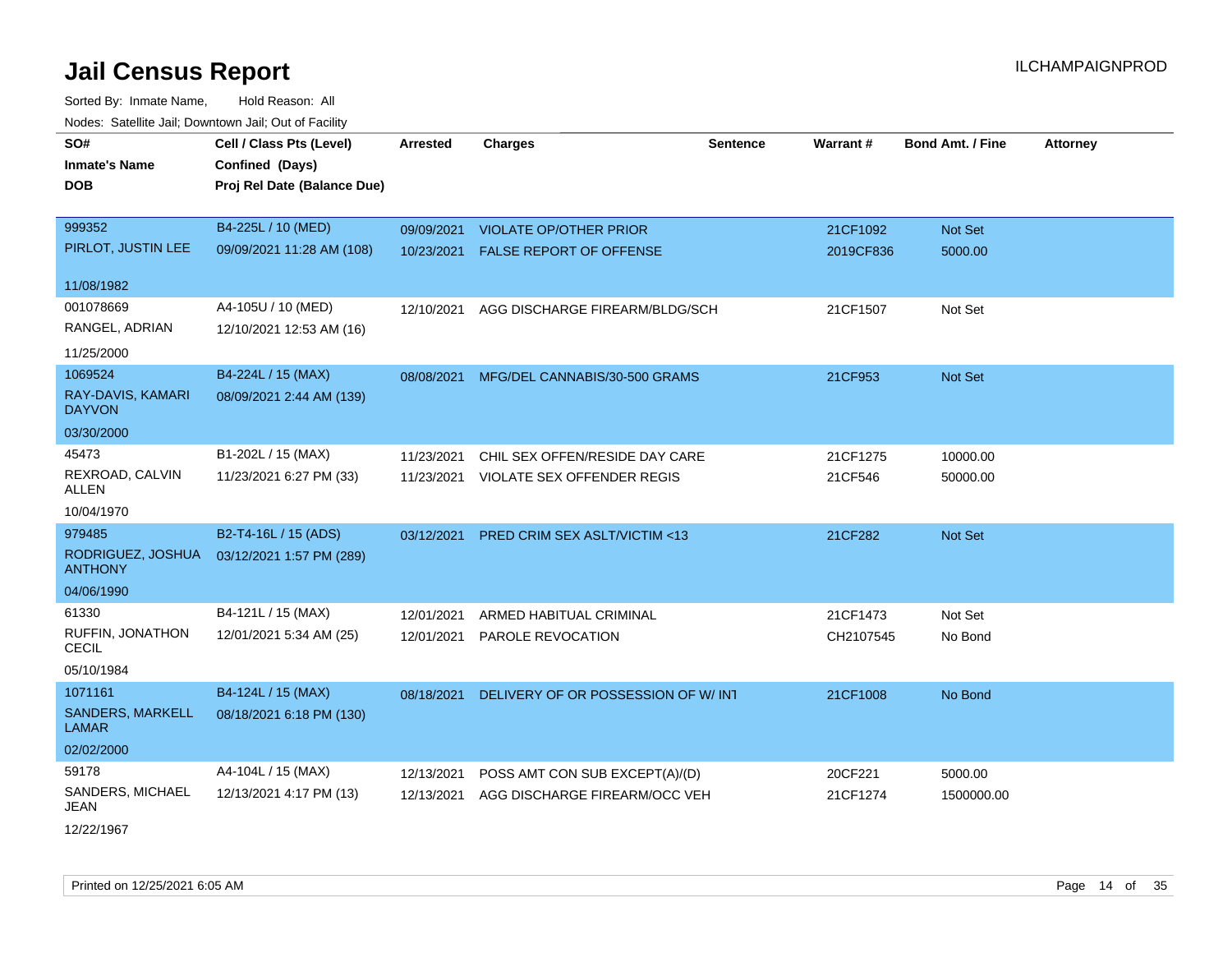Sorted By: Inmate Name, Hold Reason: All

Nodes: Satellite Jail; Downtown Jail; Out of Facility

| SO#<br><b>Inmate's Name</b><br><b>DOB</b> | Cell / Class Pts (Level)<br>Confined (Days)<br>Proj Rel Date (Balance Due) | <b>Arrested</b> | <b>Charges</b>                      | <b>Sentence</b> | Warrant#   | <b>Bond Amt. / Fine</b> | <b>Attorney</b> |
|-------------------------------------------|----------------------------------------------------------------------------|-----------------|-------------------------------------|-----------------|------------|-------------------------|-----------------|
|                                           |                                                                            |                 |                                     |                 |            |                         |                 |
| 1047469                                   | B3-W5-18L / 10 (MED)                                                       | 07/03/2021      | <b>CRIMINAL SEX ASSAULT/CONSENT</b> |                 | 21CF773    | Not Set                 |                 |
| <b>SCHINDLER, RICHARD</b><br><b>ALLEN</b> | 07/03/2021 10:25 PM (176)                                                  |                 |                                     |                 |            |                         |                 |
| 10/16/1979                                |                                                                            |                 |                                     |                 |            |                         |                 |
| 001078704                                 | A3-212U / 15 (MAX)                                                         | 12/21/2021      | MURDER/INTENT TO KILL/INJURE        |                 | 21CF1575   | Not Set                 |                 |
| SHORTER, JAQUAN<br><b>MAURICE</b>         | 12/23/2021 1:23 AM (3)                                                     |                 |                                     |                 |            |                         |                 |
| 10/08/1998                                |                                                                            |                 |                                     |                 |            |                         |                 |
| 001078698                                 | A4-206U / 5 (MIN)                                                          | 12/20/2021      | DIRECT CRIMINAL CONTEMPT            |                 | 2019F44    | No Bond                 |                 |
| SIDES, BRIAN KEITH                        | 12/20/2021 4:23 PM (6)                                                     |                 |                                     |                 |            |                         |                 |
| 12/08/1969                                |                                                                            |                 |                                     |                 |            |                         |                 |
| 001078441                                 | BOOKF-3 / 15 (ADS)                                                         | 10/01/2021      | ARMED HABITUAL CRIMINAL             |                 | 21CF1182   | Not Set                 |                 |
| SINGLETON, CORRIE<br>DERRELL              | 10/01/2021 12:36 PM (86)                                                   | 12/20/2021      | SPEEDING 26-34 MPH OVER LIMIT       |                 | 2021TR2701 | 1000.00                 |                 |
| 05/07/1983                                |                                                                            |                 |                                     |                 |            |                         |                 |
| 38305                                     | B2-T2-06L / 10 (SPH)                                                       | 03/18/2020      | <b>CRIMINAL SEXUAL ABUSE</b>        |                 | 20CF-343   | 500000.00               |                 |
| STOVER, JOSH<br><b>ANDREW</b>             | 03/18/2020 10:24 AM (648)                                                  |                 |                                     |                 |            |                         |                 |
| 08/18/1973                                |                                                                            |                 |                                     |                 |            |                         |                 |
| 001078182                                 | A3-114L / 5 (MIN)                                                          | 12/20/2021      | DRIVING ON REVOKED LICENSE          |                 | 2021CF800  | No Bond                 |                 |
| STRONG, KEVIN<br><b>GARDNER</b>           | 12/20/2021 4:34 PM (6)                                                     |                 |                                     |                 |            |                         |                 |
| 02/12/1963                                | 3/19/2022 (0.00)                                                           |                 |                                     |                 |            |                         |                 |
| 65920                                     | A3-213L / 15 (MAX)                                                         | 12/21/2021      | ARMED ROBBERY/ARMED W/FIREARM       |                 | 2021CF1543 | 100000.00               |                 |
| TAPSCOTT,<br><b>CORNELIUS</b>             | 12/21/2021 10:57 PM (5)                                                    |                 |                                     |                 |            |                         |                 |
| 07/14/1985                                |                                                                            |                 |                                     |                 |            |                         |                 |
| 1066794                                   | B3-W2-07U / 5 (MIN)                                                        | 09/07/2021      | <b>VIOLATE OP/OTHER PRIOR</b>       |                 | 21CF1061   | Not Set                 |                 |
| TAYLOR, STANLEY<br><b>JAMES</b>           | 09/07/2021 7:01 AM (110)                                                   |                 |                                     |                 |            |                         |                 |
| 01/05/1994                                |                                                                            |                 |                                     |                 |            |                         |                 |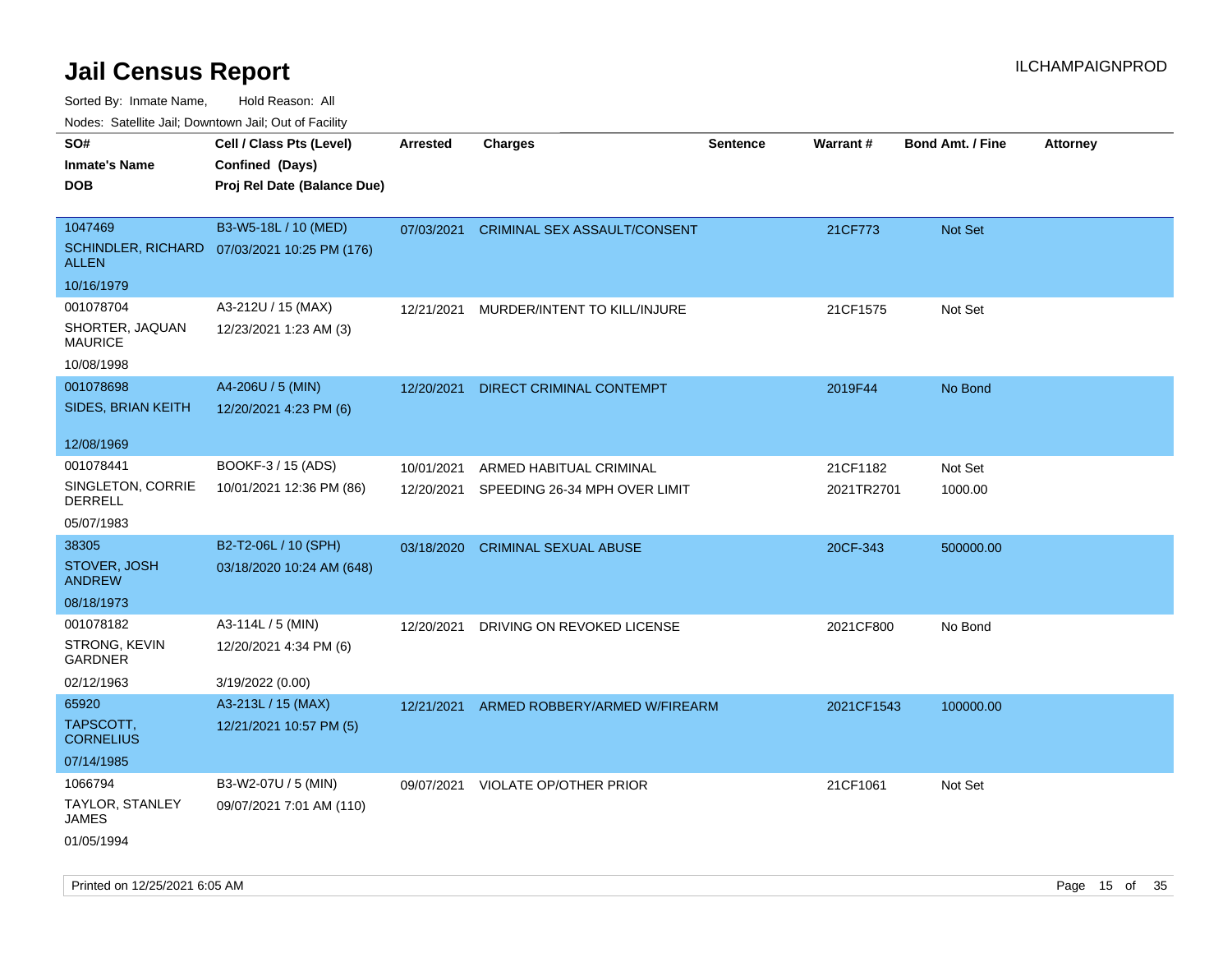| roaco. Odichile Jan, Downtown Jan, Out of Facility |                                                                            |                 |                                |                 |           |                         |                 |
|----------------------------------------------------|----------------------------------------------------------------------------|-----------------|--------------------------------|-----------------|-----------|-------------------------|-----------------|
| SO#<br><b>Inmate's Name</b><br><b>DOB</b>          | Cell / Class Pts (Level)<br>Confined (Days)<br>Proj Rel Date (Balance Due) | <b>Arrested</b> | <b>Charges</b>                 | <b>Sentence</b> | Warrant#  | <b>Bond Amt. / Fine</b> | <b>Attorney</b> |
|                                                    |                                                                            |                 |                                |                 |           |                         |                 |
| 001078471                                          | B4-127U / 10 (MED)                                                         |                 | 10/11/2021 AGG UUW/VEHICLE/<21 |                 | 21CF1210  | 100.00                  |                 |
| THATCH, OMARION<br><b>DIAMONTE</b>                 | 10/11/2021 1:26 AM (76)                                                    |                 |                                |                 |           |                         |                 |
| 09/05/2003                                         |                                                                            |                 |                                |                 |           |                         |                 |
| 21252                                              | B4-121U / 15 (MAX)                                                         | 10/18/2021      | MFG/DEL 1<15 GR COCAINE/ANLG   |                 | 2021CF172 | 25000.00                |                 |
| THOMAS, ELIJAH                                     | 10/18/2021 12:35 AM (69)                                                   |                 |                                |                 |           |                         |                 |
| 07/31/1962                                         |                                                                            |                 |                                |                 |           |                         |                 |
| 32058                                              | B4-123U / 15 (MAX)                                                         | 06/14/2021      | <b>AGG DISCH FIREARM</b>       |                 | 21CF690   | Not Set                 |                 |
| THOMPSON, STEVEN<br><b>ONEAL</b>                   | 06/14/2021 6:44 AM (195)                                                   |                 |                                |                 |           |                         |                 |
| 03/14/1969                                         |                                                                            |                 |                                |                 |           |                         |                 |
| 32910                                              | B3-W4-14L / 10 (MED)                                                       | 10/04/2021      | DOM BTRY/HARM/1-2 PRECONV      |                 | 21CF1189  | Not Set                 |                 |
| <b>TULL, CHRISTOPHER</b><br><b>MICHAEL</b>         | 10/04/2021 10:53 PM (83)                                                   |                 |                                |                 |           |                         |                 |
| 04/02/1971                                         |                                                                            |                 |                                |                 |           |                         |                 |
| 56994                                              | A3-111L / 15 (MAX)                                                         | 12/09/2021      | STALKING/CAUSE FEAR FOR SAFETY |                 | 21CF1514  | <b>Not Set</b>          |                 |
| <b>TURNER, ROBERT</b><br>EARL, Senior              | 12/09/2021 9:23 PM (17)                                                    | 12/13/2021      | <b>PAROLE REVOCATION</b>       |                 | CH2107735 | <b>Not Set</b>          |                 |
| 09/07/1982                                         |                                                                            |                 |                                |                 |           |                         |                 |
| 1070737                                            | A1-126L / 15 (MAX)                                                         | 10/14/2021      | AGG KIDNAPG/<13/INTEL DISABL   |                 | 2020CF418 | 250000.00               |                 |
| WASHINGTON,<br><b>JASTINA VIRGINIA</b>             | 10/14/2021 12:02 PM (73)                                                   |                 |                                |                 |           |                         |                 |
| 04/11/2000                                         |                                                                            |                 |                                |                 |           |                         |                 |
| 977140                                             | B1-203L / 10 (MED)                                                         | 10/24/2021      | ARMED HABITUAL CRIMINAL        |                 | 21CF1289  | <b>Not Set</b>          |                 |
| <b>WEBSTER, DERRIAL</b><br><b>DEVON</b>            | 10/24/2021 2:46 AM (63)                                                    |                 |                                |                 |           |                         |                 |
| 01/14/1990                                         |                                                                            |                 |                                |                 |           |                         |                 |
| 001078328                                          | B1-207U / 15 (MAX)                                                         | 08/30/2021      | FELON POSS/USE WEAPON/FIREARM  |                 | 21CF1045  | Not Set                 |                 |
| WHITE, JUSTIN<br><b>STEVEN</b>                     | 08/30/2021 10:48 AM (118)                                                  |                 |                                |                 |           |                         |                 |
| 10/25/1995                                         |                                                                            |                 |                                |                 |           |                         |                 |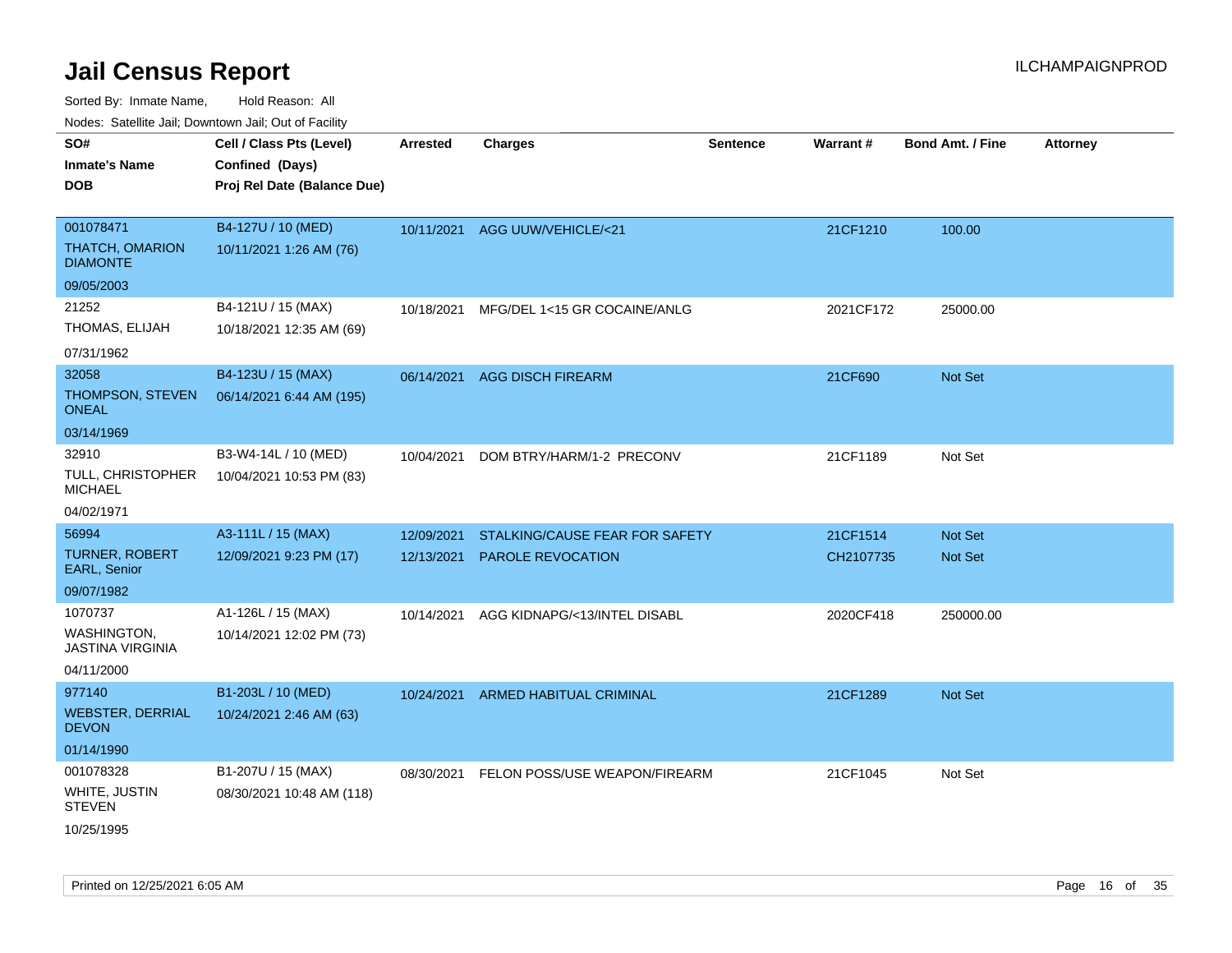| SO#<br><b>Inmate's Name</b><br><b>DOB</b>                                           | Cell / Class Pts (Level)<br>Confined (Days)<br>Proj Rel Date (Balance Due) | <b>Arrested</b>                                      | <b>Charges</b>                                                                                                                | <b>Sentence</b> | Warrant#                                           | <b>Bond Amt. / Fine</b>                    | <b>Attorney</b> |
|-------------------------------------------------------------------------------------|----------------------------------------------------------------------------|------------------------------------------------------|-------------------------------------------------------------------------------------------------------------------------------|-----------------|----------------------------------------------------|--------------------------------------------|-----------------|
| 54212<br><b>WHITLOCK, GEORGE</b><br><b>ABRAM</b>                                    | <b>BOOKH-7 / 10 (MED)</b><br>12/21/2021 1:20 PM (5)                        | 12/21/2021<br>12/21/2021<br>12/21/2021<br>12/21/2021 | UNLAWFUL USE OF A WEAPON<br>RECEIVE/POSS/SELL STOLEN VEH<br><b>VIOLATE ORDER PROTECTION</b><br>OBSTRUCT JUST/DESTROY EVIDENCE |                 | 2021CFAWOW<br>2021CF669<br>2021CM391<br>2021CF1223 | Not Set<br>10000.00<br>1000.00<br>10000.00 |                 |
| 11/10/1978<br>001078713<br>WILLIAM, TAYLOR LEE 12/24/2021 5:51 AM (2)<br>04/12/1986 | <b>BOOKH-7 / 5 (MIN)</b>                                                   | 12/24/2021                                           | <b>DOMESTIC BATTERY</b>                                                                                                       |                 | 21CMAWOW                                           | Not Set                                    |                 |
| 001078709<br>WILLIAMS, DAVID LEE<br>12/18/1989                                      | <b>BOOKH-7 / 15 (MAX)</b><br>12/22/2021 11:00 AM (4)                       | 12/22/2021                                           | ARMED VIOLENCE/CATEGORY I                                                                                                     |                 | 21CFAWOW                                           | Not Set                                    |                 |
| 1019420<br>WILLIAMS,<br><b>MARSHAWN ANTONIO</b><br>06/02/1994                       | A3-115L / 10 (ADS)<br>12/14/2021 1:56 PM (12)                              | 12/14/2021                                           | METH MANUFACTURING/15<100 GR                                                                                                  | 8y (DOC)        | 21CF205                                            | No Bond                                    |                 |
| 638552<br><b>WILLIAMS, MICHAEL</b><br><b>JAMES</b><br>03/29/1964                    | B2-DR / 5 (SPH)<br>10/07/2021 12:20 PM (80)                                | 10/07/2021                                           | CHILD PORNOGRAPHY/PHOTOGRAPH                                                                                                  |                 | 2021CF1207                                         | No Bond                                    |                 |
| 1066370<br><b>WILLIAMS, REONTE</b><br><b>REMIR</b><br>05/14/1999                    | B1-101L / 15 (MAX)<br>07/28/2021 5:40 AM (151)                             | 07/28/2021                                           | ARMED VIOLENCE/CATEGORY III                                                                                                   |                 | 2021 CF 882                                        | Not Set                                    |                 |
| 001078711<br><b>WILLIS, RANDY</b><br><b>RAMEEL</b><br>09/10/2003                    | BOOKF-1 / 10 (MED)<br>12/22/2021 4:15 PM (4)                               | 12/22/2021                                           | AGG DISCHARGE FIREARM/OCC BLDG                                                                                                |                 | 21CFAWOW                                           | Not Set                                    |                 |
| <b>Total Satellite Jail: 133</b>                                                    |                                                                            | <b>Males: 116</b>                                    | Females: 17<br>Unknown: 0                                                                                                     |                 |                                                    |                                            |                 |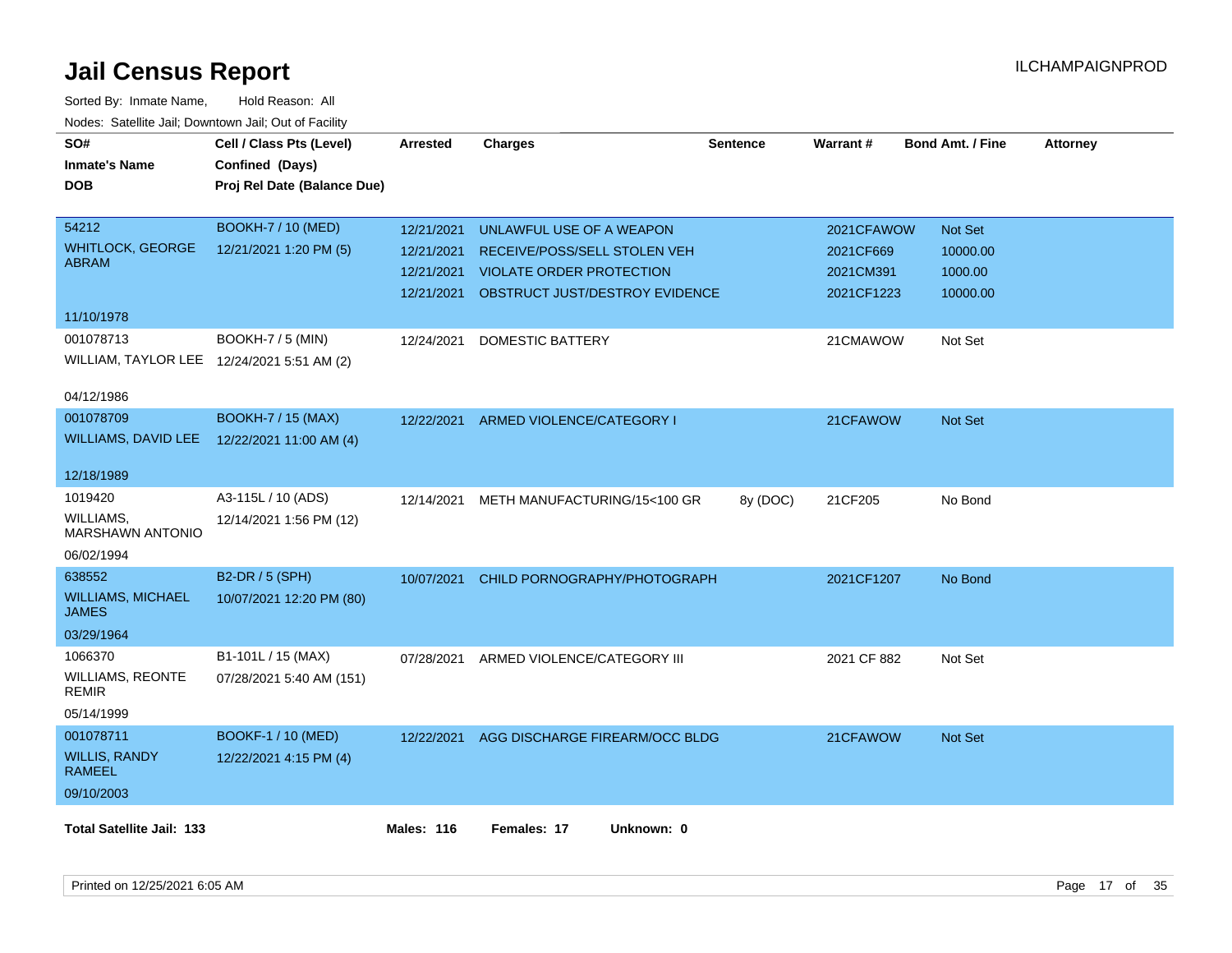| <b>Downtown Jail</b><br>SO#<br><b>Inmate's Name</b><br><b>DOB</b> | Cell / Class Pts (Level)<br>Confined (Days)<br>Proj Rel Date (Balance Due) | <b>Arrested</b> | <b>Charges</b>                 | <b>Sentence</b> | <b>Warrant#</b> | <b>Bond Amt. / Fine</b> | <b>Attorney</b> |
|-------------------------------------------------------------------|----------------------------------------------------------------------------|-----------------|--------------------------------|-----------------|-----------------|-------------------------|-----------------|
| 1073165                                                           | G4L / 5 (MIN)                                                              | 04/30/2021      | <b>BURGLARY</b>                |                 | 21CF516         | <b>Not Set</b>          |                 |
| <b>ACKERMAN, CODY</b><br><b>JAMES</b>                             | 04/30/2021 4:48 PM (240)                                                   | 04/30/2021      | UNLWFL POSS/DRIVER/VEH/STOLEN  |                 | 21CF486         | Not Set                 |                 |
|                                                                   |                                                                            | 04/30/2021      | FORGERY/ISSUE/DELIVER DOCUMENT |                 | 19CF143         | 75000.00                |                 |
| 02/01/1989                                                        |                                                                            | 05/03/2021      | FORGERY/ISSUE/DELIVER DOCUMENT |                 | 2018CF689       | 2500.00 / 75.00         |                 |
| 517915                                                            | G5U / 5 (MIN)                                                              | 08/03/2021      | FORGERY/ISSUE/DELIVER DOCUMENT |                 |                 | No Bond                 |                 |
| <b>BOXLEY, CHARLES</b><br><b>OMAR</b>                             | 08/03/2021 2:18 PM (145)                                                   | 08/03/2021      | <b>BURGLARY</b>                |                 | 21CF289         | 20000.00                |                 |
| 01/10/1985                                                        |                                                                            | 08/03/2021      | <b>BURGLARY</b>                |                 | 21CF679         | 20000.00                |                 |
| 1067476                                                           | C1U / 10 (MED)                                                             | 11/13/2021      | AGG DOMESTIC BATTERY/STRANGLE  |                 | 20CF575         | 5000.00                 |                 |
| <b>BROWN, JAMES</b><br><b>BRONELL</b>                             | 11/13/2021 2:35 AM (43)                                                    | 11/13/2021      | <b>RESIDENTIAL BURGLARY</b>    |                 | 21CF385         | 25000.00                |                 |
| 01/08/1996                                                        |                                                                            |                 |                                |                 |                 |                         |                 |
| 1075941                                                           | G2L / 5 (MIN)                                                              | 10/08/2021      | HARASS WITNESS/FAMILY MBR/REP  |                 | 2021CF1188      | 500000.00               |                 |
| <b>BROWN, LIONEL</b><br><b>TERRELL</b>                            | 10/08/2021 5:16 PM (79)                                                    |                 |                                |                 |                 |                         |                 |
| 10/19/1981                                                        |                                                                            |                 |                                |                 |                 |                         |                 |
| 61904                                                             | D <sub>4</sub> / 15 (ADS)                                                  | 10/23/2021      | <b>ROBBERY</b>                 |                 | 21CF1287        | <b>Not Set</b>          |                 |
| <b>BURNETT, TIMOTHY</b><br><b>LYNN</b>                            | 10/23/2021 5:43 PM (64)                                                    |                 |                                |                 |                 |                         |                 |
| 09/09/1983                                                        |                                                                            |                 |                                |                 |                 |                         |                 |
| 1075361                                                           | J6L / 5 (ADS)                                                              | 04/16/2021      | <b>BURGLARY</b>                |                 | 21CF414         | Not Set                 |                 |
| <b>COWART, TORREY</b><br>BENJAMEN, Junior                         | 04/16/2021 9:17 PM (254)                                                   |                 |                                |                 |                 |                         |                 |
| 11/22/1987                                                        |                                                                            |                 |                                |                 |                 |                         |                 |
| 1067370                                                           | E3L / 15 (MAX)                                                             | 11/05/2021      | FIREARM/FOID INVALID/NOT ELIG  |                 | 21CF1370        | <b>Not Set</b>          |                 |
| <b>DAVIS, AUSTIN</b><br><b>CHRISTOPHER</b>                        | 11/06/2021 12:23 AM (50)                                                   |                 |                                |                 |                 |                         |                 |
| 08/11/1997                                                        |                                                                            |                 |                                |                 |                 |                         |                 |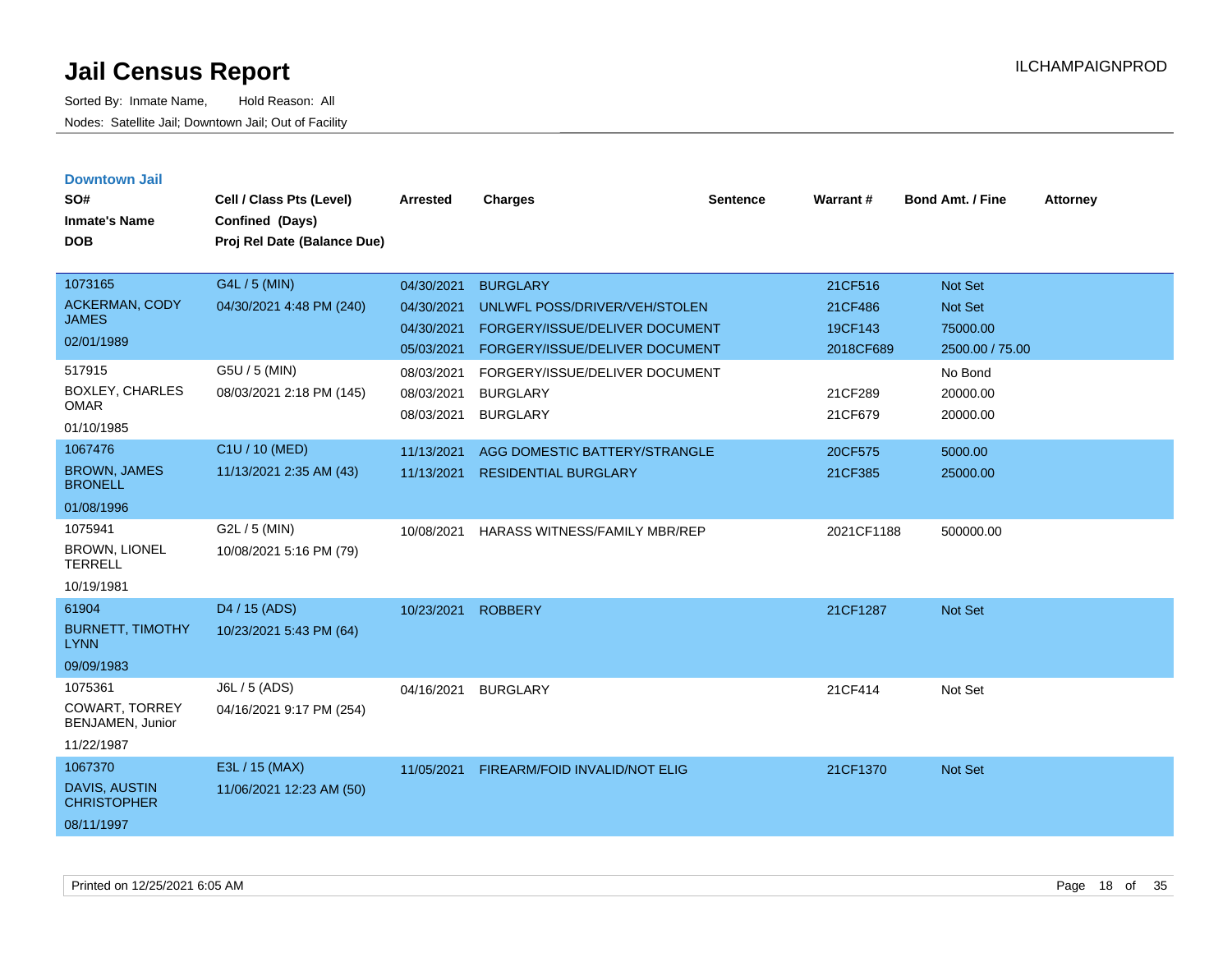| SO#<br><b>Inmate's Name</b><br><b>DOB</b>                        | Cell / Class Pts (Level)<br>Confined (Days)<br>Proj Rel Date (Balance Due) | <b>Arrested</b>                        | <b>Charges</b>                                                                                                     | <b>Sentence</b> | Warrant#                      | <b>Bond Amt. / Fine</b>         | <b>Attorney</b> |      |
|------------------------------------------------------------------|----------------------------------------------------------------------------|----------------------------------------|--------------------------------------------------------------------------------------------------------------------|-----------------|-------------------------------|---------------------------------|-----------------|------|
| 1066719<br><b>DAVIS, TAVEON</b><br><b>CORNELIUS</b>              | E4L / 10 (MED)<br>06/09/2021 10:50 PM (200)                                | 06/09/2021<br>06/09/2021<br>06/09/2021 | <b>RET THEFT/DISP MERCH/&gt;\$300</b><br><b>RETAIL THEFT/DISP MERCH/&lt;\$300</b><br>AGG DOMESTIC BATTERY/STRANGLE |                 | 19CF959<br>19CM897<br>21CF310 | 5000.00<br>3000.00<br>100000.00 |                 |      |
| 12/21/1997                                                       |                                                                            |                                        |                                                                                                                    |                 |                               |                                 |                 |      |
| 001078223<br>DIEGO-MATEO,<br>JOAQUIN<br>01/23/2002               | G6L / 5 (MIN)<br>11/09/2021 10:52 PM (47)                                  | 11/09/2021                             | AGG DUI/NO VALID DL                                                                                                |                 | 21CF1382                      | Not Set                         |                 |      |
| 571307                                                           | J3L / 15 (ADS)                                                             | 09/14/2020                             | <b>CRIM SEXUAL ABUSE/CONSENT</b>                                                                                   |                 | 2020CF1026                    | Not Set                         |                 |      |
| DOMINGO-<br>CASTANEDA,                                           | 09/14/2020 11:19 PM (468)                                                  | 09/14/2020                             | <b>PRED CRIM SEX ASLT/VICTIM &lt;13</b>                                                                            |                 | 2020CF1025                    | Not Set                         |                 |      |
| 09/29/1989                                                       |                                                                            |                                        |                                                                                                                    |                 |                               |                                 |                 |      |
| 527379<br>DRAKE, MARCELL<br>DEON                                 | C9U / 15 (ADS)<br>10/25/2021 5:05 PM (62)                                  | 10/25/2021<br>10/27/2021               | ARMED HABITUAL CRIMINAL<br>AGG DOMESTIC BATTERY/STRANGLE                                                           |                 | 21CF1297<br>21CF1245          | Not Set<br>Not Set              |                 |      |
| 04/20/1987                                                       |                                                                            |                                        |                                                                                                                    |                 |                               |                                 |                 |      |
| 959292<br><b>DUNCAN, COREYON</b><br><b>ANTHONY</b><br>01/17/1989 | K1 / 15 (ADS)<br>04/01/2021 8:46 PM (269)                                  | 04/01/2021<br>12/17/2021               | ATTEMPT (FIRST DEGREE MURDER)<br><b>MURDER</b>                                                                     |                 | 2020CF565<br>21CF1542         | 2000000.00<br>Not Set           |                 |      |
| 1053207                                                          | K2 / 15 (SPH)                                                              |                                        |                                                                                                                    |                 |                               |                                 |                 |      |
| FAUST, JAQUAVEON<br>LAVELL                                       | 06/06/2019 2:24 PM (934)                                                   | 06/06/2019                             | MURDER/INTENT TO KILL/INJURE                                                                                       |                 | 2019-CF849                    | 2000000.00                      |                 |      |
| 07/25/1996                                                       |                                                                            |                                        |                                                                                                                    |                 |                               |                                 |                 |      |
| 962759                                                           | E6L / 5 (ADS)<br>FINLEY, KEVIN DANTE  07/16/2021 9:44 PM (163)             | 07/16/2021<br>07/29/2021               | <b>METH DELIVERY&lt;5 GRAMS</b><br>AGG CRIM SEX ASSAULT/FELONY                                                     |                 | 21CF833<br>21CF891            | Not Set<br>No Bond              |                 |      |
| 12/28/1988                                                       |                                                                            |                                        |                                                                                                                    |                 |                               |                                 |                 |      |
| 524764<br><b>FISCUS, ROBERT</b><br>LOWELL                        | G3L / 5 (MIN)<br>09/18/2021 10:50 AM (99)                                  | 09/18/2021                             | METH DELIVERY/15<100 GRAMS                                                                                         |                 | 21CF627                       | 50000.00                        |                 |      |
| 02/17/1986                                                       |                                                                            |                                        |                                                                                                                    |                 |                               |                                 |                 |      |
| Printed on 12/25/2021 6:05 AM                                    |                                                                            |                                        |                                                                                                                    |                 |                               |                                 | Page 19 of      | - 35 |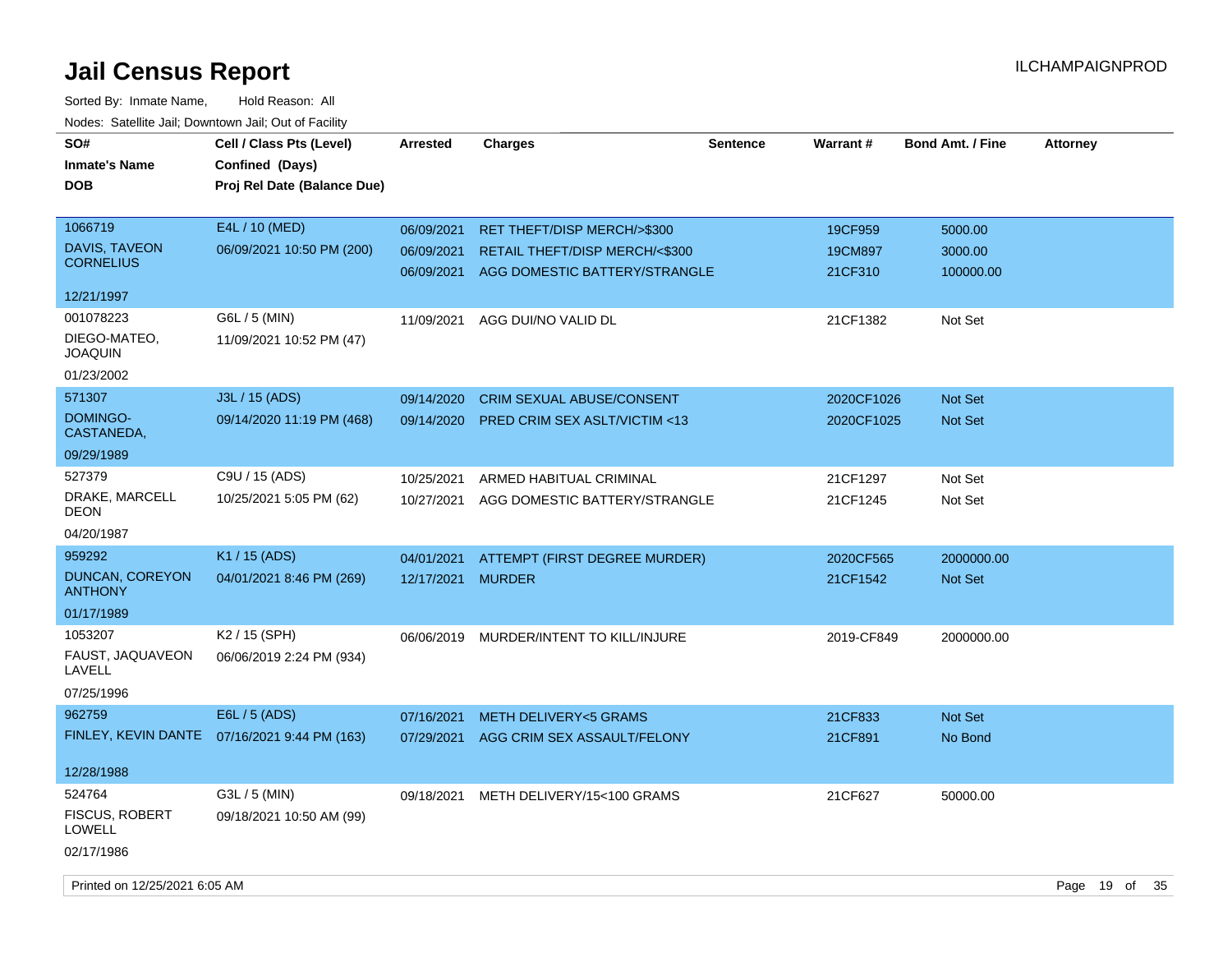Sorted By: Inmate Name, Hold Reason: All Nodes: Satellite Jail; Downtown Jail; Out of Facility

| Noucs. Calcinic Jail, Downtown Jail, Out of Facility |                                             |                 |                                         |                 |             |                         |                 |
|------------------------------------------------------|---------------------------------------------|-----------------|-----------------------------------------|-----------------|-------------|-------------------------|-----------------|
| SO#                                                  | Cell / Class Pts (Level)                    | <b>Arrested</b> | <b>Charges</b>                          | <b>Sentence</b> | Warrant#    | <b>Bond Amt. / Fine</b> | <b>Attorney</b> |
| <b>Inmate's Name</b>                                 | Confined (Days)                             |                 |                                         |                 |             |                         |                 |
| <b>DOB</b>                                           | Proj Rel Date (Balance Due)                 |                 |                                         |                 |             |                         |                 |
|                                                      |                                             |                 |                                         |                 |             |                         |                 |
| 1068917                                              | H1L / 5 (MIN)                               |                 | 08/11/2021 VIO ORDER/PRIOR VIO OF ORDER |                 | 21CF965     | <b>Not Set</b>          |                 |
| <b>GARCIA, JUAN</b><br><b>CARLOS</b>                 | 08/11/2021 9:24 PM (137)                    |                 |                                         |                 |             |                         |                 |
| 10/21/1997                                           |                                             |                 |                                         |                 |             |                         |                 |
| 32913                                                | I1 / 15 (ADS)                               | 12/03/2021      | <b>PRED CRIM SEX ASLT/VICTIM &lt;13</b> |                 | 21CF1481    | Not Set                 |                 |
| GROB, WARREN A,<br>Junior                            | 12/03/2021 4:24 PM (23)                     |                 |                                         |                 |             |                         |                 |
| 12/07/1950                                           |                                             |                 |                                         |                 |             |                         |                 |
| 1073611                                              | G3U / 5 (MIN)                               | 02/09/2021      | MFG 15>100 GR ECSTASY/ANALOG            |                 | 21CF121     | 500000.00               |                 |
| <b>HAYES, CAMERON</b><br><b>TAYLOR MALEEK</b>        | 02/09/2021 3:10 PM (320)                    | 02/09/2021      | DELIVERY OF OR POSSESSION OF W/INT      |                 | 21CF160     | <b>Not Set</b>          |                 |
| 08/10/1998                                           |                                             |                 |                                         |                 |             |                         |                 |
| 544770                                               | D3 / 10 (MED)                               | 08/14/2021      | AGG DOMESTIC BATTERY/STRANGLE           |                 | 2021CF514   | 25000.00                |                 |
| HAYES, DEVON<br>JERMAINE                             | 08/14/2021 2:56 AM (134)                    | 08/14/2021      | AGGRAVATED DOMESTIC BATTERY             |                 | 21CF977     | No Bond                 |                 |
| 11/07/1987                                           |                                             |                 |                                         |                 |             |                         |                 |
| 1038973                                              | 13 / 10 (MED)                               | 11/05/2021      | AGG DOMESTIC BATTERY/STRANGLE           |                 | 21CF1365    | <b>Not Set</b>          |                 |
|                                                      | HAYS, DAMIEN CLYDE 11/05/2021 8:59 PM (51)  |                 |                                         |                 |             |                         |                 |
|                                                      |                                             |                 |                                         |                 |             |                         |                 |
| 03/19/1994                                           |                                             |                 |                                         |                 |             |                         |                 |
| 1024228                                              | K3 / 15 (SPH)                               | 04/24/2018      | *MURDER/INTENT TO KILL/INJURE           |                 | 2018-CF1170 | 5000000.00              |                 |
| HILL, JAMONTE<br>RASHAD                              | 04/24/2018 4:07 PM (1,342)                  |                 |                                         |                 |             |                         |                 |
| 05/23/1994                                           |                                             |                 |                                         |                 |             |                         |                 |
| 1063119                                              | J5L / 10 (MED)                              | 11/05/2021      | <b>BURGLARY</b>                         |                 | 2018CF877   | 10000.00                |                 |
| HUNT, KHALLEEL<br>MALIK                              | 11/05/2021 7:47 AM (51)                     |                 |                                         |                 |             |                         |                 |
| 03/28/1999                                           |                                             |                 |                                         |                 |             |                         |                 |
| 1073894                                              | E1U / 10 (ADS)                              | 09/09/2021      | VIOLATE SEX OFFENDER REGIS/2+           |                 | 2021CF920   | 10000.00                |                 |
|                                                      | JOKICH, ANTON VEGO 09/09/2021 2:14 PM (108) |                 |                                         |                 |             |                         |                 |

05/30/1969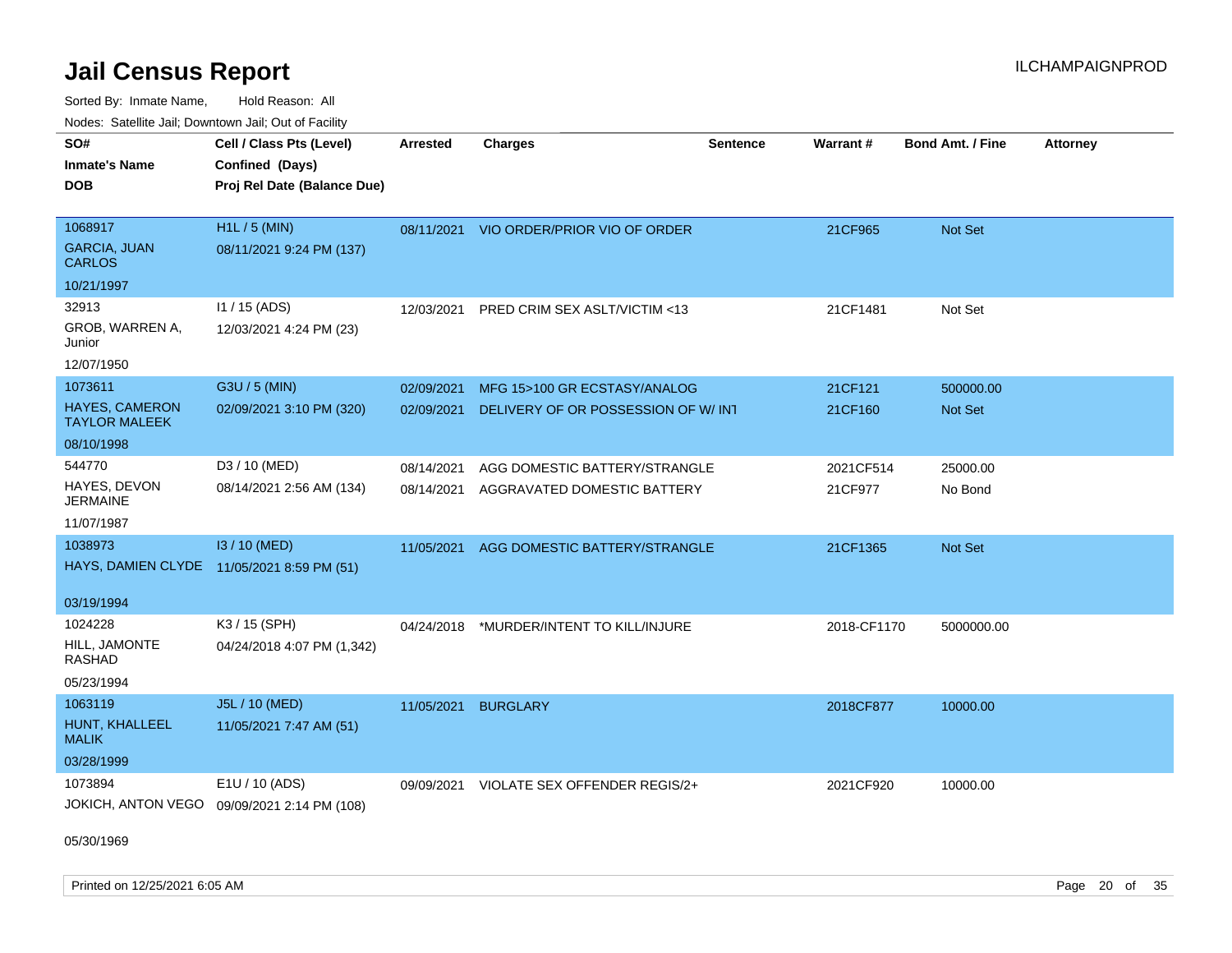| Nudes. Satellite Jali, Downtown Jali, Out of Facility |                             |            |                                    |                 |                 |                         |                 |
|-------------------------------------------------------|-----------------------------|------------|------------------------------------|-----------------|-----------------|-------------------------|-----------------|
| SO#                                                   | Cell / Class Pts (Level)    | Arrested   | <b>Charges</b>                     | <b>Sentence</b> | <b>Warrant#</b> | <b>Bond Amt. / Fine</b> | <b>Attorney</b> |
| <b>Inmate's Name</b>                                  | Confined (Days)             |            |                                    |                 |                 |                         |                 |
| DOB                                                   | Proj Rel Date (Balance Due) |            |                                    |                 |                 |                         |                 |
|                                                       |                             |            |                                    |                 |                 |                         |                 |
| 23138                                                 | D1 / 15 (MAX)               | 06/17/2021 | AGG STALKING/CONFINE/RESTRAIN      | 5y (DOC)        | 18-CF-1333      | Not Set                 |                 |
| <b>JONES, GLENN</b><br><b>CLAYTON</b>                 | 06/17/2021 12:51 PM (192)   |            |                                    |                 |                 |                         |                 |
| 08/17/1958                                            |                             |            |                                    |                 |                 |                         |                 |
| 24308                                                 | D <sub>2</sub> / 15 (MAX)   | 06/03/2021 | <b>ROBBERY</b>                     |                 | 21CF625         | No Bond                 |                 |
| KWIATKOWSKI,<br>ROBERT JOHN                           | 06/03/2021 10:40 PM (206)   |            |                                    |                 |                 |                         |                 |
| 08/08/1963                                            |                             |            |                                    |                 |                 |                         |                 |
| 29681                                                 | J2L / 15 (ADS)              | 07/14/2020 | PREDATORY CRIMINAL SEX ASSLT/CHILD |                 | 20CF-781        | 250000.00               |                 |
| LENOIR, JOHN<br><b>CHRISTOPHER</b>                    | 07/14/2020 12:51 PM (530)   |            |                                    |                 |                 |                         |                 |
| 04/20/1966                                            |                             |            |                                    |                 |                 |                         |                 |
| 001078320                                             | J1L / 10 (SPH)              | 11/23/2021 | RESIST/OBSTRUCTING A PEACE OFFICEI |                 | 21CM539         | Not Set                 |                 |
| MARSH, PAUL<br>OLUFUNMILAYO                           | 11/23/2021 2:32 PM (33)     |            |                                    |                 |                 |                         |                 |
| 07/13/1994                                            |                             |            |                                    |                 |                 |                         |                 |
| 45113                                                 | E2L / 15 (MAX)              | 11/20/2021 | ARMED HABITUAL CRIMINAL            |                 | 21CF1424        | No Bond                 |                 |
| <b>MARTIN, JEREMIAH</b><br><b>FRANCIS</b>             | 11/20/2021 1:18 AM (36)     |            |                                    |                 |                 |                         |                 |
| 01/18/1977                                            |                             |            |                                    |                 |                 |                         |                 |
| 1066623                                               | G6U / 5 (MIN)               | 11/17/2021 | MFG/DEL 15<100 GR COCA/ANALOG      |                 | 17CF1093        | 75000.00                |                 |
| MATA-OROZCO,<br>OLEGARIO                              | 11/17/2021 5:08 PM (39)     |            |                                    |                 |                 |                         |                 |
| 03/06/1995                                            |                             |            |                                    |                 |                 |                         |                 |
| 001078249                                             | B3 / 10 (MED)               | 08/07/2021 | FELON POSS/USE WEAPON/FIREARM      |                 | 21CF947         | <b>Not Set</b>          |                 |
| MCCLENDON, CALVIN<br>M                                | 08/07/2021 8:56 AM (141)    |            |                                    |                 |                 |                         |                 |
| 04/29/1990                                            |                             |            |                                    |                 |                 |                         |                 |
| 40235                                                 | G9U / 5 (MIN)               | 10/04/2021 | AGG DUI/4                          |                 | 2021CF1145      | 35000.00                |                 |
| MERRIWEATHER,<br>MARCUS TODD                          | 10/04/2021 4:41 PM (83)     |            |                                    |                 |                 |                         |                 |
| 11/28/1967                                            |                             |            |                                    |                 |                 |                         |                 |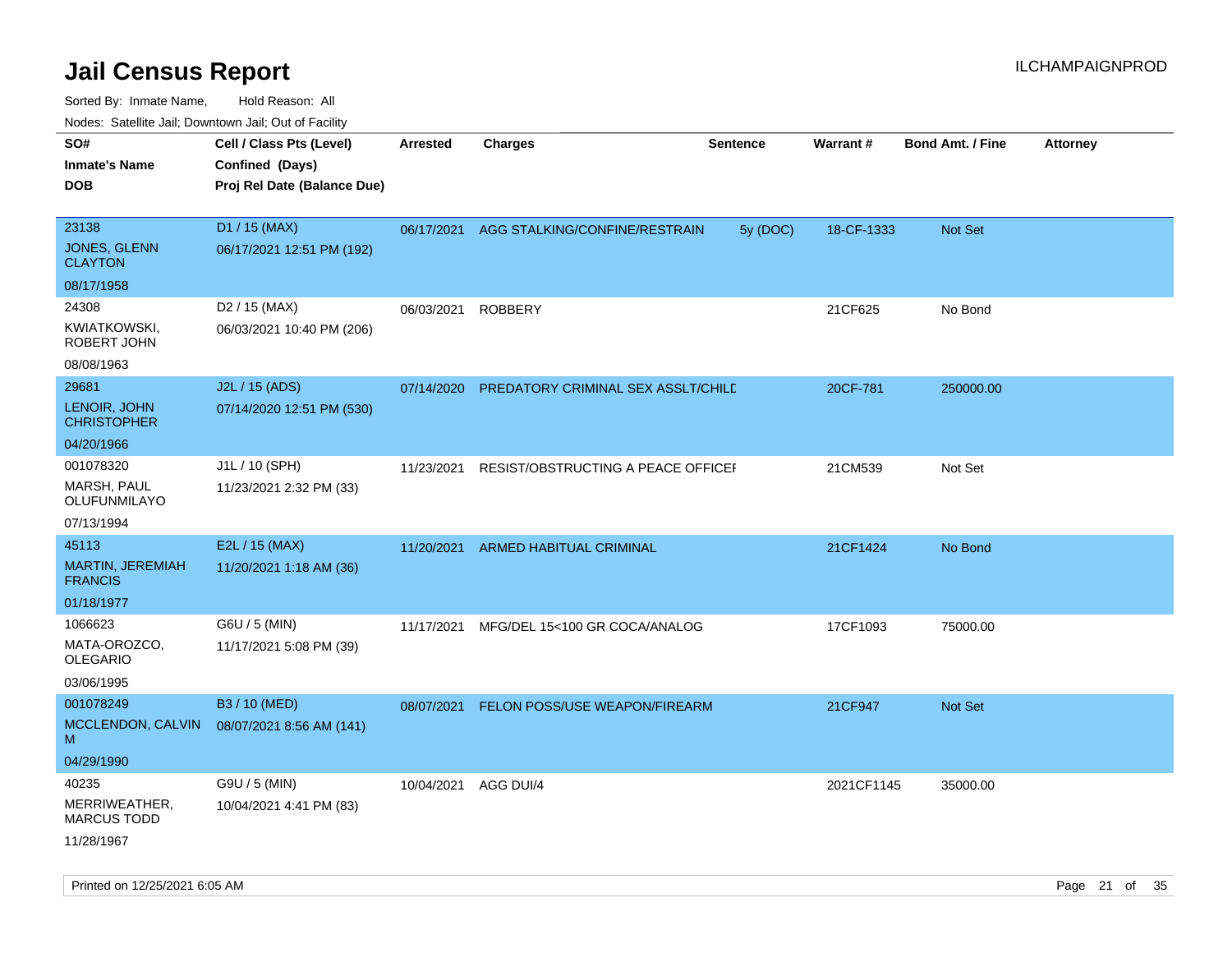Sorted By: Inmate Name, Hold Reason: All

| Nodes: Satellite Jail; Downtown Jail; Out of Facility |  |
|-------------------------------------------------------|--|
|                                                       |  |

| SO#<br><b>Inmate's Name</b><br><b>DOB</b>                               | Cell / Class Pts (Level)<br>Confined (Days)<br>Proj Rel Date (Balance Due) | <b>Arrested</b>                        | <b>Charges</b>                                                                                  | <b>Sentence</b> | Warrant#                          | <b>Bond Amt. / Fine</b>          | <b>Attorney</b> |
|-------------------------------------------------------------------------|----------------------------------------------------------------------------|----------------------------------------|-------------------------------------------------------------------------------------------------|-----------------|-----------------------------------|----------------------------------|-----------------|
| 1040273<br>METCALFE, LANELL<br><b>JARON</b><br>09/22/1988               | E5U / 15 (ADS)<br>09/30/2021 11:32 PM (87)                                 | 09/30/2021                             | PRED CRIM SEX ASLT/VICTIM <13                                                                   |                 | 21CF329                           | 500000.00                        |                 |
| 1075635<br>MILES, DEVLON VON,<br>Junior<br>11/04/2000                   | B <sub>2</sub> / 10 (ADS)<br>05/11/2021 10:39 PM (229)                     | 05/11/2021<br>05/11/2021               | AGG DISCHARGE FIREARM/OCC VEH<br>MFG/DEL CANNABIS/30-500 GRAMS                                  |                 | 21CF538<br>20CF1402               | Not Set<br>100000.00             |                 |
| 1069209<br>MOORE, DEVONTE<br><b>JAMAL</b><br>09/24/1995                 | H2L / 10 (ADS)<br>04/07/2021 6:25 PM (263)                                 | 04/07/2021                             | AGG BATTERY/GREAT BODILY HARM                                                                   |                 | 21CF376                           | Not Set                          |                 |
| 001078357<br>PETTIGREW, CAREY<br><b>CORNITRIAS DEOBLO</b><br>08/31/1986 | H6L / 15 (ADS)<br>09/17/2021 9:56 AM (100)                                 | 09/17/2021<br>09/17/2021<br>09/17/2021 | ARMED ROBBERY/ARMED W/FIREARM<br>ARMED ROBBERY/ARMED W/FIREARM<br>ARMED ROBBERY/ARMED W/FIREARM |                 | 21CF1230<br>21CF1128<br>21CF1129  | Not Set<br>Not Set<br>Not Set    |                 |
| 1022441<br>PICKENS, DONTRELL<br><b>DEMAR</b><br>12/10/1993              | H3L / 10 (ADS)<br>10/27/2021 1:39 PM (60)                                  | 10/27/2021                             | AGG BATTERY/PEACE OFFICER<br>10/27/2021 AGG BATTERY/PEACE OFFICER                               |                 | 2021 CF 12<br>2020 CF 1488        | No Bond<br>No Bond               |                 |
| 001078602<br>RICHARDSON,<br><b>JOHNNY LINDAL</b><br>06/27/2000          | C7L / 10 (MED)<br>11/21/2021 10:00 AM (35)                                 | 11/21/2021                             | AGGRAVATED DOMESTIC BATTERY                                                                     |                 | 21CF1428                          | Not Set                          |                 |
| 1072114<br>ROBINSON, DONNELL<br><b>LEVON</b><br>10/23/2000              | A1U / 15 (SPH)<br>01/17/2021 2:40 PM (343)                                 | 01/17/2021<br>01/17/2021<br>02/17/2021 | ATTEMPT (FIRST DEGREE MURDER)<br>ARMED ROBBERY/NO FIREARM<br><b>AGGRAVATED BATTERY</b>          | 4y (DOC)        | 2021CF65<br>2020CF824             | Not Set<br>75000.00<br>250000.00 |                 |
| 1006507<br>RODGERS, DYLAN<br><b>ROBERT</b><br>12/12/1991                | C2L / 10 (MED)<br>10/21/2021 12:34 AM (66)                                 | 10/21/2021<br>10/21/2021<br>10/21/2021 | DOMESTIC BATTERY/OTHER PRIOR<br>PROBATION VIOLATION<br>AGG ASLT/USE DDLY WEAPON                 |                 | 21CF1269<br>2019CF1220<br>21CM123 | Not Set<br>10000.00<br>1000.00   |                 |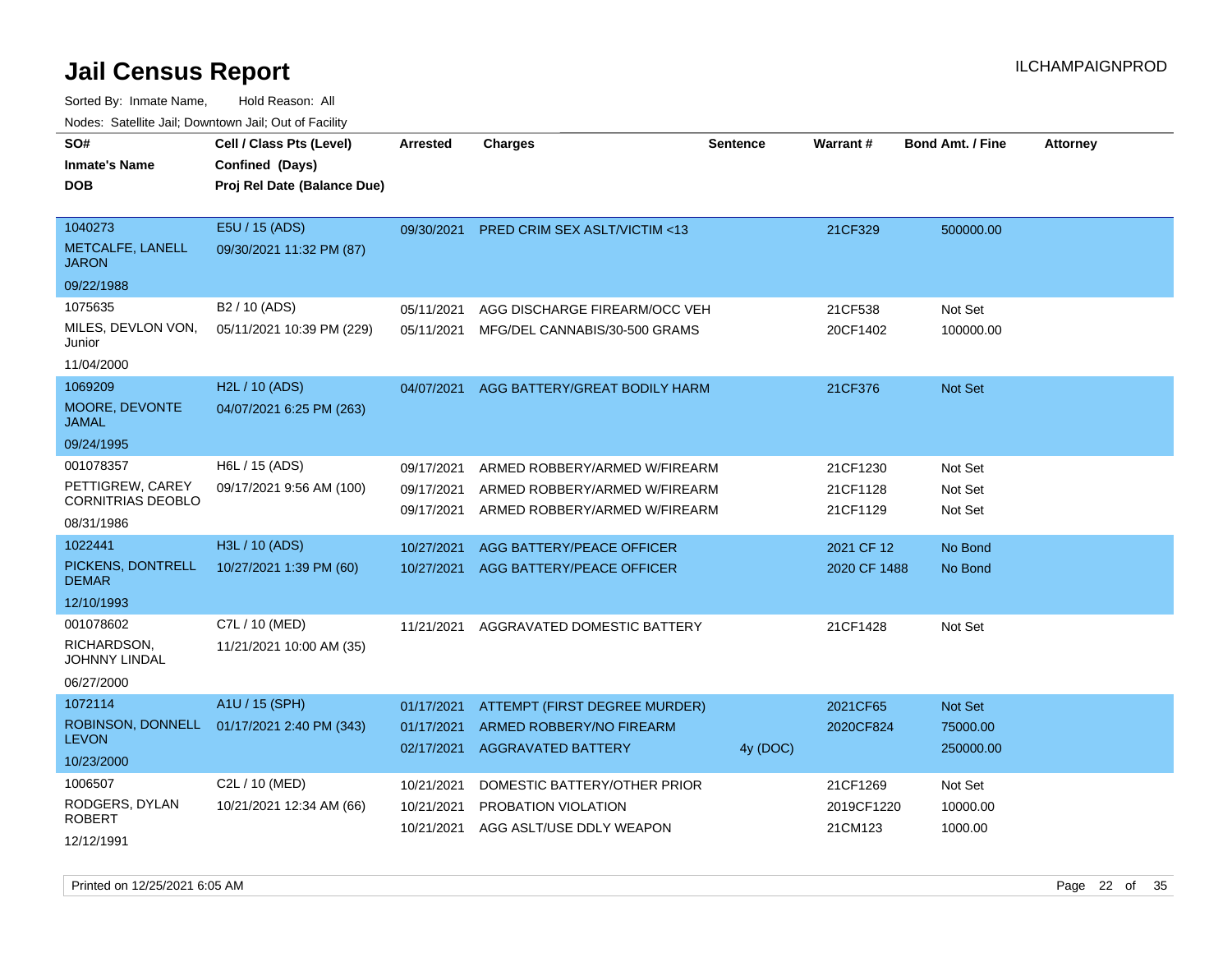Sorted By: Inmate Name, Hold Reason: All

|                                   | Nodes: Satellite Jail; Downtown Jail; Out of Facility |                  |                                      |                 |            |                         |                 |
|-----------------------------------|-------------------------------------------------------|------------------|--------------------------------------|-----------------|------------|-------------------------|-----------------|
| SO#                               | Cell / Class Pts (Level)                              | <b>Arrested</b>  | <b>Charges</b>                       | <b>Sentence</b> | Warrant#   | <b>Bond Amt. / Fine</b> | <b>Attorney</b> |
| <b>Inmate's Name</b>              | Confined (Days)                                       |                  |                                      |                 |            |                         |                 |
| <b>DOB</b>                        | Proj Rel Date (Balance Due)                           |                  |                                      |                 |            |                         |                 |
|                                   |                                                       |                  |                                      |                 |            |                         |                 |
| 1068592                           | C8L / 15 (ADS)                                        |                  | 11/12/2021 BURGLARY                  |                 | 21CF1393   | Not Set                 |                 |
| ROSS, TEVONTAE<br><b>TERRANCE</b> | 11/12/2021 8:41 AM (44)                               |                  |                                      |                 |            |                         |                 |
| 12/15/1998                        |                                                       |                  |                                      |                 |            |                         |                 |
| 1057312                           | G2U / 5 (MIN)                                         | 11/10/2021       | HOME INVASION/FIREARM                |                 | 21CF1388   | Not Set                 |                 |
| STARKS, RAMEON<br><b>TAHZIER</b>  | 11/10/2021 9:51 PM (46)                               | 11/30/2021 THEFT |                                      |                 | 21CF1194   | 100000.00               |                 |
| 12/18/1996                        |                                                       |                  |                                      |                 |            |                         |                 |
| 1051104                           | G1U / 5 (MIN)                                         | 05/26/2021       | DRIVING ON REVOKED LICENSE           |                 | 21TR4000   | Not Set                 |                 |
| STOVER, ANDREW                    | 05/27/2021 12:59 AM (213)                             | 05/26/2021       | <b>BURGLARY</b>                      |                 | 21CF667    | Not Set                 |                 |
| <b>WADE</b>                       |                                                       | 05/26/2021       | METH DELIVERY/5<15 GRAMS             |                 | 21CF598    | <b>Not Set</b>          |                 |
| 07/20/1994                        |                                                       |                  |                                      |                 |            |                         |                 |
| 1024184                           | H5L / 10 (ADS)                                        | 09/08/2021       | AGG ASLT PEACE OFF/FIRE/ER WRK       |                 | 20CF1051   | No Bond                 |                 |
| SULLIVAN, CODY<br><b>MICHAEL</b>  | 09/08/2021 3:28 PM (109)                              |                  |                                      |                 |            |                         |                 |
| 08/15/1994                        |                                                       |                  |                                      |                 |            |                         |                 |
| 1068839                           | C3L / 15 (MAX)                                        |                  | 08/07/2020 HOMICIDE                  |                 | 2020-CF851 | 1000000.00              |                 |
| TAYLOR, LONDON<br><b>JAVON</b>    | 08/07/2020 10:30 AM (506)                             |                  |                                      |                 |            |                         |                 |
| 08/16/1999                        |                                                       |                  |                                      |                 |            |                         |                 |
| 1004142                           | F7L / 15 (MAX)                                        | 10/27/2021       | POSSESSION OF METH/15<100GRAMS       |                 | 2021CF1298 | 1500000.00              |                 |
| TOY, KAYON LARENZ                 | 10/22/2021 1:01 PM (65)                               |                  |                                      |                 |            |                         |                 |
| 09/12/1991                        |                                                       |                  |                                      |                 |            |                         |                 |
| 1056971                           | D6 / 10 (ADS)                                         | 08/07/2021       | <b>FELON POSS/USE WEAPON/FIREARM</b> |                 | 21CF948    | No Bond                 |                 |
| TRAVIS, DENZEL<br><b>DANTRELL</b> | 08/07/2021 7:36 AM (141)                              | 08/08/2021       | AGG BATTERY/PUBLIC PLACE             |                 | 2020CF647  | 25000.00                |                 |
| 03/21/1993                        |                                                       |                  |                                      |                 |            |                         |                 |
| 001078250                         | F2L / 10 (MED)                                        | 08/07/2021       | FELON POSS WEAPON/BODY ARMOR         |                 | 21CF950    | Not Set                 |                 |
| TRAVIS, JORDAN<br>TESHAUN         | 08/07/2021 10:27 AM (141)                             |                  |                                      |                 |            |                         |                 |
| 03/03/1996                        |                                                       |                  |                                      |                 |            |                         |                 |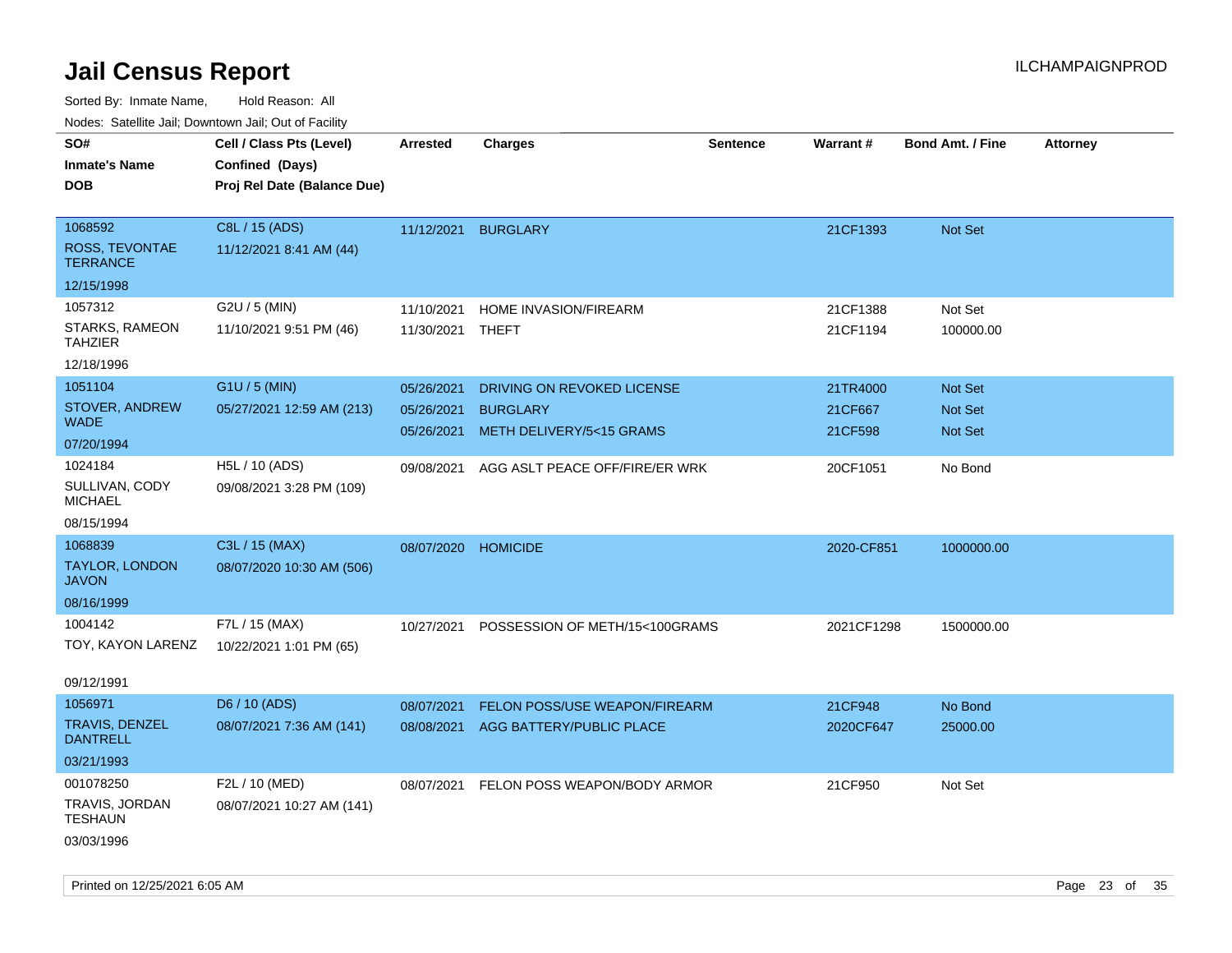| SO#                                        | Cell / Class Pts (Level)    | <b>Arrested</b> | <b>Charges</b>                  | <b>Sentence</b> | Warrant#    | <b>Bond Amt. / Fine</b> | <b>Attorney</b> |
|--------------------------------------------|-----------------------------|-----------------|---------------------------------|-----------------|-------------|-------------------------|-----------------|
| <b>Inmate's Name</b>                       | Confined (Days)             |                 |                                 |                 |             |                         |                 |
| <b>DOB</b>                                 | Proj Rel Date (Balance Due) |                 |                                 |                 |             |                         |                 |
|                                            |                             |                 |                                 |                 |             |                         |                 |
| 30108                                      | J4L / 15 (ADS)              | 07/30/2021      | <b>MURDER</b>                   |                 | 21CF902     | 2000000.00              |                 |
| VANDYKE, DARYL<br><b>ANTHONY</b>           | 07/30/2021 8:29 PM (149)    |                 |                                 |                 |             |                         |                 |
| 10/04/1965                                 |                             |                 |                                 |                 |             |                         |                 |
| 968681                                     | D5 / 15 (ADS)               | 08/27/2021      | AGG CRIM SX AB/VIC 13<18/TRUST  |                 | 2020CF499   | 250000.00               |                 |
| <b>WADE, DEMETRIUS</b><br><b>DARYL</b>     | 08/27/2021 2:25 AM (121)    | 08/27/2021      | INDIRECT CRIMINAL CONTEMPT      | 5y (DOC)        | 2021CC16    | No Bond                 |                 |
| 01/07/1987                                 |                             |                 |                                 |                 |             |                         |                 |
| 1070904                                    | G7U / 5 (MIN)               | 10/28/2021      | <b>BURGLARY</b>                 |                 | 2021CF321   | 15000.00                |                 |
| <b>WANKEL, JONAH</b><br><b>JAMES</b>       | 10/28/2021 3:42 AM (59)     |                 |                                 |                 |             |                         |                 |
| 12/15/1993                                 |                             |                 |                                 |                 |             |                         |                 |
| 1070971                                    | $14/5$ (ADS)                | 12/07/2021      | <b>IDENTITY THEFT/&lt;\$300</b> |                 | 20CF922     | Not Set                 |                 |
| WEIR, CLINTON<br><b>HOWARD</b>             | 12/08/2021 3:45 AM (18)     | 12/07/2021      | <b>RECKLESS DRIVING</b>         |                 | 19TR2348    | Not Set                 |                 |
| 03/15/1983                                 |                             |                 |                                 |                 |             |                         |                 |
| 1058072                                    | A2U / 15 (SPH)              | 02/25/2021      | <b>ARMED HABITUAL CRIMINAL</b>  |                 |             | Not Set                 |                 |
| <b>WILLIAMS, KENNETH</b><br><b>BERNARD</b> | 02/25/2021 3:24 PM (304)    |                 |                                 |                 |             |                         |                 |
| 10/04/1985                                 |                             |                 |                                 |                 |             |                         |                 |
| 9326                                       | $12/5$ (ADS)                | 06/14/2021      | <b>BURGLARY</b>                 |                 | 2020-CF-625 | Not Set                 |                 |
| YOUNG, ANTHONY<br><b>PAUL</b>              | 06/14/2021 12:07 PM (195)   |                 |                                 |                 |             |                         |                 |
| 03/13/1954                                 |                             |                 |                                 |                 |             |                         |                 |
| <b>Total Downtown Jail: 53</b>             |                             | Males: 53       | Females: 0<br>Unknown: 0        |                 |             |                         |                 |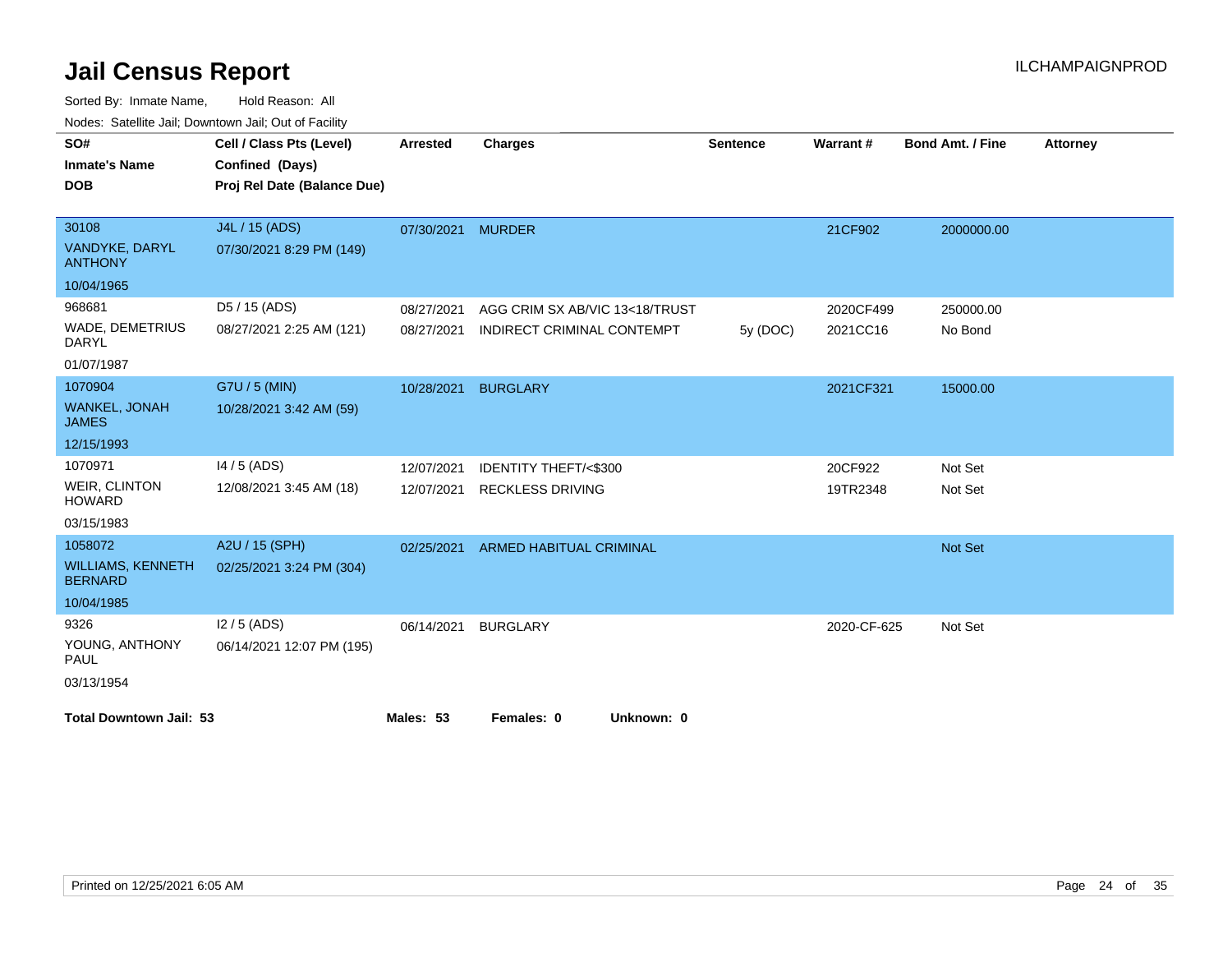|  | <b>Out of Facility</b> |  |
|--|------------------------|--|

| SO#<br><b>Inmate's Name</b><br><b>DOB</b>                                     | Cell / Class Pts (Level)<br>Confined (Days)<br>Proj Rel Date (Balance Due) | <b>Arrested</b>                        | <b>Charges</b>                                                                              | <b>Sentence</b> | Warrant#                        | <b>Bond Amt. / Fine</b>       | <b>Attorney</b> |
|-------------------------------------------------------------------------------|----------------------------------------------------------------------------|----------------------------------------|---------------------------------------------------------------------------------------------|-----------------|---------------------------------|-------------------------------|-----------------|
| 61095<br>AMOS, DERRICK<br><b>JAMES</b>                                        | <b>DEW / 10 (ADS)</b><br>05/02/2021 9:02 PM (238)                          | 05/02/2021                             | HOME INVASION/CAUSE INJURY                                                                  |                 | 2021CF323                       | 100000.00                     |                 |
| 06/12/1985<br>19971<br><b>LYNN</b><br>08/17/1961                              | <b>EHD</b><br>BARNESKE, RAYMOND 11/09/2021 9:32 AM (47)<br>5/6/2022 (0.00) | 11/09/2021                             | DRIVING RVK/SUSP DUI/SSS 4-9                                                                |                 | 2021CF968                       | Not Set                       |                 |
| 516062<br><b>BENNETT, JOHN</b><br><b>MICHAEL</b><br>04/30/1986                | <b>DEW / 15 (MAX)</b><br>02/22/2021 10:47 AM (307)                         | 02/22/2021<br>02/22/2021               | <b>PHONE HARASSMENT/2+</b><br>AGG DISCH FIR/VEH/PC OFF/FRMAN                                |                 | 20CF194<br>21CF210              | 5000.00<br>No Bond            |                 |
| 976538                                                                        | EHD<br>BLISSIT, WYATT TYRES 10/12/2021 10:05 AM (75)                       | 10/12/2021                             | DOMESTIC BATTERY/OTHER PRIOR                                                                |                 | 2020CF1095                      | Not Set                       |                 |
| 09/05/1989<br>33993<br><b>BOOKER, STEPHON</b><br><b>MONTELL</b><br>06/11/1971 | 1/6/2022 (0.00)<br><b>DEW / 10 (MED)</b><br>06/14/2021 7:42 PM (195)       | 06/14/2021<br>06/14/2021<br>06/14/2021 | AGGRAVATED DOMESTIC BATTERY<br>POSSESSING A CONTROLLED SUBSTANC<br><b>PAROLE REVOCATION</b> |                 | 21CF688<br>21CF657<br>CH2103612 | Not Set<br>Not Set<br>No Bond |                 |
| 1074315<br><b>BRIGGS, PATRICK</b><br><b>MONTAY</b><br>08/05/2001              | DEW / 15 (MAX)<br>08/03/2021 4:56 PM (145)                                 | 07/27/2021                             | AGG DISCHARGE FIREARM/VEH/SCH                                                               |                 | 21CF927                         | Not Set                       |                 |
| 001078065<br><b>BROWN, CHARMAN</b><br><b>LAKEEF</b><br>11/30/2002             | <b>KAN / 10 (ADS)</b><br>06/17/2021 12:32 PM (192)                         | 06/17/2021                             | AGG BATTERY/DISCHARGE FIREARM                                                               |                 | 21CF704                         | 1000000.00                    |                 |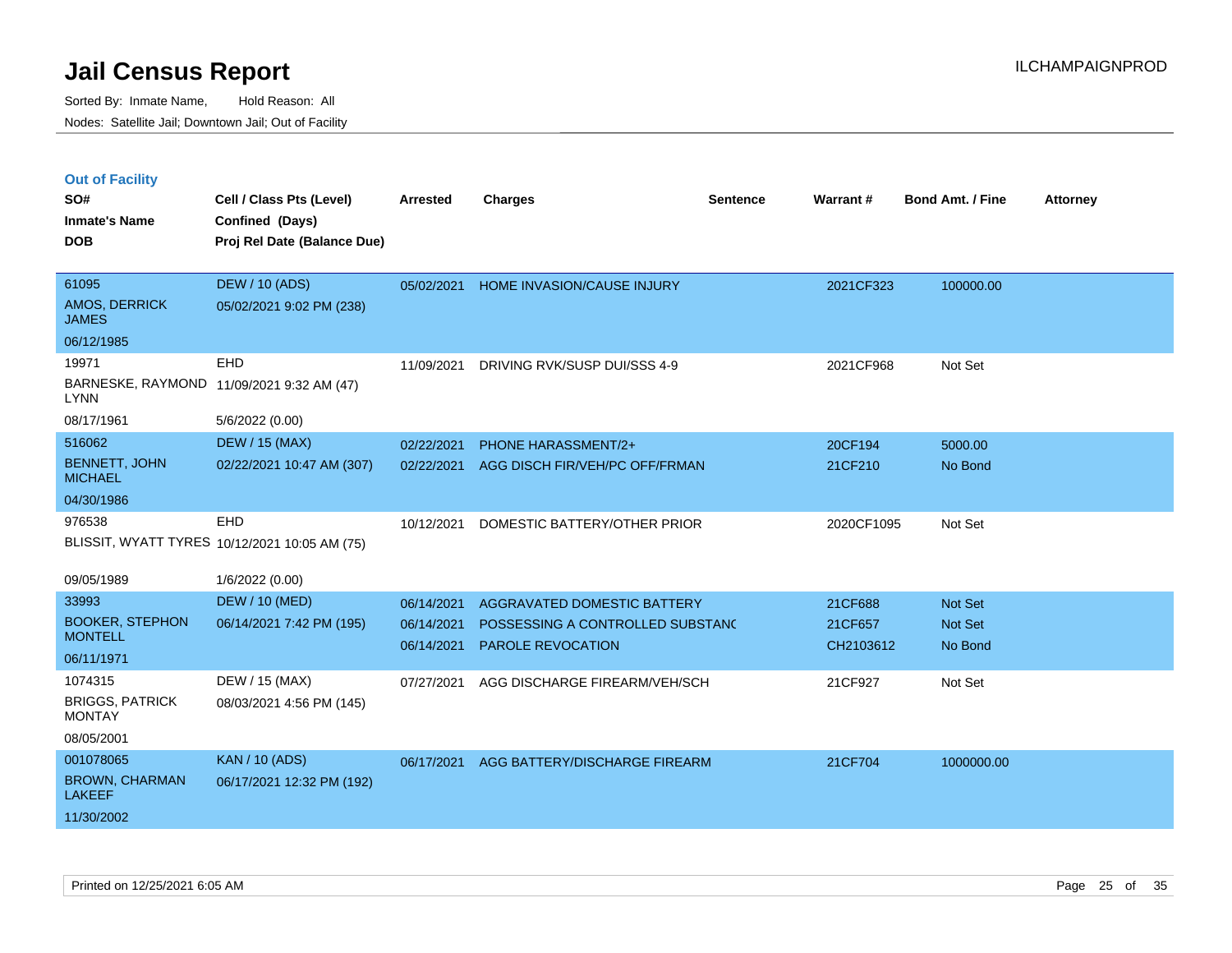| roaco. Catolino dall, Downtown dall, Out of Fability |                             |            |                                          |                 |            |                         |                 |
|------------------------------------------------------|-----------------------------|------------|------------------------------------------|-----------------|------------|-------------------------|-----------------|
| SO#                                                  | Cell / Class Pts (Level)    | Arrested   | <b>Charges</b>                           | <b>Sentence</b> | Warrant#   | <b>Bond Amt. / Fine</b> | <b>Attorney</b> |
| <b>Inmate's Name</b>                                 | Confined (Days)             |            |                                          |                 |            |                         |                 |
| <b>DOB</b>                                           | Proj Rel Date (Balance Due) |            |                                          |                 |            |                         |                 |
|                                                      |                             |            |                                          |                 |            |                         |                 |
| 1038554                                              | <b>KAN / 15 (MAX)</b>       | 08/18/2021 | DELIVERY OF OR POSSESSION OF W/INT       |                 | 21CF1009   | No Bond                 |                 |
| <b>BROWN, CORRION</b><br><b>DEVONTAE</b>             | 08/18/2021 5:40 PM (130)    | 08/18/2021 | ARMED HABITUAL CRIMINAL                  |                 | 21CF1162   | Not Set                 |                 |
| 04/19/1995                                           |                             |            |                                          |                 |            |                         |                 |
| 1038579                                              | KAN / 15 (MAX)              | 08/18/2021 | FELON POSS/USE WEAPON/FIREARM            |                 | 21CF1010   | Not Set                 |                 |
| <b>BROWN, MARKEL</b><br><b>RIKKI</b>                 | 08/18/2021 2:05 PM (130)    |            |                                          |                 |            |                         |                 |
| 01/06/1995                                           |                             |            |                                          |                 |            |                         |                 |
| 1003006                                              | <b>KAN / 15 (MAX)</b>       | 08/19/2021 | FELON POSS/USE MACHINE GUN               |                 | 21CF1011   | No Bond                 |                 |
| <b>BROWN, ROCKEITH</b><br><b>JAVONTE</b>             | 08/19/2021 12:55 AM (129)   |            |                                          |                 |            |                         |                 |
| 07/23/1991                                           |                             |            |                                          |                 |            |                         |                 |
| 987334                                               | DEW / 15 (MAX)              |            | 03/10/2021 ATTEMPT (FIRST DEGREE MURDER) |                 | 19CF689    | Not Set                 |                 |
| CAIN, ISAIAH<br><b>DEPRIEST</b>                      | 03/10/2021 2:22 PM (291)    |            |                                          |                 |            |                         |                 |
| 12/23/1990                                           |                             |            |                                          |                 |            |                         |                 |
| 001078638                                            | <b>EHD</b>                  | 12/15/2021 | DRIVING ON SUSPENDED LICENSE             |                 | 2021TR1120 | Not Set                 |                 |
| <b>CAMPBELL, CARLA</b><br><b>GISSELLE</b>            | 12/15/2021 11:03 AM (11)    |            |                                          |                 |            |                         |                 |
| 08/12/1980                                           | 2/12/2022 (0.00)            |            |                                          |                 |            |                         |                 |
| 992962                                               | DEW / 15 (ADS)              | 05/25/2021 | MURDER/INTENT TO KILL/INJURE             |                 | 2018CF1045 | 1000000.00              |                 |
| CAMPBELL, KEITH<br>KNAQEEB                           | 05/25/2021 1:19 PM (215)    |            |                                          |                 |            |                         |                 |
| 07/22/1991                                           |                             |            |                                          |                 |            |                         |                 |
| 001078576                                            | <b>KAN / 15 (MAX)</b>       | 11/09/2021 | UNLAWFUL USE OF A WEAPON                 |                 | 21CF1383   | Not Set                 |                 |
| CARTER, DEMONDRE<br><b>DAVON</b>                     | 11/09/2021 6:01 PM (47)     |            |                                          |                 |            |                         |                 |
| 05/27/2001                                           |                             |            |                                          |                 |            |                         |                 |
| 1064992                                              | KAN / 15 (MAX)              |            | 09/20/2021 ARMED VIOLENCE/CATEGORY I     |                 | 21CF1137   | Not Set                 |                 |
| CARTER, KEJUAN<br>JAVONTE                            | 09/20/2021 11:42 PM (97)    |            |                                          |                 |            |                         |                 |
| 06/27/1998                                           |                             |            |                                          |                 |            |                         |                 |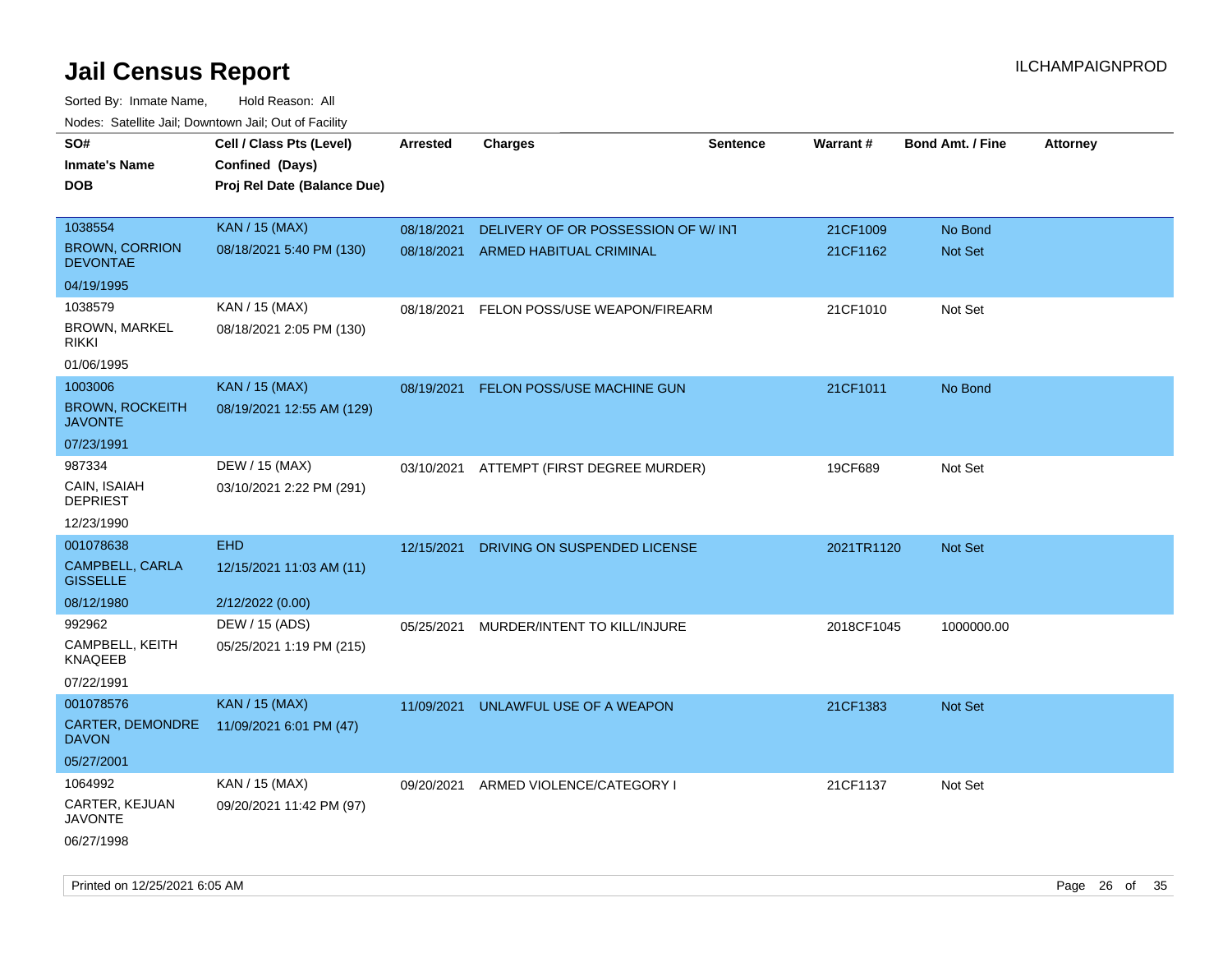| SO#<br><b>Inmate's Name</b><br><b>DOB</b> | Cell / Class Pts (Level)<br>Confined (Days)<br>Proj Rel Date (Balance Due) | <b>Arrested</b> | <b>Charges</b>                       | <b>Sentence</b> | Warrant#   | <b>Bond Amt. / Fine</b> | <b>Attorney</b> |
|-------------------------------------------|----------------------------------------------------------------------------|-----------------|--------------------------------------|-----------------|------------|-------------------------|-----------------|
|                                           |                                                                            |                 |                                      |                 |            |                         |                 |
| 959420                                    | <b>EHD</b>                                                                 |                 | 11/16/2021 AGG DUI/NO VALID DL       |                 | 2021CF673  | Not Set                 |                 |
| <b>CHAPPLE, RAYMOND</b><br><b>DEONTE</b>  | 11/16/2021 9:49 AM (40)                                                    |                 |                                      |                 |            |                         |                 |
| 06/30/1988                                | 12/29/2021 (0.00)                                                          |                 |                                      |                 |            |                         |                 |
| 001078461                                 | KAN / 10 (MED)                                                             | 10/07/2021      | AGG UNLAWFUL USE WEAPON/PERSON       |                 | 2021CF1209 | No Bond                 |                 |
| COLE, ERIC JOSE                           | 10/08/2021 12:25 AM (79)                                                   | 10/07/2021      | AGG DOMESTIC BATTERY/STRANGLE        |                 | 2021CF1208 | Not Set                 |                 |
| 01/24/2002                                |                                                                            | 10/08/2021      | <b>HARASS WITNESS/FAMILY MBR/REP</b> |                 | 21CF1218   | Not Set                 |                 |
| 57733                                     | <b>KAN / 15 (SPH)</b>                                                      | 02/25/2020      | <b>HOMICIDE</b>                      |                 | 2020-CF250 | 2000000.00              |                 |
| <b>CRAIG, ANTOINE</b><br><b>DARRELL</b>   | 02/25/2020 4:08 PM (670)                                                   | 02/25/2020      | <b>FELON POSS/USE WEAPON/FIREARM</b> |                 | 19CF-1827  | 80000.00                |                 |
| 10/09/1982                                |                                                                            |                 |                                      |                 |            |                         |                 |
| 001077939                                 | DEW / 10 (MED)                                                             | 05/10/2021      | FIREARM/FOID INVALID/NOT ELIG        |                 | 21CF526    | No Bond                 |                 |
| <b>CROSS, PATRICK</b><br><b>DONTRELLE</b> | 05/10/2021 7:31 PM (230)                                                   | 06/02/2021      | POSS STOLEN VEHICLE > \$25,000       |                 | 21CF612    | Not Set                 |                 |
| 11/07/2001                                |                                                                            |                 |                                      |                 |            |                         |                 |
| 1061304                                   | <b>DEW / 15 (MAX)</b>                                                      | 10/11/2021      | <b>ARMED HABITUAL CRIMINAL</b>       |                 | 21CF1226   | No Bond                 |                 |
| <b>DORRIS, KEMION</b>                     | 10/11/2021 7:30 PM (76)                                                    | 10/11/2021      | <b>ARMED HABITUAL CRIMINAL</b>       |                 | 21CF1227   | No Bond                 |                 |
| <b>DAETOCE</b>                            |                                                                            | 10/11/2021      | <b>HOME INVASION/FIREARM</b>         |                 | 21CF1228   | No Bond                 |                 |
| 11/19/1997                                |                                                                            |                 |                                      |                 |            |                         |                 |
| 995885                                    | <b>EHD</b>                                                                 | 11/30/2021      | DRIVING ON SUSPENDED LICENSE         |                 | 2021TR4222 | Not Set                 |                 |
| FINLEY, KENON<br><b>MARQUIS</b>           | 11/30/2021 10:33 AM (26)                                                   |                 |                                      |                 |            |                         |                 |
| 09/13/1991                                | 12/29/2021 (0.00)                                                          |                 |                                      |                 |            |                         |                 |
| 60154                                     | <b>EHD</b>                                                                 | 10/20/2021      | AGG DUI/LIC SUSP OR REVOKED          |                 | 2021cf261  | Not Set                 |                 |
| GARCIA-MEZA,<br><b>CARLOS</b>             | 10/20/2021 9:23 AM (67)                                                    |                 |                                      |                 |            |                         |                 |
| 03/06/1983                                | 1/16/2022 (0.00)                                                           |                 |                                      |                 |            |                         |                 |
| 986642                                    | <b>EHD</b>                                                                 | 12/14/2021      | DRIVING ON SUSPENDED LICENSE         |                 | 2020TR8374 | Not Set                 |                 |
| GARELLI, SAMMY<br><b>JOSEPH</b>           | 12/14/2021 9:32 AM (12)                                                    |                 |                                      |                 |            |                         |                 |
| 06/24/1982                                | 1/12/2022 (0.00)                                                           |                 |                                      |                 |            |                         |                 |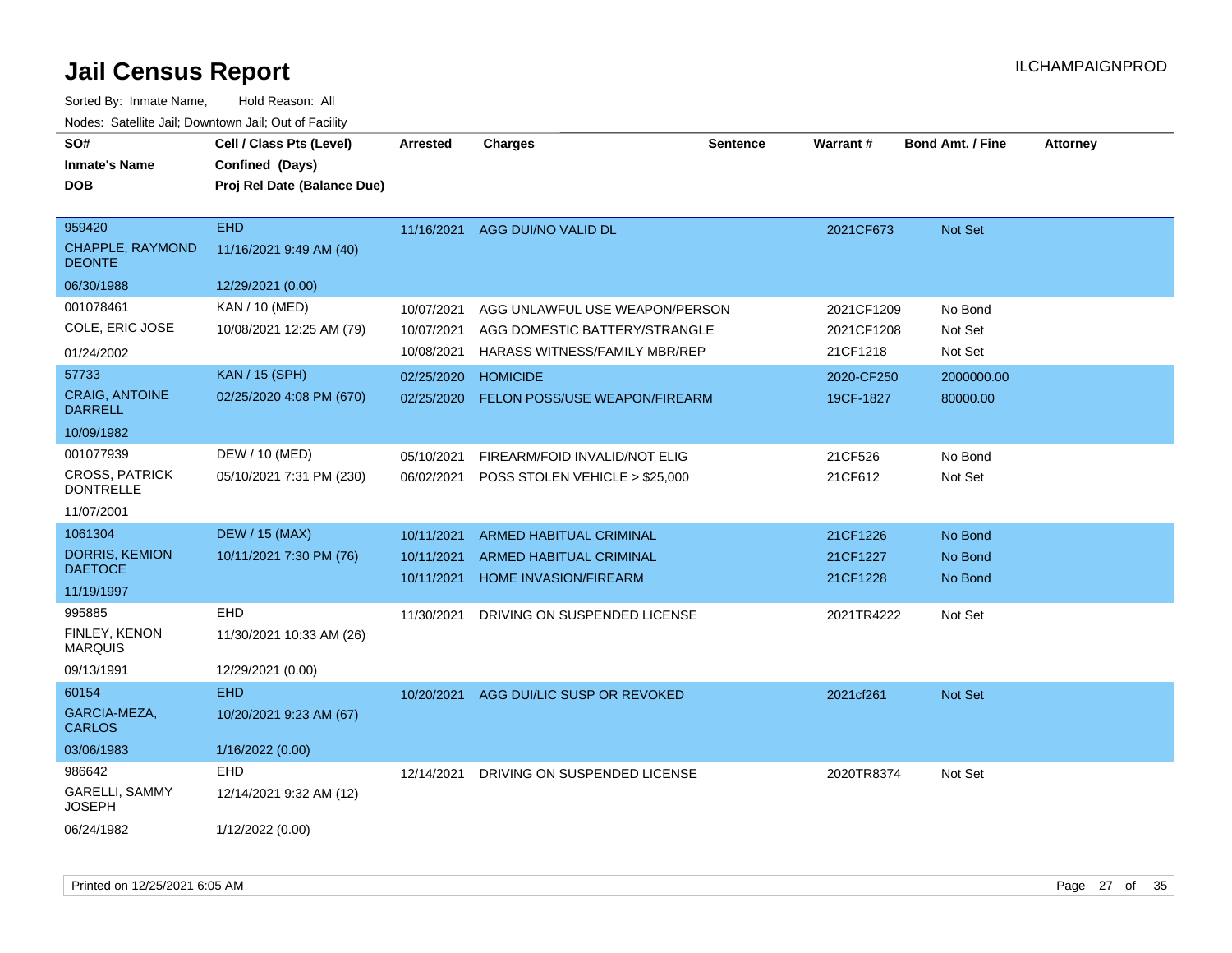| SO#                                      | Cell / Class Pts (Level)                     | <b>Arrested</b> | <b>Charges</b>                     | <b>Sentence</b> | Warrant#   | <b>Bond Amt. / Fine</b> | <b>Attorney</b> |
|------------------------------------------|----------------------------------------------|-----------------|------------------------------------|-----------------|------------|-------------------------|-----------------|
| <b>Inmate's Name</b>                     | Confined (Days)                              |                 |                                    |                 |            |                         |                 |
| <b>DOB</b>                               | Proj Rel Date (Balance Due)                  |                 |                                    |                 |            |                         |                 |
|                                          |                                              |                 |                                    |                 |            |                         |                 |
| 001077363                                | <b>KAN / 25 (SPH)</b>                        | 10/30/2020      | HOME INVASION/FIREARM              |                 | 20CF1202   | 500000.00               |                 |
| <b>GARY, DAKOTA</b><br><b>TREVON</b>     | 10/30/2020 10:41 AM (422)                    |                 |                                    |                 |            |                         |                 |
| 12/31/2001                               |                                              |                 |                                    |                 |            |                         |                 |
| 1013012                                  | KAN / 15 (MAX)                               | 07/08/2021      | FELON POSS/USE FIREARM PRIOR       |                 | 21CF798    | Not Set                 |                 |
|                                          | GARY, XAVIER LAMAR  07/08/2021 9:24 AM (171) | 07/08/2021      | ATTEMPT (FIRST DEGREE MURDER)      |                 | 2021CF790  | 1000000.00              |                 |
|                                          |                                              | 07/08/2021      | FELON POSS/USE FIREARM PRIOR       |                 | 2020CF650  | 25000.00                |                 |
| 12/14/1991                               |                                              |                 |                                    |                 |            |                         |                 |
| 1065946                                  | <b>KAN / 10 (MED)</b>                        | 09/04/2021      | RESIST/OBSTRUCTING A PEACE OFFICEI |                 | 21CM407    | Not Set                 |                 |
| GODBOLT, DESMOND<br><b>DEVONTAE</b>      | 09/04/2021 1:17 AM (113)                     | 09/04/2021      | AGG BATTERY/DISCHARGE FIREARM      |                 | 21CF1057   | 750000.00               |                 |
| 11/15/1997                               |                                              |                 |                                    |                 |            |                         |                 |
| 1070118                                  | KAN / 15 (MAX)                               | 08/31/2021      | AGGRAVATED DOMESTIC BATTERY        |                 | 21CF1049   | No Bond                 |                 |
| GRAHAM, CORTEZ<br><b>LAMON</b>           | 08/31/2021 9:32 PM (117)                     | 09/02/2021      | PROBATION VIOLATION                |                 | 21CF55     | Not Set                 |                 |
| 03/31/1976                               |                                              |                 |                                    |                 |            |                         |                 |
| 1000641                                  | <b>KAN / 10 (MED)</b>                        | 09/14/2021      | ARMED HABITUAL CRIMINAL            |                 | 21CF1116   | No Bond                 |                 |
| <b>GRANT, CEDRIC</b><br><b>DYSHAWN</b>   | 09/14/2021 6:32 PM (103)                     |                 |                                    |                 |            |                         |                 |
| 01/03/1991                               |                                              |                 |                                    |                 |            |                         |                 |
| 1076506                                  | KAN / 15 (MAX)                               | 09/17/2021      | AGG UUW/PERSON/CM THREAT VIOL      |                 | 21CF1131   | Not Set                 |                 |
|                                          | GRAY, JAMARH EMERE 09/17/2021 10:41 AM (100) | 09/20/2021      | DOMESTIC BATTERY                   |                 | 21CM430    | Not Set                 |                 |
|                                          |                                              |                 |                                    |                 |            |                         |                 |
| 06/21/2003                               |                                              |                 |                                    |                 |            |                         |                 |
| 973845                                   | <b>EHD</b>                                   | 12/21/2021      | DRIVING ON SUSPENDED LICENSE       |                 | 2021TR647  | <b>Not Set</b>          |                 |
| <b>GRIFFITH, PRESTON</b><br><b>JOEL</b>  | 12/21/2021 10:42 AM (5)                      |                 |                                    |                 |            |                         |                 |
| 08/16/1982                               | 1/19/2022 (0.00)                             |                 |                                    |                 |            |                         |                 |
| 1042532                                  | <b>EHD</b>                                   | 12/21/2021      | DRIVING ON SUSPENDED LICENSE       |                 | 2021TR4179 | Not Set                 |                 |
| HARMON, DANICCI<br><b>JAISHA ASHANNA</b> | 12/21/2021 9:56 AM (5)                       |                 |                                    |                 |            |                         |                 |
| 11/23/1993                               | 12/30/2021 (0.00)                            |                 |                                    |                 |            |                         |                 |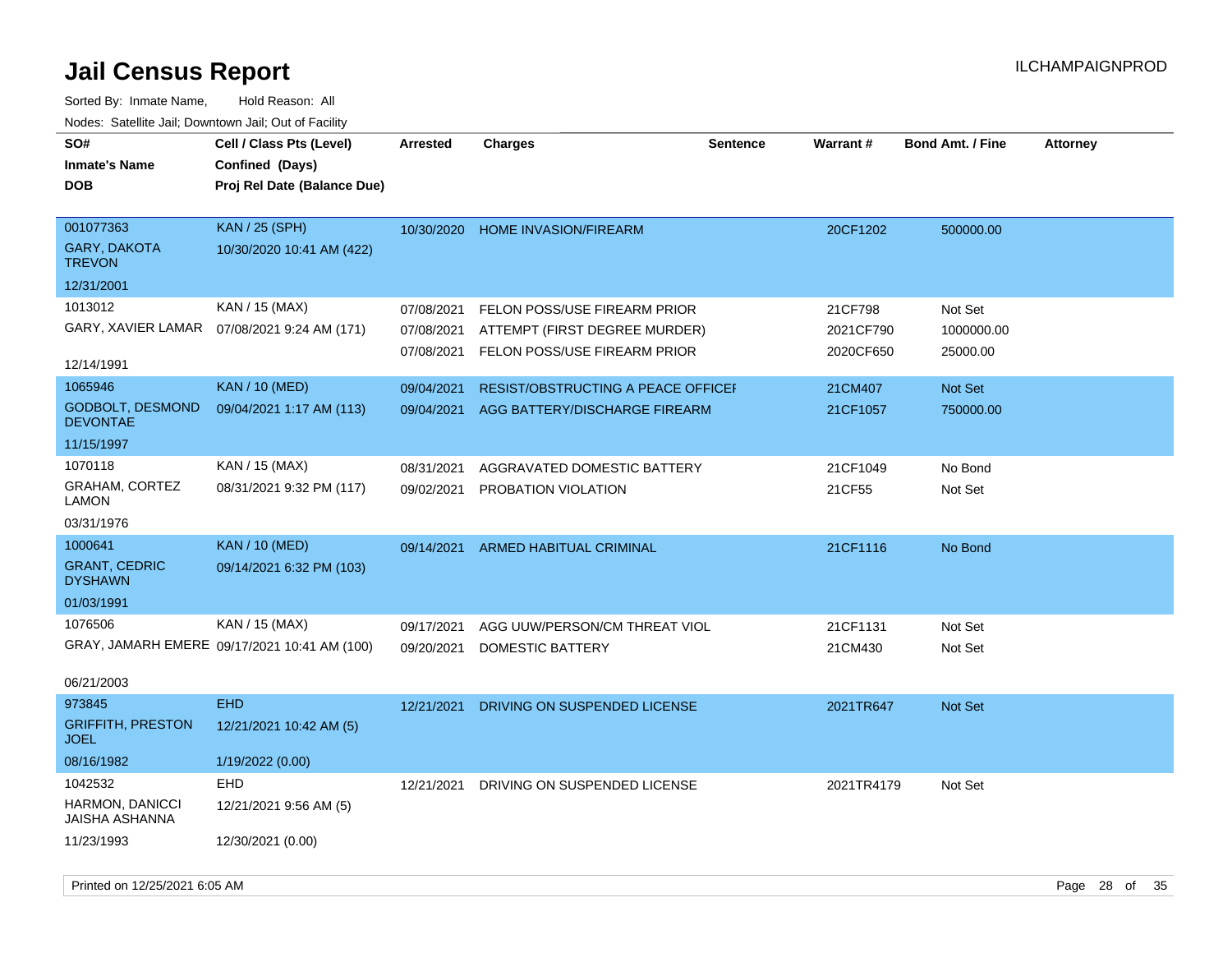| SO#<br><b>Inmate's Name</b><br><b>DOB</b> | Cell / Class Pts (Level)<br>Confined (Days)<br>Proj Rel Date (Balance Due) | <b>Arrested</b> | <b>Charges</b>                 | <b>Sentence</b> | <b>Warrant#</b>         | <b>Bond Amt. / Fine</b> | <b>Attorney</b> |
|-------------------------------------------|----------------------------------------------------------------------------|-----------------|--------------------------------|-----------------|-------------------------|-------------------------|-----------------|
| 1041176                                   | <b>DEW / 15 (MAX)</b>                                                      | 10/05/2021      | PAROLE REVOCATION              |                 |                         | Not Set                 |                 |
| <b>HART, DAVEON</b><br>LATTEEF            | 10/05/2021 10:35 AM (82)                                                   | 10/06/2021      | AGGRAVATED DOMESTIC BATTERY    |                 |                         | Not Set                 |                 |
| 03/15/1996                                |                                                                            |                 |                                |                 |                         |                         |                 |
| 1045186                                   | DEW / 15 (MAX)                                                             | 08/16/2021      | FELON POSS/USE WEAPON/FIREARM  |                 | 19CF968                 | Not Set                 |                 |
| HOLBROOK, JOHNNIE<br><b>MATHIS</b>        | 08/16/2021 11:07 AM (132)                                                  | 08/16/2021      | AGG FLEEING POLICE/21 MPH OVER |                 | 21CF988                 | Not Set                 |                 |
| 07/19/1996                                |                                                                            | 08/16/2021      | FELON POSS/USE WEAPON/FIREARM  |                 | 21CF989                 | Not Set                 |                 |
|                                           |                                                                            | 08/16/2021      | ARMED VIOLENCE/CATEGORY I      |                 | 21CF934                 | 1000000.00              |                 |
| 001078146                                 | <b>DEW / 15 (MAX)</b>                                                      | 07/09/2021      | ARMED ROBBERY/ARMED W/FIREARM  |                 | 21CF806                 | <b>Not Set</b>          |                 |
| HUNT, TEIGAN<br><b>JAZAIREO</b>           | 07/09/2021 12:41 PM (170)                                                  | 07/09/2021      | AGG BATTERY/DISCHARGE FIREARM  |                 | 21CF795                 | 1000000.00              |                 |
| 05/14/2003                                |                                                                            |                 |                                |                 |                         |                         |                 |
| 989743                                    | DEW / 15 (ADS)                                                             | 04/13/2021      | AGG DISCHARGE FIREARM/VEH/SCH  |                 | 21CF400                 | Not Set                 |                 |
| <b>JACKSON, STEVE</b><br><b>ALLEN</b>     | 04/13/2021 2:45 AM (257)                                                   | 04/13/2021      | AGGRAVATED DOMESTIC BATTERY    |                 | 21CF399                 | Not Set                 |                 |
| 06/04/1991                                |                                                                            |                 |                                |                 |                         |                         |                 |
| 50495                                     | <b>EHD</b>                                                                 | 08/10/2021      | DRIVING RVK/SUSP DUI/SSS 10-14 |                 | 2020CF997               | Not Set                 |                 |
| <b>JENKINS, ARNOLD</b><br><b>FARRIS</b>   | 08/10/2021 9:08 AM (138)                                                   | 08/10/2021      | DRIVING RVK/SUSP DUI/SSS 10-14 |                 | 2019CF1363              | Not Set                 |                 |
| 04/19/1962                                | 2/4/2022 (0.00)                                                            |                 |                                |                 |                         |                         |                 |
| 001077709                                 | <b>EHD</b>                                                                 | 07/06/2021      | DRIVING RVK/SUSP DUI/SSS 4-9   |                 | 2021CF167               | Not Set                 |                 |
| JINKINS, DEWAYNE<br><b>ALLEN</b>          | 07/06/2021 9:00 AM (173)                                                   |                 |                                |                 |                         |                         |                 |
| 01/02/1967                                | 1/1/2022 (0.00)                                                            |                 |                                |                 |                         |                         |                 |
| 1076450                                   | <b>DEW / 15 (MAX)</b>                                                      | 06/25/2020      | AGG DISCHARGE OF A FIREARM     |                 | 6y/0m/0d (DOI 2020CF703 | <b>Not Set</b>          |                 |
| JONES, CARLOS<br><b>ANTONIO</b>           | 06/25/2020 2:13 PM (549)                                                   | 11/02/2020      | <b>HOME INVASION/FIREARM</b>   | 11y (DOC)       | 20CF1204                | No Bond                 |                 |
| 11/18/2001                                |                                                                            |                 |                                |                 |                         |                         |                 |
| 998873                                    | <b>EHD</b>                                                                 | 10/12/2021      | DRIVING RVK/SUSP DUI/SSS 3RD   |                 | 2021CF235               | Not Set                 |                 |
| KINCAID, AMANDA<br><b>MICHELLE</b>        | 10/12/2021 11:31 AM (75)                                                   |                 |                                |                 |                         |                         |                 |
| 01/07/1990                                | 1/9/2022 (0.00)                                                            |                 |                                |                 |                         |                         |                 |
| Printed on 12/25/2021 6:05 AM             |                                                                            |                 |                                |                 |                         |                         | Page 29 of 35   |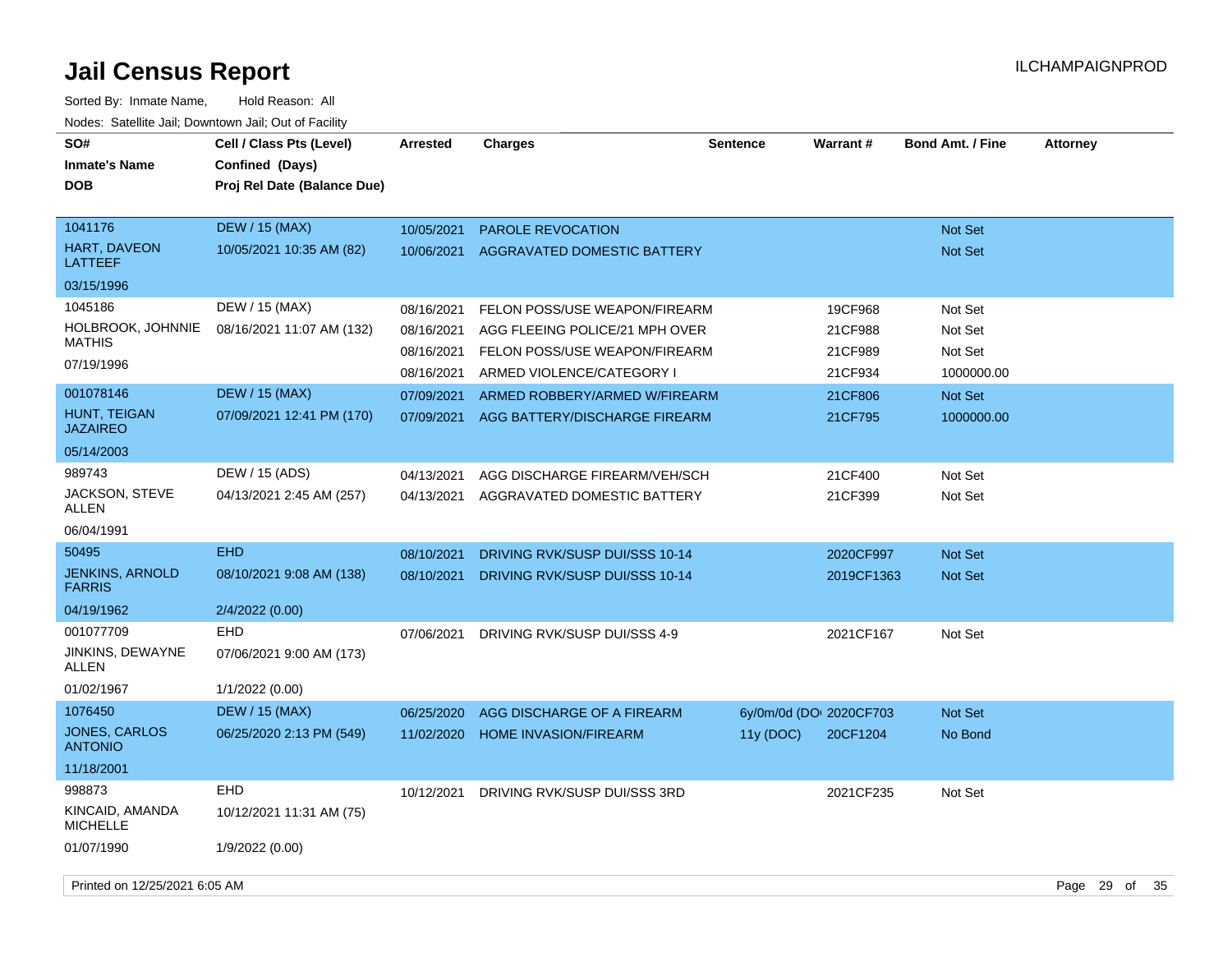| SO#                                      | Cell / Class Pts (Level)    | <b>Arrested</b> | <b>Charges</b>                       | <b>Sentence</b> | Warrant#     | <b>Bond Amt. / Fine</b> | <b>Attorney</b> |
|------------------------------------------|-----------------------------|-----------------|--------------------------------------|-----------------|--------------|-------------------------|-----------------|
| <b>Inmate's Name</b>                     | Confined (Days)             |                 |                                      |                 |              |                         |                 |
| <b>DOB</b>                               | Proj Rel Date (Balance Due) |                 |                                      |                 |              |                         |                 |
|                                          |                             |                 |                                      |                 |              |                         |                 |
| 001078401                                | <b>DEW / 10 (ADS)</b>       | 09/19/2021      | UNLAWFUL VEHICULAR INVASION          |                 | 21CF1134     | Not Set                 |                 |
| <b>KNIGHT, ERIC</b>                      | 09/19/2021 7:32 PM (98)     | 09/19/2021      | HRSMT/THREATEN PERSON/KILL           |                 | 2021CF561    | 50000.00                |                 |
| 07/11/1991                               |                             | 09/21/2021      | <b>BURGLARY</b>                      |                 | 21CF1139     | Not Set                 |                 |
| 1064445                                  | DEW / 15 (MAX)              | 04/23/2021      | <b>FELON POSS/USE FIREARM/PAROLE</b> |                 | 21CF899      | Not Set                 |                 |
| LARUE, TERENCE<br><b>TRAMEL</b>          | 04/23/2021 11:18 AM (247)   | 04/23/2021      | AGG DISCHARGE FIREARM/OCC VEH        |                 | 2021CF295    | 500000.00               |                 |
| 12/23/1998                               |                             | 04/23/2021      | POSSESS 15<100 GRAMS COCAINE         |                 | 19CF1052     | 10000.00                |                 |
| 001078237                                | <b>KAN / 15 (ADS)</b>       | 08/03/2021      | AGG DISCHARGE FIREARM/OCC VEH        |                 | 21CF928      | No Bond                 |                 |
| <b>LAWS, TERON</b><br><b>RAMONTE</b>     | 08/03/2021 6:29 PM (145)    |                 |                                      |                 |              |                         |                 |
| 04/03/2001                               |                             |                 |                                      |                 |              |                         |                 |
| 001078470                                | DEW / 15 (MAX)              | 10/10/2021      | MURDER/INTENT TO KILL/INJURE         |                 | 21CF1221     | Not Set                 |                 |
| LEE, AMAHRION<br>JA'MERE                 | 10/10/2021 1:23 PM (77)     |                 |                                      |                 |              |                         |                 |
| 11/05/2002                               |                             |                 |                                      |                 |              |                         |                 |
| 001078170                                | <b>KAN / 10 (MED)</b>       | 09/07/2021      | AGG UNLAWFUL USE OF WEAPON/VEH       |                 | 21CF1060     | <b>Not Set</b>          |                 |
| LEMONS, DEANGELO<br><b>DEVELLE</b>       | 09/07/2021 12:49 AM (110)   |                 |                                      |                 |              |                         |                 |
| 05/29/2003                               |                             |                 |                                      |                 |              |                         |                 |
| 56792                                    | DEW / 10 (MED)              | 02/02/2021      | ARMED HABITUAL CRIMINAL              |                 | 2021CF141    | 500000.00               |                 |
| LILLARD, LAWRENCE<br><b>TYRONE</b>       | 02/02/2021 2:11 PM (327)    | 02/22/2021      | DRIVING ON REVOKED LICENSE           |                 | 21TR426      | 5000.00                 |                 |
| 10/20/1982                               |                             |                 |                                      |                 |              |                         |                 |
| 46837                                    | <b>KAN / 15 (MAX)</b>       | 09/07/2021      | <b>RESIDENTIAL BURGLARY</b>          |                 | 2019-CF-1207 | 25000.00                |                 |
| MARCRUM, JEFFERY<br>LEE.                 | 09/07/2021 11:43 AM (110)   |                 |                                      |                 |              |                         |                 |
| 11/17/1968                               |                             |                 |                                      |                 |              |                         |                 |
| 1069949                                  | <b>EHD</b>                  | 11/30/2021      | DRIVING ON REVOKED LICENSE           |                 | 2021TR1726   | Not Set                 |                 |
| <b>MARSHALL, ERIC</b><br><b>VONTREAL</b> | 11/30/2021 3:13 PM (26)     |                 |                                      |                 |              |                         |                 |
| 04/28/1997                               | 12/29/2021 (0.00)           |                 |                                      |                 |              |                         |                 |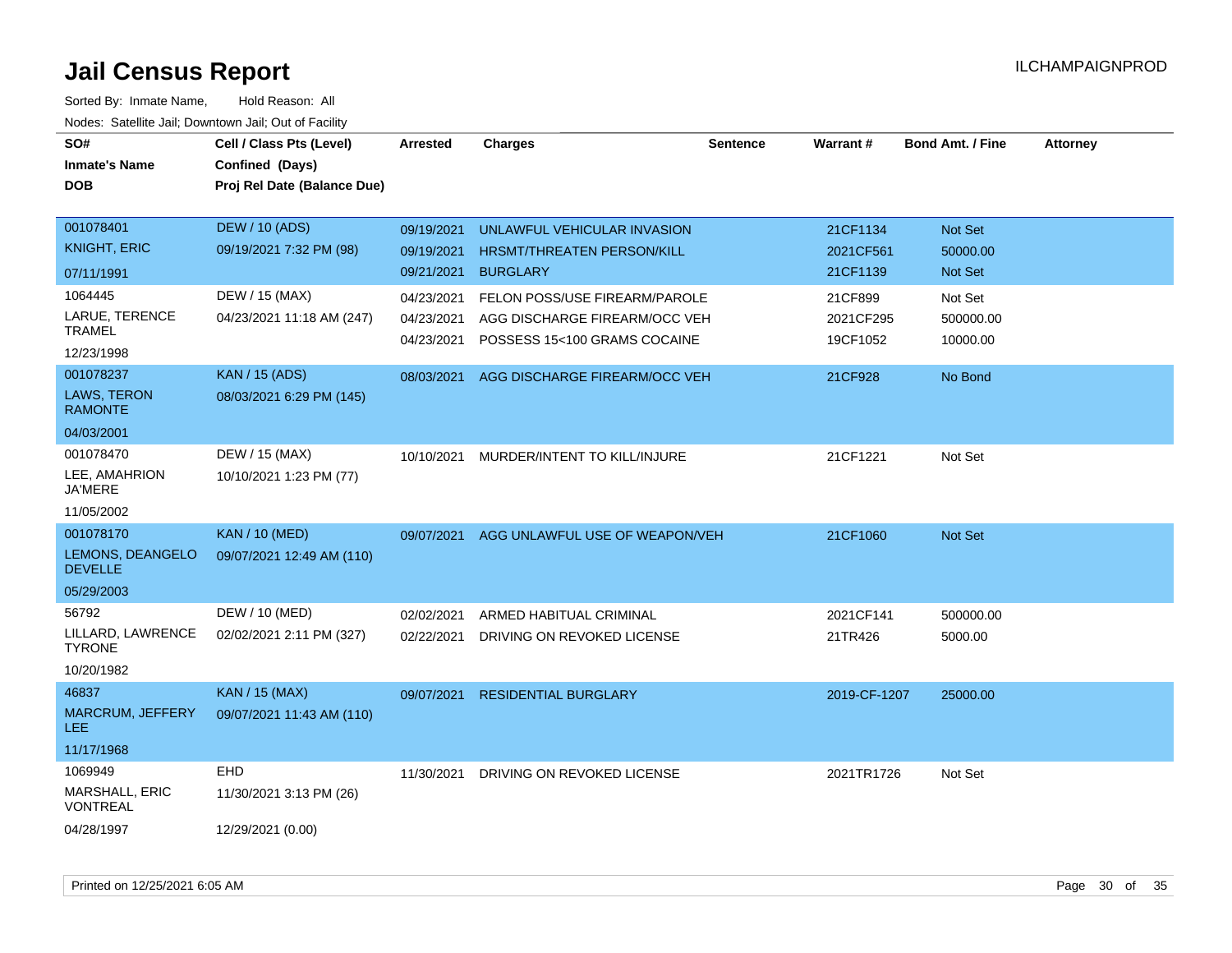Sorted By: Inmate Name, Hold Reason: All Nodes: Satellite Jail; Downtown Jail; Out of Facility

| Noucs. Catchitic sail, Downtown sail, Out of Facility |                                               |                 |                                           |                 |             |                  |                 |
|-------------------------------------------------------|-----------------------------------------------|-----------------|-------------------------------------------|-----------------|-------------|------------------|-----------------|
| SO#                                                   | Cell / Class Pts (Level)                      | <b>Arrested</b> | <b>Charges</b>                            | <b>Sentence</b> | Warrant#    | Bond Amt. / Fine | <b>Attorney</b> |
| <b>Inmate's Name</b>                                  | Confined (Days)                               |                 |                                           |                 |             |                  |                 |
| DOB                                                   | Proj Rel Date (Balance Due)                   |                 |                                           |                 |             |                  |                 |
|                                                       |                                               |                 |                                           |                 |             |                  |                 |
| 001078575                                             | <b>KAN / 10 (MED)</b>                         | 11/09/2021      | <b>GUNRUNNING</b>                         |                 | 21CF1330    | 750000.00        |                 |
| <b>MCLAURIN, KEYON A</b>                              | 11/09/2021 12:41 PM (47)                      |                 |                                           |                 |             |                  |                 |
| 11/19/2002                                            |                                               |                 |                                           |                 |             |                  |                 |
| 1011046                                               | KAN / 15 (ADS)                                | 04/10/2021      | ATTEMPT (FIRST DEGREE MURDER)             |                 | 21CF392     | Not Set          |                 |
| MILES, DARRION<br><b>ANTONIO KEVONTA</b>              | 04/11/2021 12:46 AM (259)                     |                 |                                           |                 |             |                  |                 |
| 03/18/1990                                            |                                               |                 |                                           |                 |             |                  |                 |
| 001077278                                             | <b>DEW / 15 (MAX)</b>                         | 10/06/2020      | MURDER/INTENT TO KILL/INJURE              |                 | 2020CF146   | 2000000.00       |                 |
| MILLER, D'ANDRE                                       | 10/06/2020 12:49 PM (446)                     |                 | 10/06/2020 AGG FLEEING POLICE/21 MPH OVER |                 | 2019CF1171  | 50000.00         |                 |
| 09/08/1986                                            |                                               |                 |                                           |                 |             |                  |                 |
| 1026477                                               | KAN / 15 (ADS)                                | 09/21/2021      | AGG DISCHARGE FIREARM/OCC VEH             |                 | 21CF1138    | Not Set          |                 |
| NEWBILL, DEVONTRE<br>LAMONT                           | 09/21/2021 2:27 AM (96)                       | 09/22/2021      | PROBATION VIOLATION                       |                 | 20CF577     | Not Set          |                 |
| 11/22/1993                                            |                                               |                 |                                           |                 |             |                  |                 |
| 1072907                                               | <b>KAN</b>                                    | 07/14/2021      | CRIMINAL DAMAGE <\$500/SCHOOL             |                 | 2021CF840   | 5000.00          |                 |
| NIKOLAEV, YEVGENIY                                    | 07/14/2021 10:10 PM (165)                     | 07/14/2021      | ATTEMPT (FIRST DEGREE MURDER)             |                 | 2021-CF-832 | 2000000.00       |                 |
| 10/06/1983                                            |                                               |                 |                                           |                 |             |                  |                 |
| 001078558                                             | DEW / 10 (MED)                                | 11/03/2021      | UNLAWFUL USE OF A WEAPON                  |                 | 21CF1352    | Not Set          |                 |
| PARRISH, DOMINIC<br>WALTER                            | 11/03/2021 1:25 PM (53)                       |                 |                                           |                 |             |                  |                 |
| 08/23/2001                                            |                                               |                 |                                           |                 |             |                  |                 |
| 001077928                                             | <b>EHD</b>                                    | 09/01/2021      | AGG DOMESTIC BATTERY/STRANGLE             |                 | 2021CF515   | <b>Not Set</b>   |                 |
| PATTON, MICHAEL<br><b>RYAN</b>                        | 09/01/2021 9:43 AM (116)                      |                 |                                           |                 |             |                  |                 |
| 08/15/1994                                            | 12/31/2021 (0.00)                             |                 |                                           |                 |             |                  |                 |
| 001078063                                             | DEW / 15 (MAX)                                | 06/15/2021      | AGG CRIM SEX ASSAULT/WEAPON               |                 | 2021CF678   | 1000000.00       |                 |
|                                                       | PERRY, ROBERT Junior 06/15/2021 4:37 PM (194) | 06/15/2021      | <b>ROBBERY</b>                            |                 | 2021CF159   | 25000.00         |                 |

12/21/1990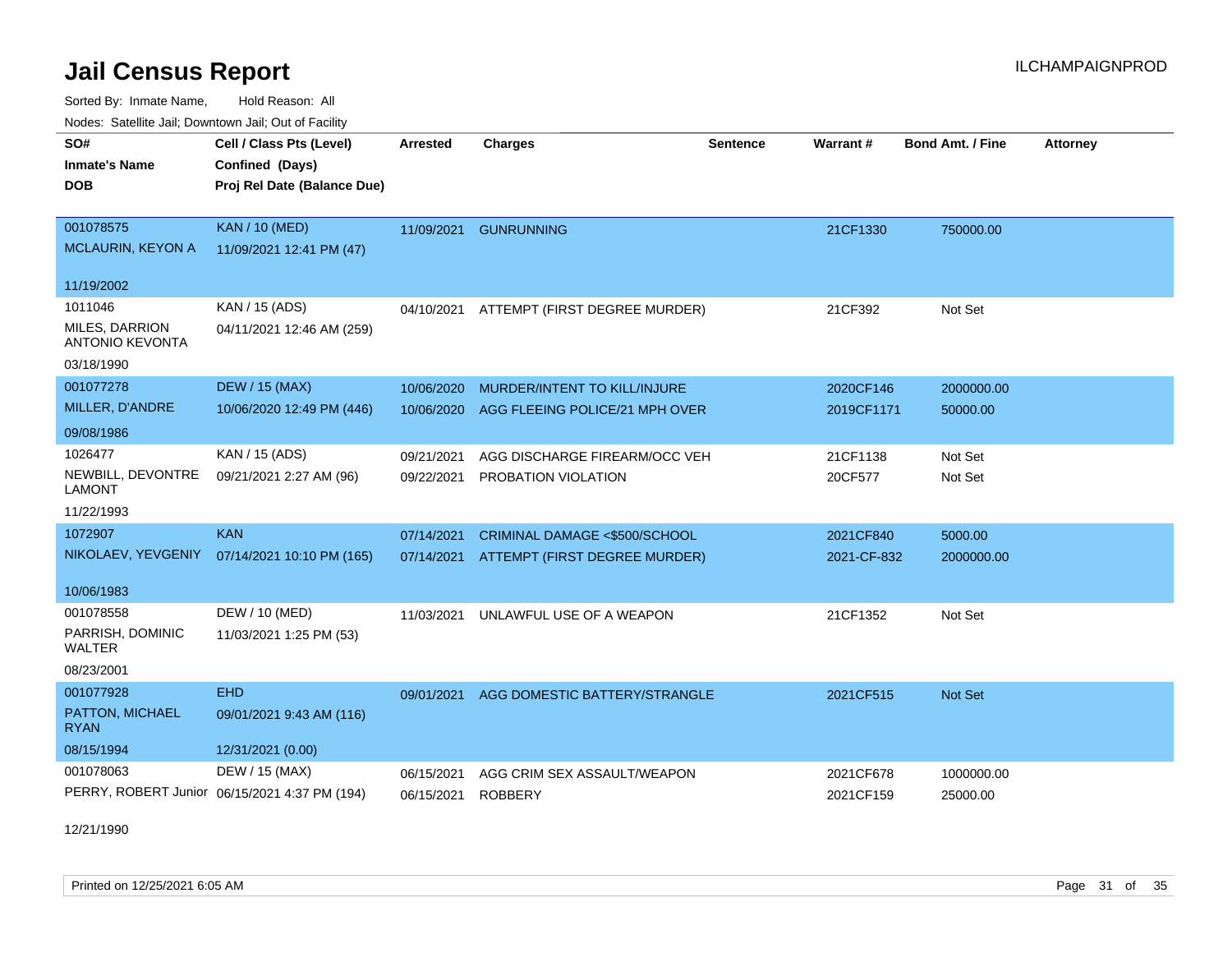Sorted By: Inmate Name, Hold Reason: All

| Nodes: Satellite Jail; Downtown Jail; Out of Facility |                                             |                 |                                |                 |             |                         |          |
|-------------------------------------------------------|---------------------------------------------|-----------------|--------------------------------|-----------------|-------------|-------------------------|----------|
| SO#                                                   | Cell / Class Pts (Level)                    | <b>Arrested</b> | <b>Charges</b>                 | <b>Sentence</b> | Warrant#    | <b>Bond Amt. / Fine</b> | Attorney |
| <b>Inmate's Name</b>                                  | Confined (Days)                             |                 |                                |                 |             |                         |          |
| <b>DOB</b>                                            | Proj Rel Date (Balance Due)                 |                 |                                |                 |             |                         |          |
|                                                       |                                             |                 |                                |                 |             |                         |          |
| 001077614                                             | <b>KAN / 15 (MAX)</b>                       | 01/17/2021      | ATTEMPT (FIRST DEGREE MURDER)  |                 | 21CF66      | <b>Not Set</b>          |          |
| <b>DEVON</b>                                          | ROBINSON, DONTRELL 01/17/2021 3:08 PM (343) |                 |                                |                 |             |                         |          |
| 09/22/2002                                            |                                             |                 |                                |                 |             |                         |          |
| 1061216                                               | KAN / 10 (MED)                              | 06/22/2021      | <b>HOME INVASION/FIREARM</b>   |                 | 21CF727     | Not Set                 |          |
| RUNGE, ANDRE<br><b>MARSEAN</b>                        | 06/22/2021 4:42 PM (187)                    |                 |                                |                 |             |                         |          |
| 12/05/1997                                            |                                             |                 |                                |                 |             |                         |          |
| 650295                                                | <b>PIA / 50 (MAX)</b>                       | 04/22/2020      | <b>CRIMINAL SEXUAL ASSAULT</b> |                 | 2020-CF407  | 750000.00               |          |
| SANDAGE, JERALD                                       | 04/22/2020 6:30 AM (613)                    | 04/22/2020      | <b>CRIMINAL SEXUAL ASSAULT</b> |                 | 2020-CF408  | 750000.00               |          |
| <b>EUGENE</b>                                         |                                             | 04/22/2020      | <b>CRIMINAL SEXUAL ABUSE</b>   |                 | 2020-CF409  | 750000.00               |          |
| 06/07/1971                                            |                                             | 04/22/2020      | <b>CRIMINAL SEXUAL ASSAULT</b> |                 | 2020-CF410  | 750000.00               |          |
|                                                       |                                             | 04/22/2020      | <b>OFFICIAL MISCONDUCT</b>     |                 | 2019-CF1811 | 25000.00                |          |
| 50614                                                 | EHD                                         | 12/15/2021      | DRIVING RVK/SUSP DUI/SSS 3RD   |                 | 2021CF677   | Not Set                 |          |
| SANFORD, AMBER<br><b>NICOLE</b>                       | 12/15/2021 10:18 AM (11)                    |                 |                                |                 |             |                         |          |
| 12/07/1979                                            | 1/12/2022 (0.00)                            |                 |                                |                 |             |                         |          |
| 1062194                                               | <b>DEW / 15 (MAX)</b>                       | 02/27/2020      | MURDER/OTHER FORCIBLE FELONY   |                 | 20CF-247    | 1000000.00              |          |
| <b>SIMMONS, MICHAEL</b><br><b>JAMAL</b>               | 02/27/2020 1:11 PM (668)                    | 09/23/2020      | AGG BATTERY/DISCHARGE FIREARM  |                 | 20CF1061    | Not Set                 |          |
| 11/03/1997                                            |                                             |                 |                                |                 |             |                         |          |
| 001078115                                             | KAN / 15 (MAX)                              | 07/01/2021      | ARMED VIOLENCE/CATEGORY I      |                 | 21CF772     | Not Set                 |          |
| SMITH, JAMES<br>NASHAUN, Junior                       | 07/01/2021 2:44 PM (178)                    | 07/30/2021      | DRIVING ON SUSPENDED LICENSE   |                 | 21TR5804    | 1500.00                 |          |
| 09/18/2000                                            |                                             |                 |                                |                 |             |                         |          |
| 001077868                                             | <b>DEW / 15 (MAX)</b>                       | 04/21/2021      | ARMED ROBBERY/ARMED W/FIREARM  |                 | 21CF445     | Not Set                 |          |
| SPEARMENT,<br><b>KENTRELL</b>                         | 04/21/2021 9:48 PM (249)                    | 08/19/2021      | FLEEING/ATTEMPT ELUDE OFFICER  |                 | 2021TR1053  | 1000.00                 |          |
| 01/21/2002                                            |                                             |                 |                                |                 |             |                         |          |
|                                                       |                                             |                 |                                |                 |             |                         |          |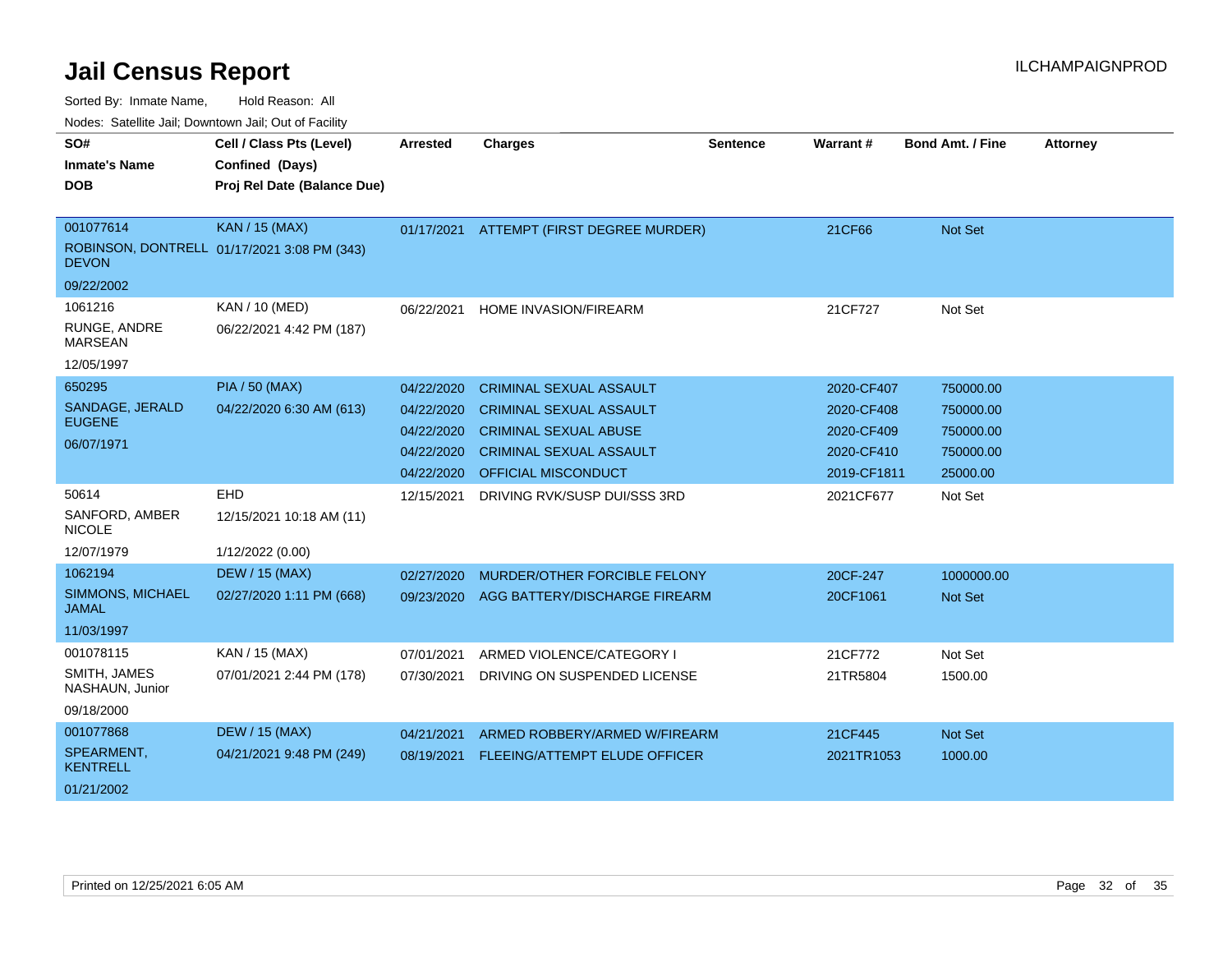| rouce. Calcinic Jan, Downtown Jan, Out or Facility        |                                                                            |            |                                          |                 |                 |                         |                 |
|-----------------------------------------------------------|----------------------------------------------------------------------------|------------|------------------------------------------|-----------------|-----------------|-------------------------|-----------------|
| SO#<br><b>Inmate's Name</b><br><b>DOB</b>                 | Cell / Class Pts (Level)<br>Confined (Days)<br>Proj Rel Date (Balance Due) | Arrested   | <b>Charges</b>                           | <b>Sentence</b> | <b>Warrant#</b> | <b>Bond Amt. / Fine</b> | <b>Attorney</b> |
|                                                           |                                                                            |            |                                          |                 |                 |                         |                 |
| 001077854<br>STUKINS, DANNY RAY                           | <b>EHD</b><br>09/15/2021 10:17 AM (102)                                    | 09/15/2021 | DRIVING RVK/SUSP DUI/SSS 4-9             |                 | 2021CF306       | Not Set                 |                 |
| 07/05/1985                                                | 3/13/2022 (0.00)                                                           |            |                                          |                 |                 |                         |                 |
| 1046632                                                   | KAN / 15 (MAX)<br>TATE, JAVON MARQUIS 09/14/2021 12:10 PM (103)            | 09/14/2021 | ARMED VIOLENCE/CATEGORY II               |                 | 21CF912         | 750000.00               |                 |
| 08/10/1996<br>1033031                                     | <b>KAN / 15 (MAX)</b>                                                      |            | 08/19/2020 *AGG BATTERY W/FIREARM/PERSON |                 | 2020-CF923      | 500000.00               |                 |
| <b>TOMS, ANDREW</b><br><b>CHUCKY</b>                      | 08/19/2020 5:59 PM (494)                                                   |            |                                          |                 |                 |                         |                 |
| 09/28/1978                                                |                                                                            |            |                                          |                 |                 |                         |                 |
| 27007                                                     | KAN / 15 (MAX)                                                             | 09/19/2021 | DOMESTIC BATTERY/OTHER PRIOR             |                 | 21CF1133        | No Bond                 |                 |
| TUELL, ROBERT<br><b>STEPHEN</b>                           | 09/19/2021 9:51 AM (98)                                                    |            |                                          |                 |                 |                         |                 |
| 09/25/1967                                                |                                                                            |            |                                          |                 |                 |                         |                 |
| 001078263                                                 | <b>KAN / 10 (ADS)</b>                                                      | 08/11/2021 | AGG BATTERY/PUBLIC PLACE                 |                 | 2020CF420       | 7500.00                 |                 |
| TURK, BRANDON<br><b>LARSHAWN</b>                          | 08/11/2021 6:23 PM (137)                                                   | 08/11/2021 | RECEIVE/POSS/SELL STOLEN VEH             |                 | 2020CF928       | 200000.00               |                 |
| 10/18/1995                                                |                                                                            |            |                                          |                 |                 |                         |                 |
| 001078386<br><b>TURNER, AMARIO</b>                        | KAN / 10 (MED)<br>09/14/2021 11:42 PM (103)                                | 09/14/2021 | POSSESSION OF STOLEN FIREARM             |                 | 2021CF1099      | 250000.00               |                 |
| 09/23/2002                                                |                                                                            |            |                                          |                 |                 |                         |                 |
| 1040925<br><b>WEATHERALL,</b><br><b>JOHNNY EARL JAMES</b> | <b>KAN / 10 (MED)</b><br>10/05/2021 4:17 PM (82)                           | 10/05/2021 | AGG BATTERY/DISCHARGE FIREARM            |                 | 2021CF1105      | 1000000.00              |                 |
| 04/29/1994                                                |                                                                            |            |                                          |                 |                 |                         |                 |
| 1062558                                                   | DEW / 10 (MED)                                                             |            | 10/02/2021 FELON POSS/USE WEAPON/FIREARM |                 | 21CF1185        | Not Set                 |                 |
| <b>WELLS, JIAMANTE</b><br>AMORE                           | 10/02/2021 8:29 PM (85)                                                    |            |                                          |                 |                 |                         |                 |
| 09/02/1995                                                |                                                                            |            |                                          |                 |                 |                         |                 |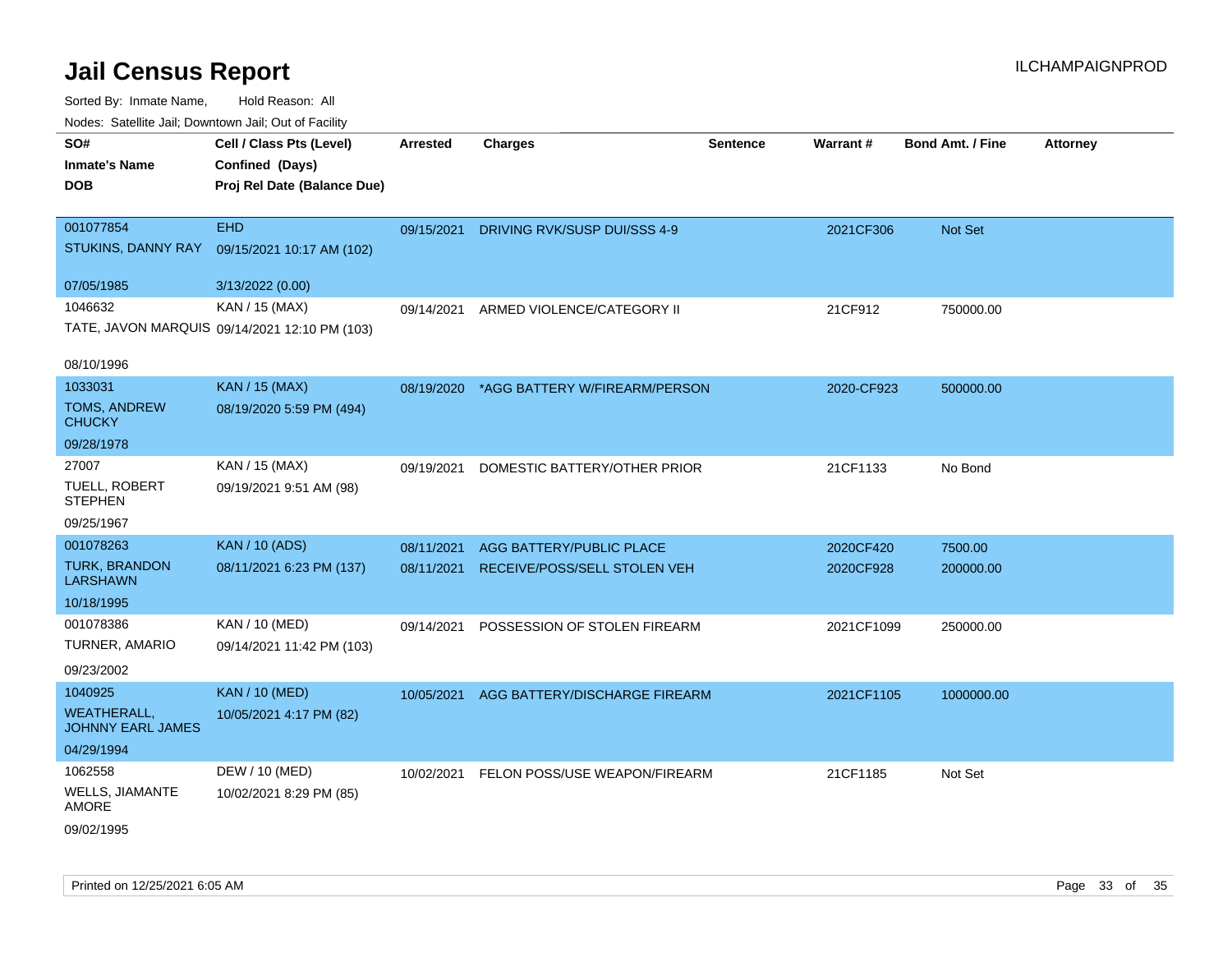| SO#                                        | Cell / Class Pts (Level)    | <b>Arrested</b> | <b>Charges</b>                     | <b>Sentence</b> | Warrant#      | <b>Bond Amt. / Fine</b> | <b>Attorney</b> |
|--------------------------------------------|-----------------------------|-----------------|------------------------------------|-----------------|---------------|-------------------------|-----------------|
| <b>Inmate's Name</b>                       | Confined (Days)             |                 |                                    |                 |               |                         |                 |
| <b>DOB</b>                                 | Proj Rel Date (Balance Due) |                 |                                    |                 |               |                         |                 |
|                                            |                             |                 |                                    |                 |               |                         |                 |
| 1002033                                    | <b>KAN / 15 (MAX)</b>       | 09/08/2021      | DRIVING ON SUSPENDED LICENSE       |                 | 2019-TR-11944 | 5000.00                 |                 |
| <b>WEST, ANTONIO</b><br><b>DEONTA</b>      | 09/08/2021 11:01 PM (109)   | 09/08/2021      | ARMED ROBBERY/ARMED W/FIREARM      |                 | 2020-CF-1406  | 500000.00               |                 |
|                                            |                             | 09/08/2021      | AGG UNLAWFUL USE OF WEAPON/VEH     |                 | 2021-CF-AWOW  | <b>Not Set</b>          |                 |
|                                            |                             | 09/08/2021      | <b>OBSTRCT JUSTICE/LEAVE STATE</b> |                 | 2021-CF-AWOW  | <b>Not Set</b>          |                 |
|                                            |                             | 09/08/2021      | ARMED VIOLENCE/CATEGORY I          |                 | 2021-CF-AWOW  | <b>Not Set</b>          |                 |
| 04/15/1992                                 |                             |                 |                                    |                 |               |                         |                 |
| 1022068                                    | DEW / 15 (ADS)              | 10/10/2021      | FELON POSS/USE WEAPON/FIREARM      |                 | 21CF1212      | Not Set                 |                 |
| <b>WILKINS, MICHAEL</b><br>CARL            | 10/10/2021 5:07 AM (77)     |                 |                                    |                 |               |                         |                 |
| 07/10/1992                                 |                             |                 |                                    |                 |               |                         |                 |
| 001077508                                  | <b>DEW / 15 (ADS)</b>       | 12/10/2020      | MURDER/STRONG PROB KILL/INJURE     | 55y (DOC)       | 2020CF1293    | No Bond                 |                 |
| <b>WILLIAMS, CALVIN</b><br><b>TIMOTHY</b>  | 12/10/2020 8:55 PM (381)    |                 |                                    |                 |               |                         |                 |
| 10/23/2002                                 |                             |                 |                                    |                 |               |                         |                 |
| 539662                                     | KAN / 10 (MED)              | 08/14/2021      | AGGRAVATED BATTERY                 |                 | 21CF979       | No Bond                 |                 |
| WILLIAMS, JAVONTAE                         | 08/14/2021 1:28 AM (134)    | 08/14/2021      | AGGRAVATED DOMESTIC BATTERY        |                 | 2020CF1098    | 25000.00                |                 |
| <b>DEMAR</b>                               |                             | 08/14/2021      | DOM BTRY/CONTACT/1-2 PRECONV       |                 | 2021CF770     | 250000.00               |                 |
| 07/28/1991                                 |                             | 08/14/2021      | <b>CITY OV ARREST</b>              |                 | 2017OV893     | 1000.00                 |                 |
| 1037579                                    | <b>KAN / 10 (MED)</b>       | 08/17/2021      | FELON POSS/USE WEAPON/FIREARM      |                 | 2019CF73      | No Bond                 |                 |
| <b>WILLIAMS, STEVEN</b><br>PATRICK, Second | 08/17/2021 8:16 PM (131)    |                 |                                    |                 |               |                         |                 |
| 11/25/1994                                 |                             |                 |                                    |                 |               |                         |                 |
| 001078632                                  | <b>EHD</b>                  | 12/01/2021      | DRIVING ON SUSPENDED LICENSE       |                 | 2021TR1420    | Not Set                 |                 |
| WILSON, CIERRA<br>LYNAI                    | 12/01/2021 10:27 AM (25)    |                 |                                    |                 |               |                         |                 |
| 03/24/1992                                 | 1/14/2022 (0.00)            |                 |                                    |                 |               |                         |                 |
| 545746                                     | <b>KAN</b> / 15 (ADS)       | 08/07/2021      | FELON POSS/USE WEAPON/FIREARM      |                 | 21CF949       | Not Set                 |                 |
| <b>WOODS, MICHAEL</b>                      | 08/07/2021 8:40 AM (141)    | 08/07/2021      | <b>BURGLARY</b>                    |                 | 2020CF597     | 50000.00                |                 |
| <b>LACKENDRICK</b>                         |                             |                 | 08/07/2021 WARRANT OUT OF COUNTY   |                 | 2020TR9119    | 5000.00                 |                 |
| 10/06/1996                                 |                             |                 |                                    |                 |               |                         |                 |